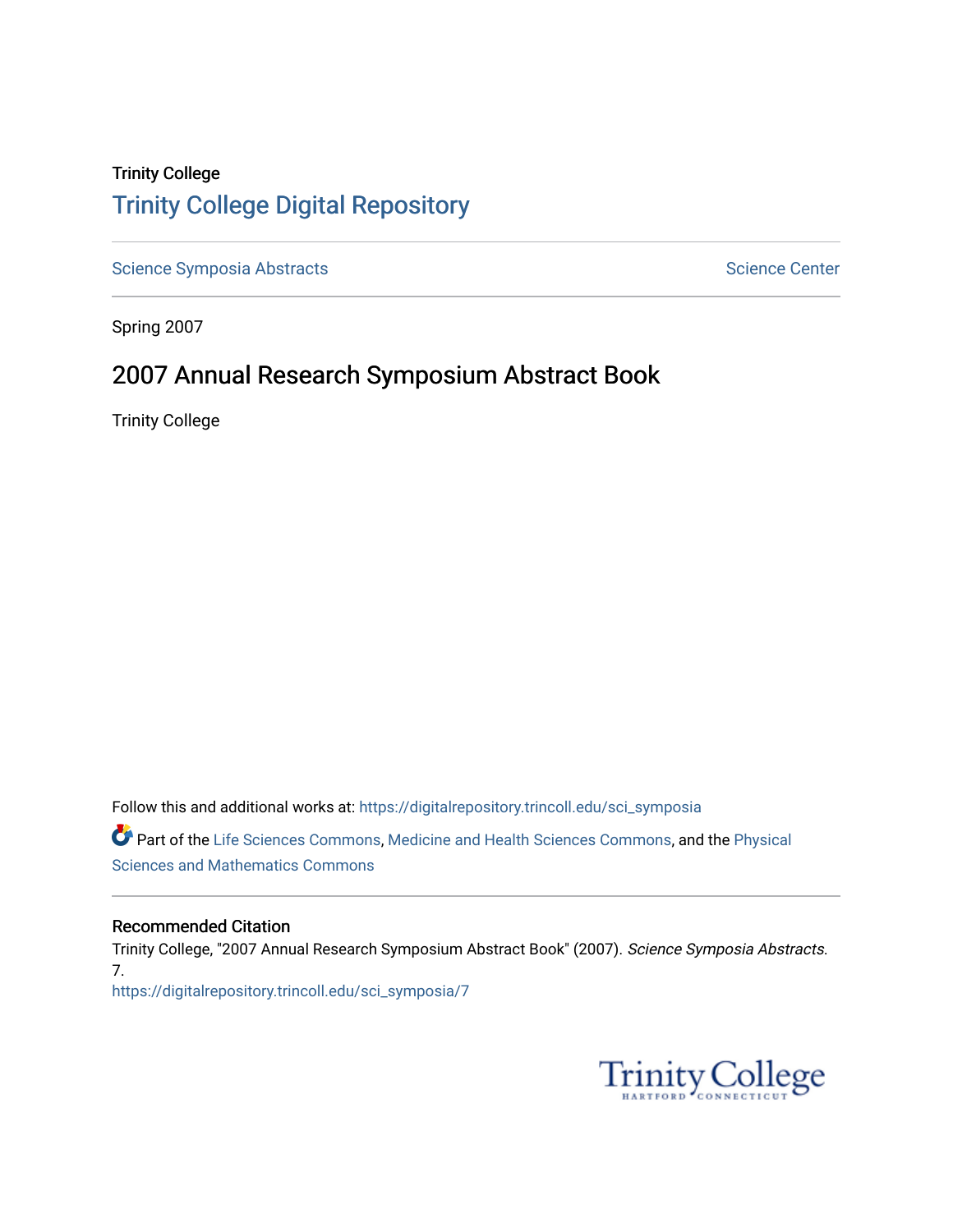## **TWENTIETH ANNUAL SYMPOSIUM OF TRINITY COLLEGE UNDERGRADUATE RESEARCH**

## **TABLE OF CONTENTS**

**Poster # Title Page #**

## **BIOLOGY**

| 1. | MICROSCOPIC TECHNIQUES AS TOOLS FOR STUDYING EMBRYONIC<br><b>DEVELOPMENT</b>                                                                  |    |
|----|-----------------------------------------------------------------------------------------------------------------------------------------------|----|
|    | Kristie Anderson '10                                                                                                                          | 10 |
| 2. | PRODUCTION AND PURIFICATION OF CYP126, CYP128, CYP140 FROM<br>MYCOBACTERIUM TUBERCULOSIS, AND INTERACTIONS WITH AZOLE DRUGS<br>Scott Dale '07 | 10 |
| 3. | USE OF SCANNING ELECTRON MICROSCOPY TO EXAMINE FETAL<br><b>MEMBRANES IN OVIPAROUS AND VIVIPAROUS SNAKES</b><br>Siobhan Knight '07             | 11 |
| 4. | <b>MUTATIONS IN THE LIGAND SERRATE AND THEIR EFFECTS ON NOTCH</b><br><b>ACTIVATION IN DROSOPHILA MELANOGASTER</b>                             |    |
|    | Brian Lee '07                                                                                                                                 | 12 |
| 5. | <b>INFLUENCE OF ONE-WAY ELECTROCOMMUNICATION ON RADIAL GLIA</b><br><b>FIBER FORMATION IN THE BRAINS OF ADULT ELECTRIC FISH</b>                |    |
|    | Elizabeth McCarthy '07                                                                                                                        | 12 |
| 6. | IN VITRO INVESTIGATION INTO THE EFFECTS OF A PPARS AGONIST ON<br>NEURITE QUANTITY AND LENGTH                                                  |    |
|    | Sarah Sweatt '07                                                                                                                              | 13 |
|    | <b>CHEMISTRY</b>                                                                                                                              |    |
| 7. | A STUDY OF RHENIUM-OXO COMPLEXES IN SYNTHESIS AND OXYGEN<br><b>ATOM TRANSFER REACTIONS</b>                                                    |    |
|    | Nicole Antunes '07                                                                                                                            | 13 |
| 8. | A FIGHT AGAINST WATERBORNE DISEASE: DESIGN OF PARASITE-<br>SPECIFIC INHIBITORS FOR CRYPTOSPORIDIUM PARVUM                                     |    |
|    | Nicole Benjamin '08                                                                                                                           | 14 |

1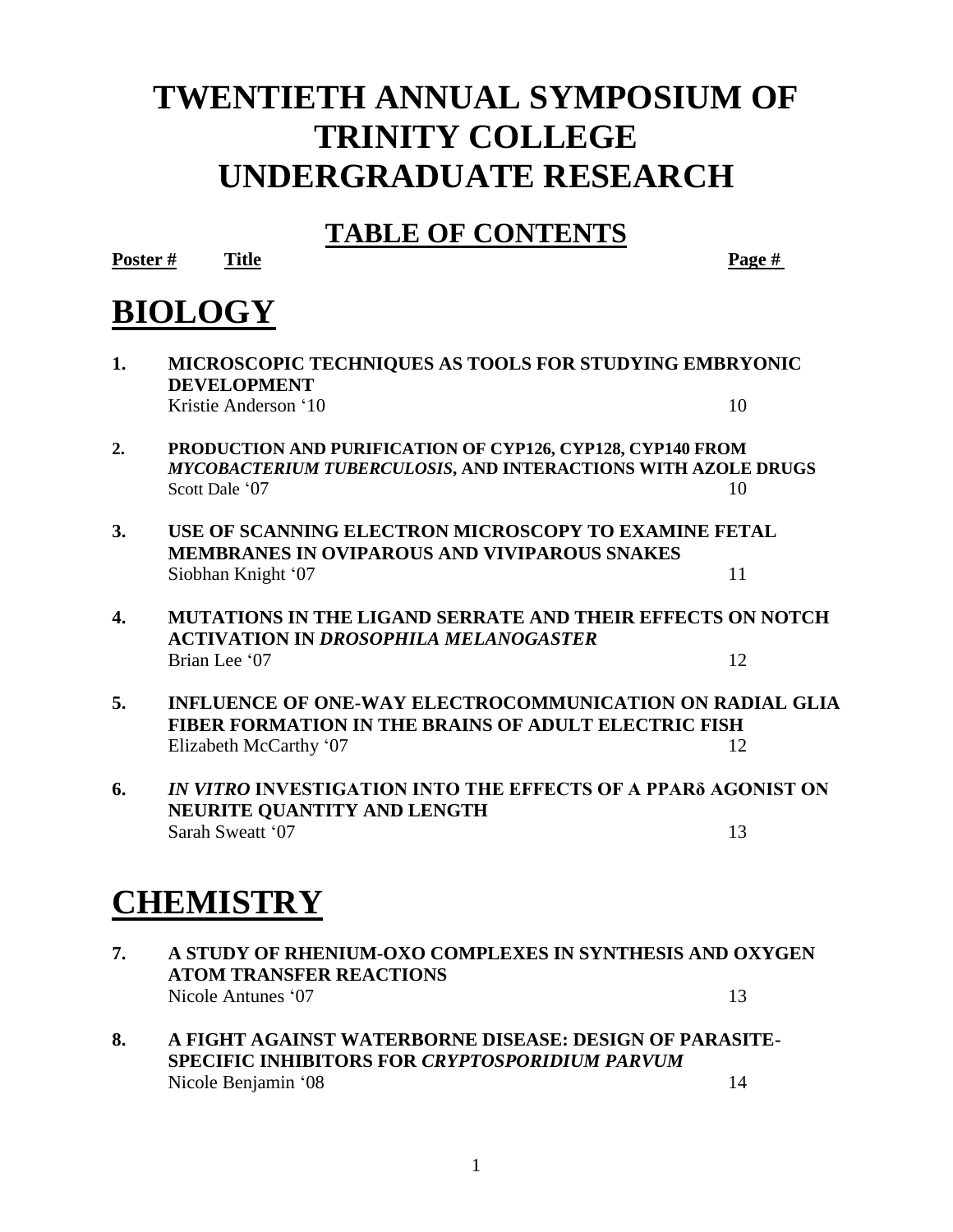| Poster # | <b>Title</b>                                                                                                                                         | Page # |
|----------|------------------------------------------------------------------------------------------------------------------------------------------------------|--------|
| 9.       | SYNTHESIS AND COUPLING OF TRIPEPTIDE BOC-LYS(Z)-ALA-LYS(Z)-<br><b>NHCH3 TO FERROCENE AND TUNGSTEN</b>                                                |        |
|          | Neena Chakrabarti '09                                                                                                                                | 14     |
| 10.      | <b>ACCELERATING EFFECTS OF N-METHYLFORMAMIDE WITH RESPECT</b><br>TO AQUEOUS AND ORGANIC CONDITIONS IN INDIUM METAL<br>PROMOTED COUPLING REACTIONS    |        |
|          | Kwame Frimpong '08                                                                                                                                   | 14     |
| 11.      | <b>FUNCTIONAL GROUP CONTROL THROUGH SOLVENT VARIATION</b><br>Alden Gordon '10                                                                        | 15     |
| 12.      | SYNTHESIS OF THE TETRAPEPTIDE BOC-LYS(Z)-MET-ILE-LYS(Z)-NHME<br>Emmy Handy '08                                                                       | 15     |
| 13.      | <b>FATE OF ILLICIT DRUGS BY POST-MORTEM FACULTATIVE BACTERIA:</b><br><b>OPTIMIZATION OF ANALYTICAL EXTRACTION METHODOLOGY</b><br>Katharine Harte '08 | 16     |
|          |                                                                                                                                                      |        |
| 14.      | DEVELOPMENT OF AN LC/MS METHOD FOR TRACE-LEVEL DETECTION<br>OF OPTICAL BRIGHTENERS IN WELL WATER                                                     |        |
|          | Adam Hill '08                                                                                                                                        | 16     |
| 15.      | <b>TEMPERATURE AND SOLVENT EFFECTS UPON THE REGIOCHEMISTRY</b><br>AND RATE OF AN INDIUM PROMOTED COUPLING REACTION                                   |        |
|          | Kristin Kremer '07                                                                                                                                   | 16     |
| 16.      | THE VARIABLE TEMPERATURE ANALYSIS OF DIPEPTIDES BIS-ALKYNE<br><b>TUNGSTEN COMPLEXES</b>                                                              |        |
|          | Jessica Leandre '07                                                                                                                                  | 17     |
| 17.      | DESIGNING A MORE COST-EFFECTIVE METHOD FOR THE SYNTHESIS<br>OF 4-CARBOXYGLUTAMIC ACID                                                                |        |
|          | Madelyn Light '09                                                                                                                                    | 17     |
| 18.      | STUDIES TOWARD THE FORMATION OF AN ASYMMETRICAL DIYNE<br>John Love '10                                                                               | 17     |
| 19.      | INVESTIGATION OF THE POST-MORTEM DEGRADATION OF COCAINE,<br>METHAMPHETAMINE, MORPHINE, AND PHENCYCLIDINE BY<br><b>PUTREFACTIVE BACTERIA</b>          |        |
|          | Kathryn McColl '08                                                                                                                                   | 18     |
| 20.      | STUDY OF THE ELEMENTAL COMPOSITION OF BRONZE ROMAN COINS<br>USING SEM/EDS AND LIGHT MICROSCOPY                                                       |        |
|          | Ashley O'Neal '10                                                                                                                                    | 18     |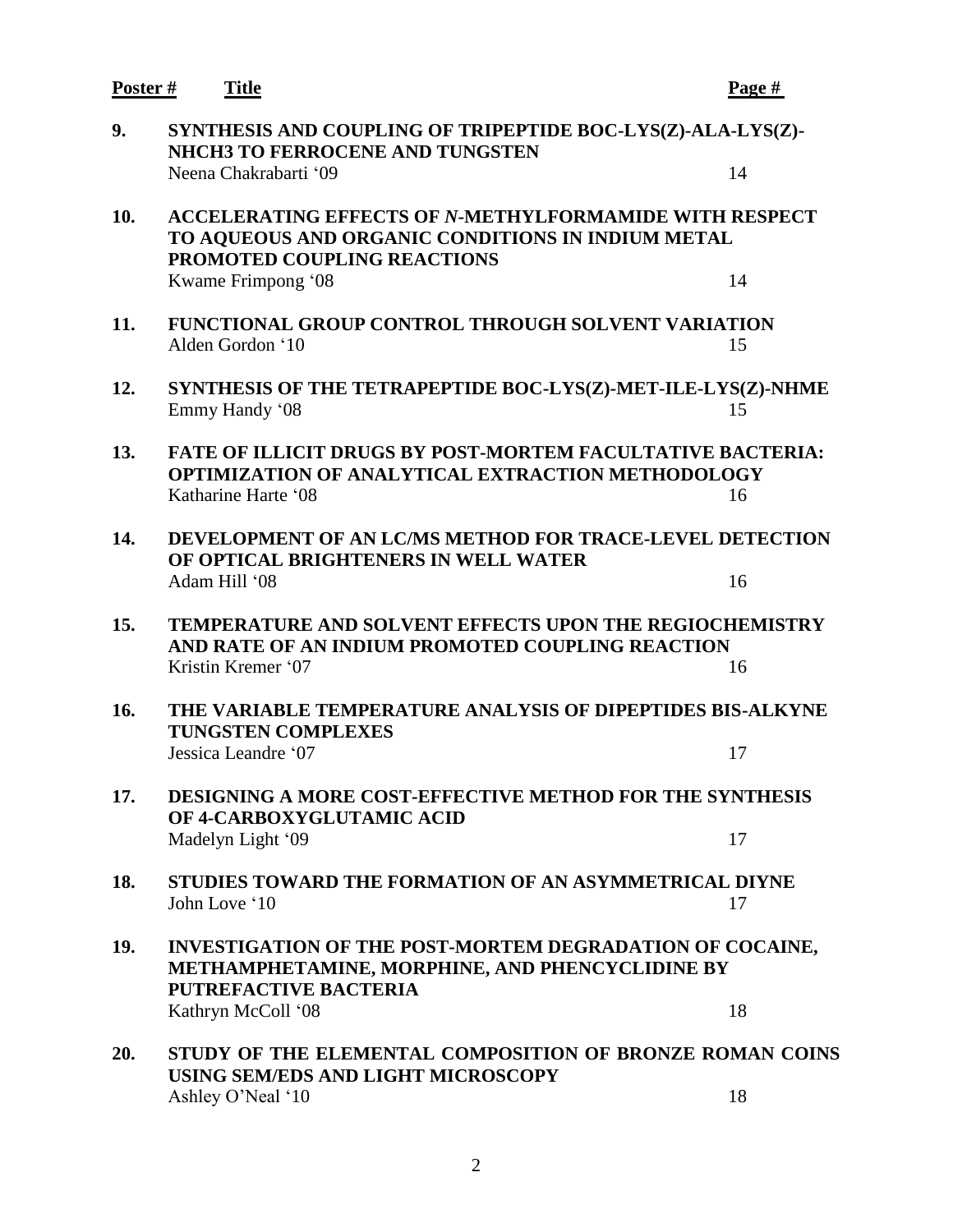**Poster # Title Page # 21. THE SYNTHESIS OF 3-(2-BROMOALLYL)OCT-2-ENAL VIA INDIUM COUPLING REACTION AND COPE REARRANGEMENT.** Laert Rusha '08 19 **22. METHOD TO MONITOR WASTE WATER: TRACE LEVEL ANALYSIS OF TRICLOSAN** Erica Smith '08 20 **23. SIMULATION OF BETA SHEETS USING TUNGSTEN ALKYNE CHEMISTRY** Whitney Smith '07 20 **24. USE OF ASYMMETRICAL DIYNE FORMATION EN ROUTE TO 3-D HYDROCARBON CAGES** Katharine Spencer '08 21 **25. USE OF SOLVENT CONDITIONS TO CONTROL FUNCTIONAL GROUP FORMATION IN INDIUM PROMOTED COUPLING REACTIONS** Rebecca Suflas '08, Timothy Scarella '08 21 **COMPUTER SCIENCE 26. VARIABLE ANALYSIS OF THE RSA PUBLIC KEY CRYPTOSYSTEM** Vinit Agrawal '10, Orko Momin '10 22 **27. TRINITY ONLINE LAUNDRY SERVICES (T.O.L.S.)** Christopher Klein '07 22 **ENGINEERING 28. MULTICHANNEL NON-LINEAR VIBRATION ANALYSIS FOR THE DETECTION OF DISTRIBUTED GEAR FAULTS** Susmita Bhandari '07 23 **29. A STUDY OF EMISSIONS FROM A VEGETABLE OIL FUELED VEHICLE AND WAYS TO IMPROVE PERFORMANCE** Timothy Bockus '07 23 **30. HARVESTING HYDROGEN USING RENEWABLE WIND POWER** Jonathan Boreyko '07 24 **31. DEVELOPMENT OF AN UPDATED AND AUTOMATED MANUFACTURING SYSTEM FOR A LIQUID SOAP PRODUCT**

3

A. Peter Dacey '07 24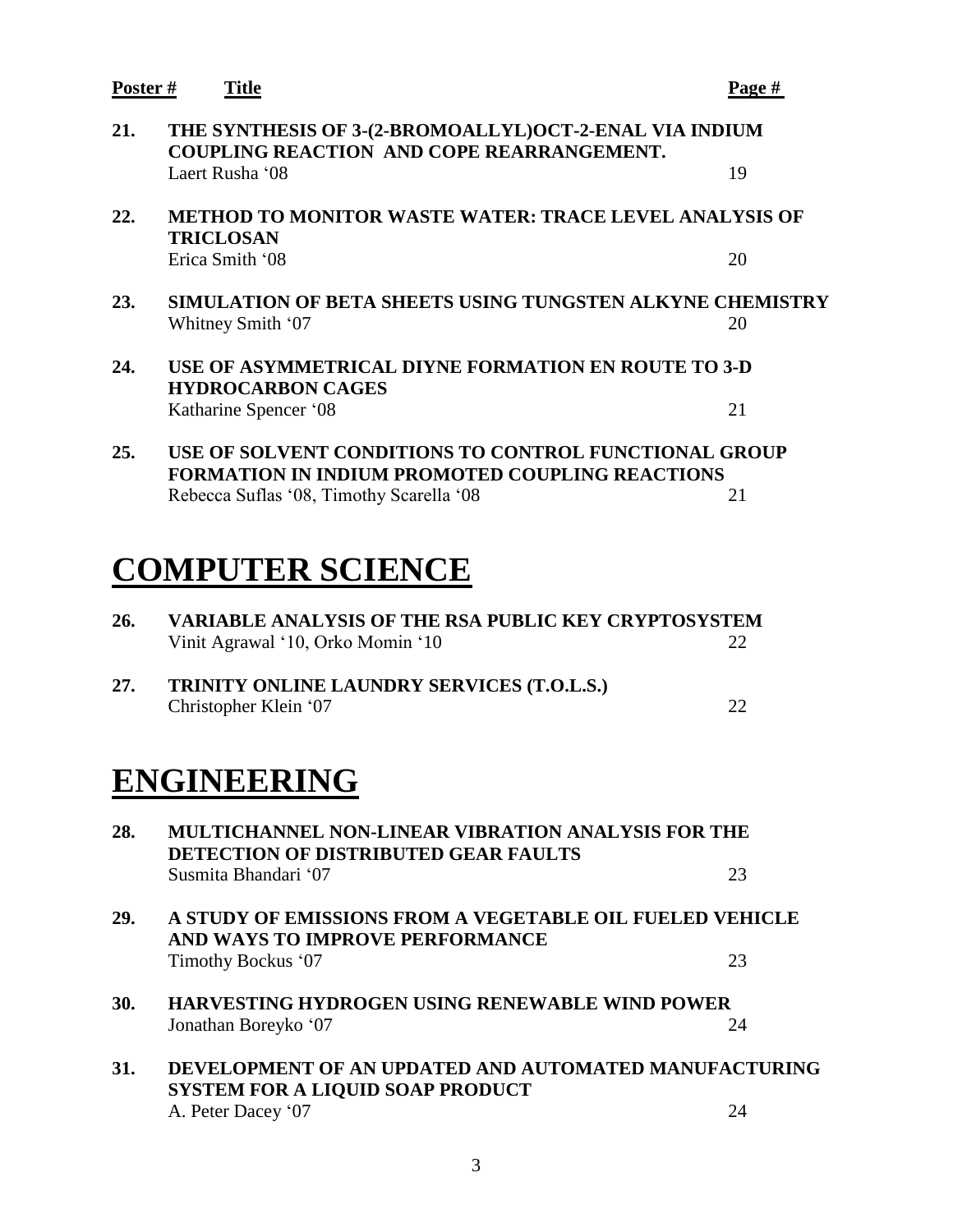| Poster# | <b>Title</b>                                                                                                                         | Page $#$ |
|---------|--------------------------------------------------------------------------------------------------------------------------------------|----------|
| 32.     | <b>WATER LEAK MITIGATION DEVICE VALVE TESTING</b><br>Marcus de Castro '07                                                            | 25       |
| 33.     | <b>DESIGN OF AN UPPER ARM STRENGTH AMPLIFICATION MACHINE</b><br>David DuPaul '07                                                     | 25       |
| 34.     | THE HYDRAULIC CARDIOVASCULAR SYSTEM<br>John Halverson '07, Kevin D'Arrigo '07, Dennis Crowe '07                                      | 26       |
| 35.     | <b>DEVELOPING COST-EFFECTIVE SOLAR-THERMAL POWER FOR</b><br><b>HOUSEHOLD AND SMALL BUSINESS APPLICATIONS</b><br>Jeffrey Jaworski '07 | 26       |
| 36.     | <b>TEMPERATURE SENSITIVE COOLING VEST</b><br>Miranda LeBlanc '07, Jesse Turcotte '07, A.J. Pattison '07                              | 26       |
| 37.     | <b>DESIGN AND IMPLIMENTATION OF A DIGITAL STETHOSCOPE FOR</b><br><b>REMOTE EXPLORATION</b><br>Allison Mathis '07                     | 27       |
| 38.     | WALKER, SEASON TWO: DESIGN AND CONSTRUCTION OF A WALKING<br><b>ROBOT</b>                                                             |          |
| 39.     | Allison Mathis '07, A. Peter Dacey '07, Eli Roxby '09<br><b>CURRENT SHOCK TUBE RESEARCH</b><br>Scott Mussmann '09                    | 27<br>28 |
| 40.     | <b>CLOUD DETECTION FOR REMOTE SENSING USING FPGA TECHNOLOGY</b><br>Rayn Sakaguchi '07                                                | 28       |
| 41.     | <b>LASER RANGE FINDER FOR ROBOTIC APPLICATIONS</b><br>Owen Sanford '07                                                               | 29       |
|         | <b>ENVIRONMENTAL SCIENCE</b>                                                                                                         |          |
| 42.     | DEVELOPMENT FOR MONITORING WASTEWATER IN THE<br><b>ENVIRONMENT</b><br>Elisabeth Cianciola '10                                        | 29       |
| 43.     | <b>ACID DEPOSITION ANALYSIS OF PRECIPITATION SAMPLES FROM</b><br>TRINITY COLLEGE IN HARTFORD, CT                                     |          |
|         | Samantha Dolgoff '08                                                                                                                 | 30       |
| 44.     | USE OF URBAN ENVIRONMENTS BY THE RED-TAILED HAWK (Buteo<br>Jamaicensis)                                                              |          |
|         | Isabel Gottlieb '09, Kyle Pias '07                                                                                                   | 30       |

4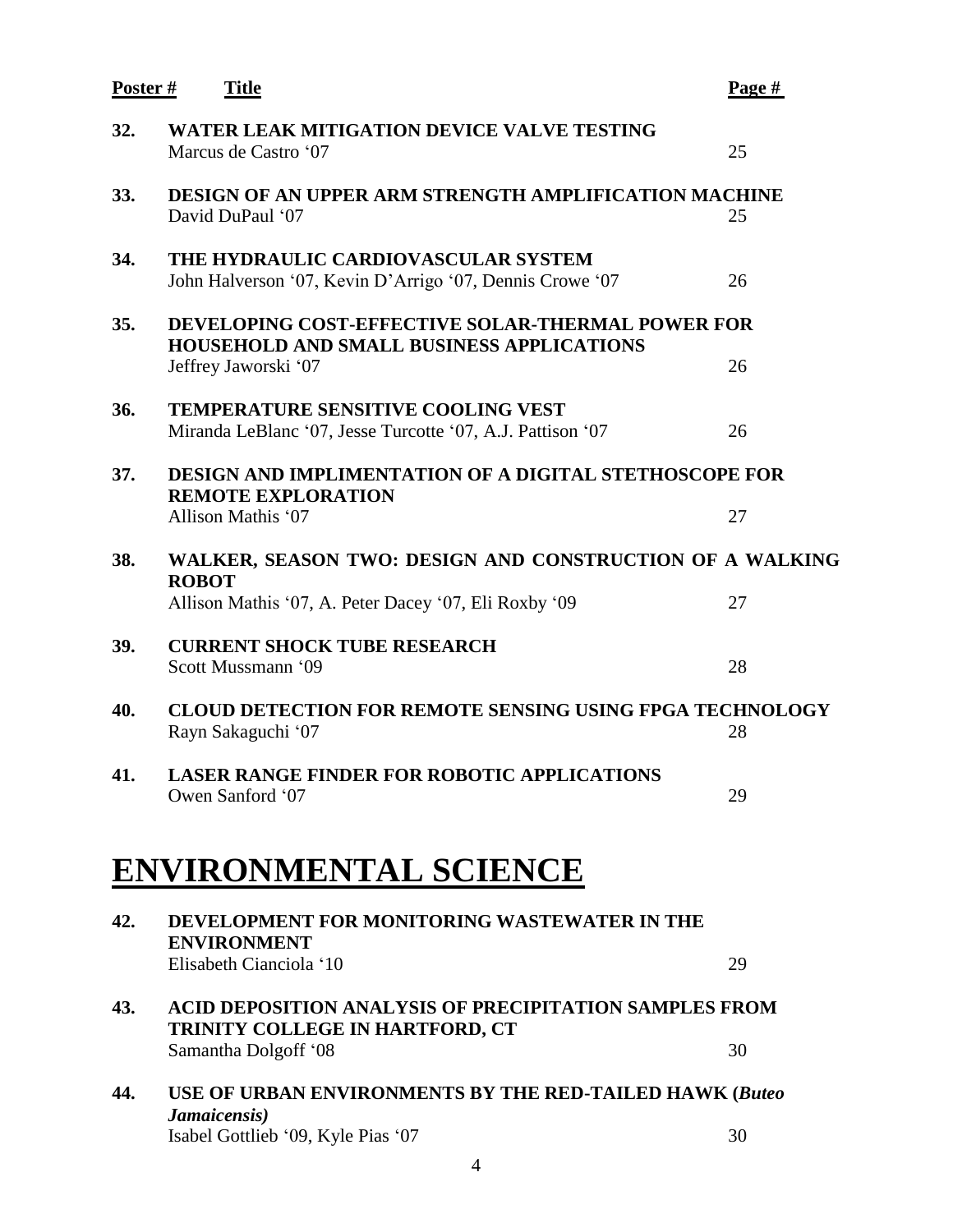| Poster# | <b>Title</b>                                                                                                  | Page # |
|---------|---------------------------------------------------------------------------------------------------------------|--------|
| 45.     | ANALYSES OF SURFACE DEPRESSIONS IN WETHERSFIELD, CT FOR<br>PALEOCLIMATIC EVIDENCE                             |        |
|         | Courtney Hugo '08                                                                                             | 31     |
| 46.     | <b>RELATIONSHIPS BETWEEN THE BREEDING BIOLOGY, DIET, AND</b><br><b>RAINFALL: CRESTED CARACARAS IN FLORIDA</b> |        |
|         | Kyle Pias '07                                                                                                 | 31     |
| 47.     | <b>MAGNETIC ANALYSES OF LAKE SEDIMENT FROM FIDDLER AND LOUIS</b><br><b>LAKE, WYOMING</b>                      |        |
|         | Jacques Swanepoel '07                                                                                         | 32     |
| 48.     | <b>ROOST CHARACTERISTICS OF RED-TAILED HAWKS (BUTEO</b><br><b>JAMAICENSIS) IN URBAN ENVIRONMENTS</b>          |        |
|         | Frances M. Thomas '10                                                                                         | 32     |

# **HEALTH FELLOWS**

| 49.<br><b>IN-HOSPITAL AND AT-DISCHARGE FACTORS INFLUENCING FOLLOW-UP</b><br><b>CLINIC ATTENDANCE AND GROWTH AT FOUR MONTHS CORRECTED</b><br>AGE IN VERY LOW BIRTH WEIGHT INFANTS AT CCMC |                                                                                                                                                                         |    |
|------------------------------------------------------------------------------------------------------------------------------------------------------------------------------------------|-------------------------------------------------------------------------------------------------------------------------------------------------------------------------|----|
|                                                                                                                                                                                          | Armand DelRosario '07                                                                                                                                                   | 33 |
| 50.                                                                                                                                                                                      | EMERGENCY DEPARTMENT DISPARITIES IN PAIN MANAGEMENT FOR<br><b>CHILDREN WITH SICKLE CELL DISEASE AT CONNECTICUT</b><br><b>CHILDREN"S MEDICAL CENTER</b><br>Brian Lee '07 | 33 |
|                                                                                                                                                                                          |                                                                                                                                                                         |    |
| 51.                                                                                                                                                                                      | <b>CATEGORIZATION OF CHILDHOOD SYNCOPE</b><br>Cristina Wheeler Castillo '08                                                                                             | 34 |
| 52.                                                                                                                                                                                      | <b>HIV/AIDS IN HONDURAS</b><br>Todd Morrison '07, Armand DelRosario'07, Brian Lee '07,<br>Cristina Wheeler Castillo '08, Monika Zagaja '08                              | 34 |

## **MATHEMATICS**

| 53. | LINEAR PROGRAMMING SIMULATION OF THE COLLEGE ADMISSIONS<br><b>PROCESS</b><br>Adam Leamon '07 | 35 |
|-----|----------------------------------------------------------------------------------------------|----|
| 54. | A MODEL OF PREDATOR AND PREY ANALYSIS<br>Jon Simonian '07                                    | 35 |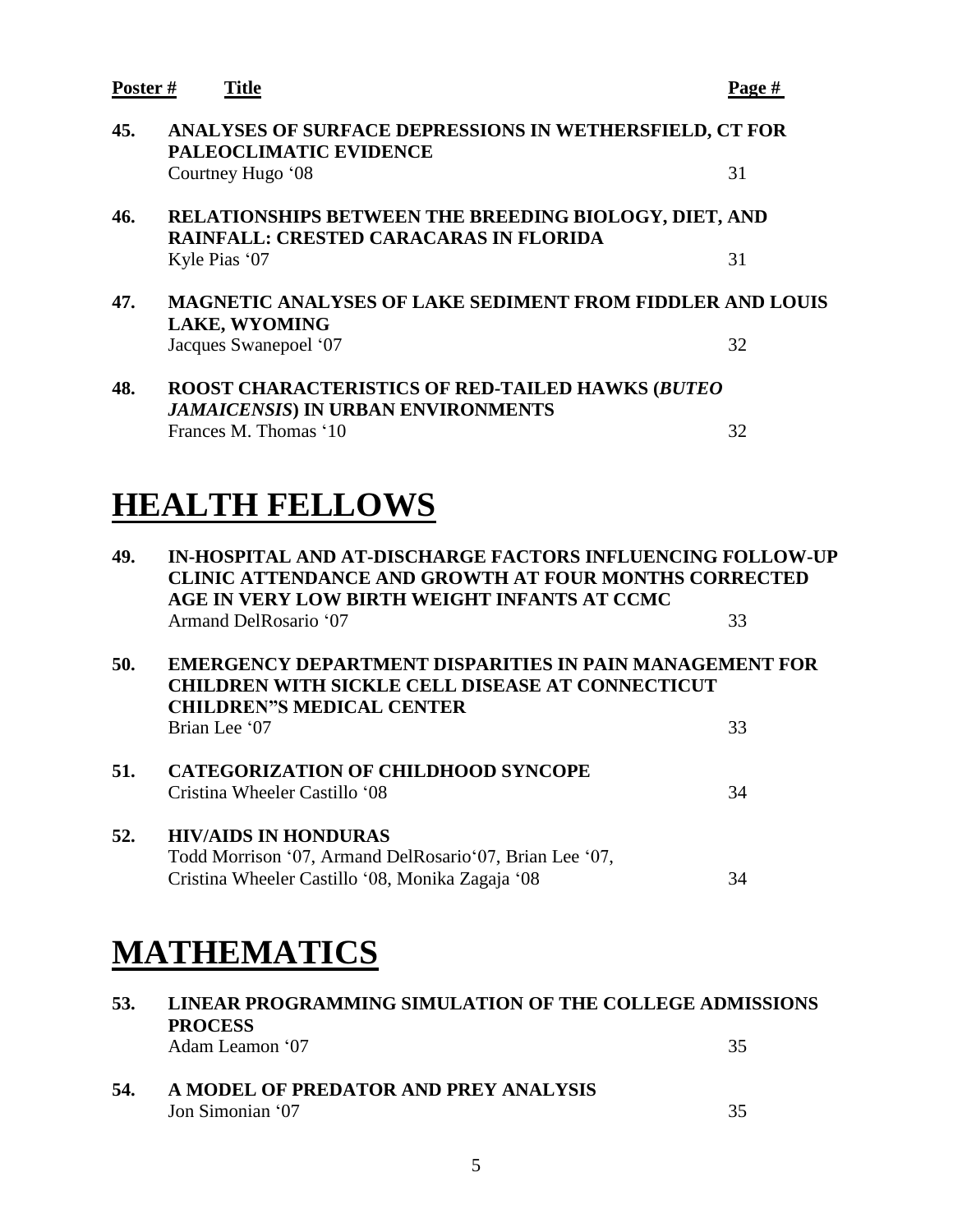**Poster # Title Page #**

| 55. | <b>MONTE CARLO SIMULATION FOR PREDICTING THE 2007 KENTUCKY</b><br><b>DERBY</b>                                                                                                                      |    |
|-----|-----------------------------------------------------------------------------------------------------------------------------------------------------------------------------------------------------|----|
|     | Clay Smith '08                                                                                                                                                                                      | 35 |
| 56. | <b>CHAOS AND THE EXCHANGE RATE</b><br>Irena Tsvetkova '07                                                                                                                                           | 36 |
|     | NEUROSCIENCE                                                                                                                                                                                        |    |
| 57. | <b>INDUCED LONG TERM POTENTIATION IN THE HIPPOCAMPAL</b><br>PATHWAY FROM THE DENTATE GYRUS TO THE ENTORHINAL CORTEX<br>Nicole Albino '10                                                            | 36 |
| 58. | THE KETOGENIC DIET'S ANTICONVULSANT PROPERTIES: PREVIOUS<br><b>STUDIES AND PRELIMINARY RESULTS</b><br>Ritika Chandra '10, Whitney Kukol '10                                                         | 37 |
| 59. | ANALYSIS OF fMRI IMAGES SHOW ERRATIC ACTIVATION OF THE<br>TEMPORAL LOBE IN SCHIZOPHRENIC vs. HEALTHY CONTROL<br><b>SUBJECTS DURING AN AUDITORY ODDBALL TASK</b><br>Urey Chow '09, Laura Pomeroy '09 | 37 |
| 60. | <b>EXPLORING THE RELATIONSHIP BETWEEN A LOW CARBOHYDRATE</b><br>DIET AND THE NEUROMODULATOR ADENOSINE                                                                                               |    |
|     | Daniel Coleman '07                                                                                                                                                                                  | 38 |
| 61. | <b>NEUROPSYCHOLOGICAL CORRELATES OF THE "DEFAULT MODE"</b><br><b>NETWORK IN SCHIZOPHRENIA</b>                                                                                                       |    |
|     | Abigail Garrity '07                                                                                                                                                                                 | 38 |
| 62. | ICA AND PHENOMENOLOGY: MILD INTOXICATION VS. SOBRIETY<br>Alexandra Gile '10, Kino Clarke '07                                                                                                        | 39 |
| 63. | WEIGHT DISTRIBUTION, DYNAMIC TOUCH, AND A PING PONG BALL<br>Jacob Gire '10                                                                                                                          | 39 |
| 64. | EFFECTS OF A HIGH FAT, LOW CARBOHYDRATE DIET ON ADENOSINE<br>RECEPTOR ACTIVITY IN THE HIPPOCAMPUS                                                                                                   |    |
|     | Jason Gockel '07                                                                                                                                                                                    | 40 |
| 65. | ATTENTION AND MEMORY REHABILITION IN PATIENT P.C.<br>Elizabeth Gromisch '09                                                                                                                         | 40 |
| 66. | THE EFFECTS OF METHYLPHENIDATE ON THE AMPLITUDE OF N2<br>DURING A VISUAL GO/NOGO TASK                                                                                                               |    |
|     | Nicolas Harrison '08                                                                                                                                                                                | 41 |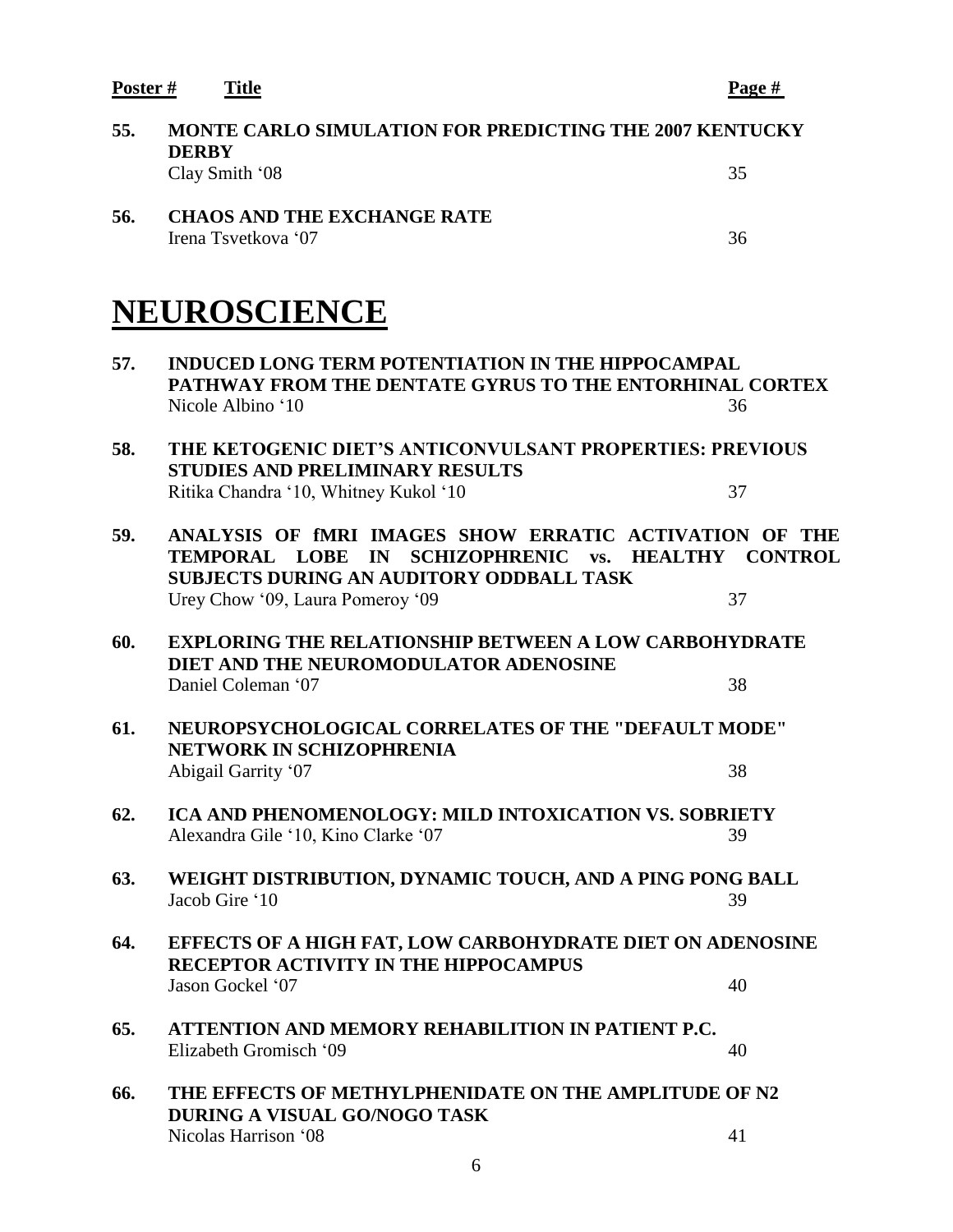**Poster # Title Page # 67. CHARACTERIZATION OF THE ROLE OF CA3 MOSSY FIBERS IN INFORMATION PROCESSING IN HIPPOCAMPAL CIRCUITS** Connie Hernandez '10, Daisy Ramos '10 41 **68. EFFECTS OF AGE, GENDER AND A1R RECEPTOR DEFICIENCY ON BIDIRECTIONAL HIPPOCAMPAL PLASTICITY IN FREELY BEHAVING MICE** Robert Hill '07 42 **69. TEMPORALITY IN fMRI EXPERIMENTS** Sarah Jenkins '09, Elizabeth Gromisch '09 42 **70. SEXUAL DIMORPHISM IN THE INDUCTION OF LONG-TERM PLASTICITY IN THE MULTI-SYNAPTIC PATHWAY EXTENDING FROM THE DENTATE GYRUS TO THE ENTORHINAL CORTEX IN FREELY BEHAVING RATS** Hannah Knipple '07 43 **71. THE EFFECT OF INTOXICATION ON RETENTION AND HIPPOCAMPAL ACTIVITY: A TEMPORAL AND INDEPENDENT COMPONENT ANALYIS** Kristen McNamara '09, Alyssa Rautenberg '09 44 **72. THE REWARD SYSTEM: DESIRE AND GRATIFICATION** Joseph Minifie '08 44 **73. THE DURABILITY OF COGNITIVE REMEDIATION EFFECTS ON NEUROCOGNITIVE FUNCTIONS IN SCHIZOPHRENIA: A ONE-YEAR FOLLOW-UP** Margaret Moult '07 45 **74. THE TEMPORAL EXPERIENCE OF SIMULATED DRIVING: A FUNCTIONAL MAGNETIC RESONANCE IMAGING STUDY OF THE TEMPORALITY OF DRIVING WHILE INTOXICATED** Margaret Moult '07, Robert Hill '07, Abigail Garrity '07 45 **75. CORRELATING fMRI AND BEHAVIORAL DATA USING SIMULATED NEURAL NETWORKS** Michael Pierce '10 46 **76. IDENTIFICATION OF STRESS RELATED COMPONENTS IN THE PRE-FRONTAL CORTEX OF SCHIZOPHRENIC SUBJECTS** Rachel Reece '09, Tiare Nakata '09 47 **77. BEHAVIORAL EFFECTS OF THE KETOGENIC DIET ON MALE SPRAGUE-DAWLEY RATS** Jessica Ross '10 47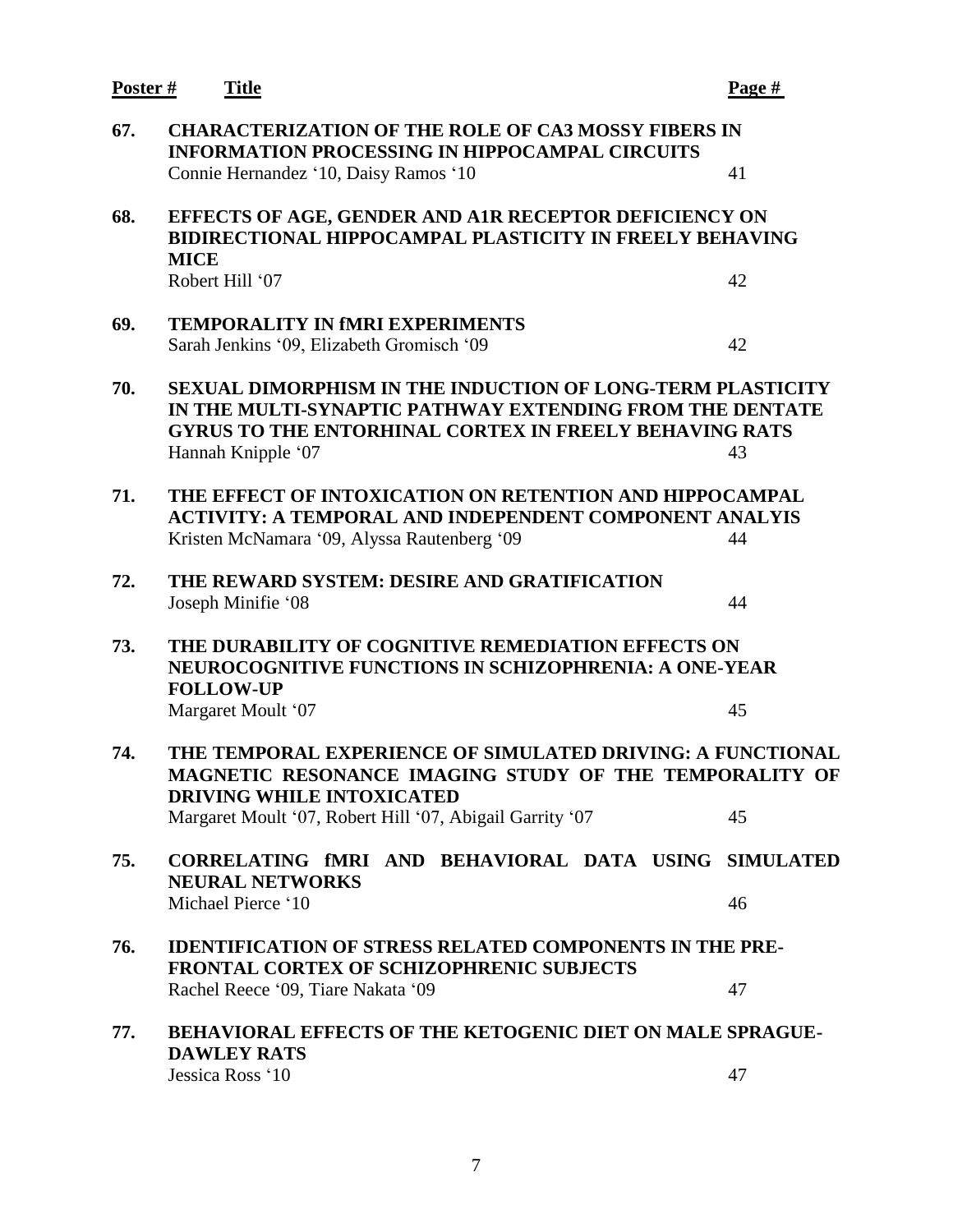**Poster # Title Page #**

**78. BRAIN SCANS OF EXPERIENCE: AN INVESTIGATION INTO UNDERLYING NEURONAL STATES WHILE COMPLETING A DRIVING TASK** Ahmed Shahzad '08, Nicholas Harrison '08, Caleb Wasser '08 48

#### **79. PHENOMENOLOGY AND FUNCTIONAL BRAIN IMAGING: THE EFFECTS OF ALCOHOL ON CONSCIOUS RETENTION** Lydia Turner '09 48

## **PHYSICS**

- **80. DESIGNING AND MODELING A HIGH EFFICIENCY WIND TURBINE** Jonathan Boreyko '07 49
- **81. CONSTRUCTING AND TESTING AN ELECTRONIC COINCIDENCE COUNTER** David Bowers '10, William Raymund '10 49
- **82. INCREASING THE SAMPLING RATE OF A PHOTON COUNTER** David DuPaul '07 50
- **83. MAGNETIC ANALYSES OF LAKE SEDIMENTS FROM SOUTH DAKOTA REVEAL CYCLICAL CLIMATE CHANGE FOR THE LATE HOLOCENE** Ryo Saotome '08 50

## **PSYCHOLOGY**

| 84.                                                                                                       | THE ROLE OF FUNTIONAL MAGNETIC RESONANCE IMAGING AND<br>VIRTUAL REALITY IN PSYCHOTHERAPY                     |    |
|-----------------------------------------------------------------------------------------------------------|--------------------------------------------------------------------------------------------------------------|----|
|                                                                                                           | Kara Carvalho '07                                                                                            | 51 |
| 85.                                                                                                       | <b>REMEMBERING EVENTS ACROSS THE LIFESPAN</b>                                                                |    |
|                                                                                                           | Rebecca Herter '07                                                                                           | 51 |
| 86.<br>EFFECTS OF FAMILY AND SOCIAL STIGMAS ON THE RACIAL AND<br><b>GENDER ACHIEVEMENT GAP AT TRINITY</b> |                                                                                                              |    |
|                                                                                                           | Elizabeth Maynard '07                                                                                        | 52 |
| 87.                                                                                                       | <b>ACADEMIC ACHIEVEMENT DIFFERENCES AMONG RACIAL GROUPS AT</b>                                               |    |
|                                                                                                           | <b>TRINITY COLLEGE</b>                                                                                       |    |
|                                                                                                           | Alexandra Miller '07                                                                                         | 52 |
| 88.                                                                                                       | THE INFLUENCE OF RACE, FAMILY, PEER, AND SCHOOL FACTORS ON<br><b>ACADEMIC ACHIEVEMENT AT TRINITY COLLEGE</b> |    |
|                                                                                                           | Hannah Reynolds '07                                                                                          | 53 |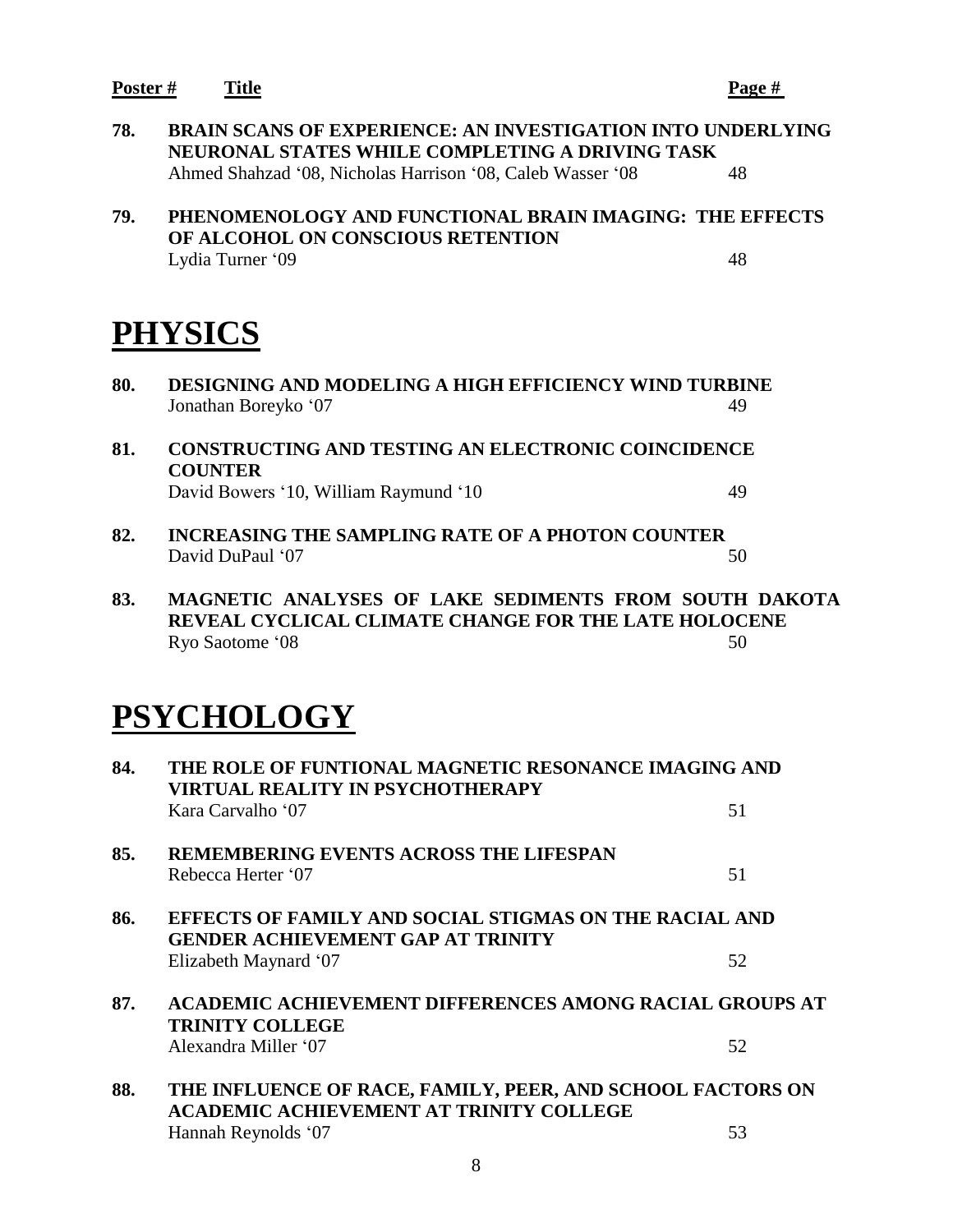**Poster # Title Page #**

| 89. | PSYCHOLOGICAL DISTRESS AND CAREER CERTAINTY OF COLLEGE<br><b>SENIORS</b><br>Maggie Rivara '07 | 53  |
|-----|-----------------------------------------------------------------------------------------------|-----|
| 90. | <b>ADIABATIC HYPOTHESIS IN ROWING</b><br>Ankit Saraf '10                                      | .54 |

## **SCIENCE AND SOCIETY**

**91. EXPLORING THE RIGHT TO BE GRANTED THE CHOICE OF PHYSICIAN ASSISTED SUICIDE WHEN ALL OTHER OPTIONS HAVE FAILED**<br>Nana Kittiphane '07 Nana Kittiphane '07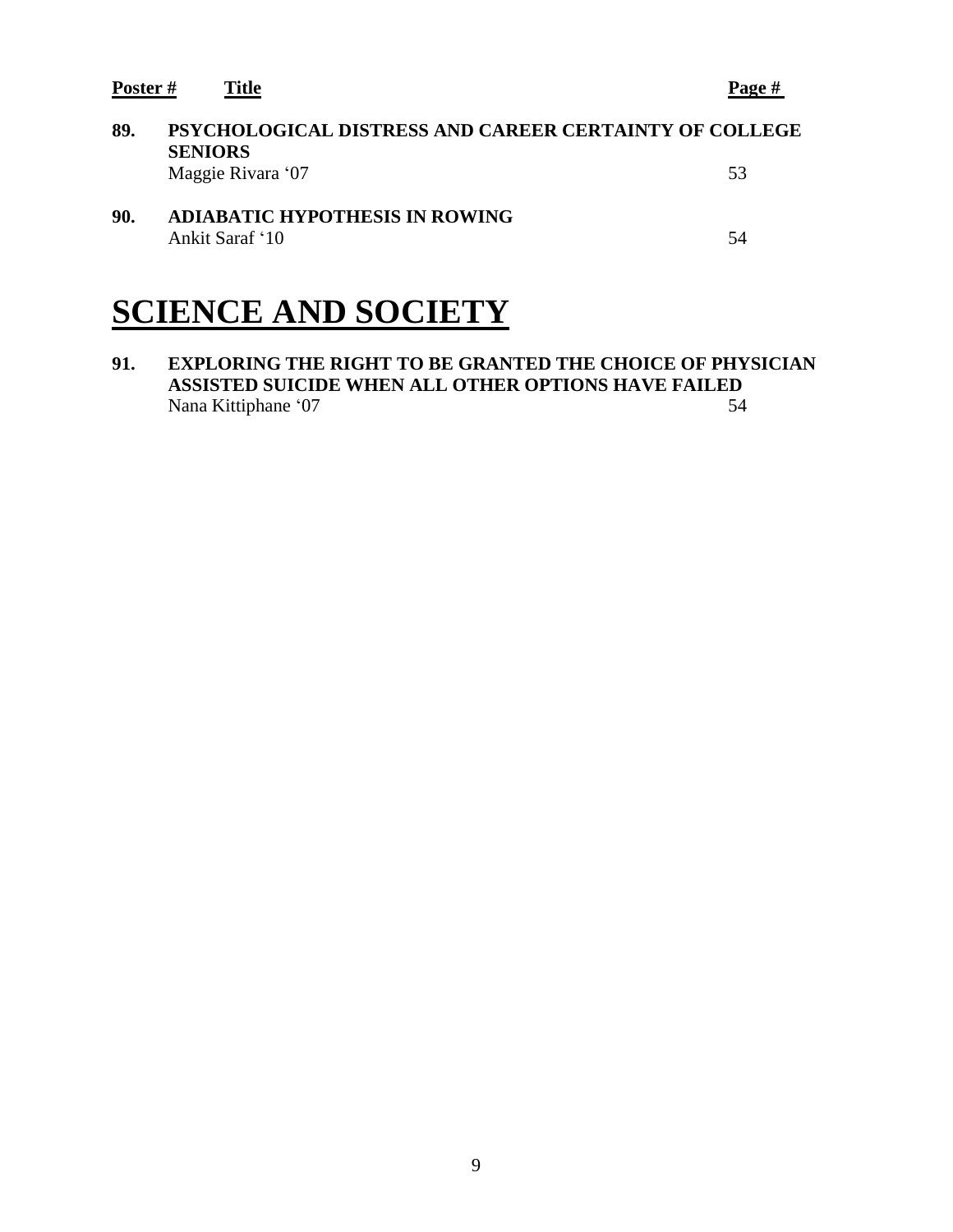# **BIOLOGY**

#### **1.**

#### **MICROSCOPIC TECHNIQUES AS TOOLS FOR STUDYING EMBRYONIC DEVELOPMENT**

Kristie Anderson '10 Faculty Sponsor: Daniel Blackburn

Vertebrate eggs contain structures external to the embryo, called extraembryonic membranes, which play essential roles in physiological exchange between the embryo and its external environment. The same extraembryonic membranes are responsible for sustaining the embryos in both viviparous (live-bearing) and oviparous (egg-laying) vertebrates. Microscopic techniques were used to investigate the structure and function of these membranes and their associated embryos. The first part of the semester was devoted to learning light microscopy and scanning electron microscopy. Techniques of light microscopy, including histological evaluation, preparative techniques, and photography were studied. Embryos and extraembryonic membranes from eggs of the oviparous corn snake, *Pantherophis guttatus*, were harvested at different stages of development. Embryos are prepared for light microscopy by fixation in formalin, embedment in paraffin, microtome sectioning, and histological staining. The membranes are prepared for scanning electron microscopy through chemical fixation, dehydration, and the application of conductive coating. Scanning electron microscopy is being used to study the surface of the membranes in detail, and to allow identification of specializations for physiological exchange. Because anatomy is closely related to function, specialized functions of the extraembryonic membranes during development can be inferred from their microscopic structure. Little is known about how the extraembryonic membranes of squamates (snakes and lizards), a major vertebrate group, serve to sustain an embryo throughout development. Therefore surface features of the extraembryonic membranes of *Pantherophis guttatus* can provide insight and clarification into the function of squamate extraembryonic membranes, and ultimately, their evolution.

**2.**

#### **PRODUCTION AND PURIFICATION OF CYP126, CYP128, CYP140 FROM**  *MYCOBACTERIUM TUBERCULOSIS***, AND INTERACTIONS WITH AZOLE DRUGS** Scott Dale '07

Faculty Sponsor: Hebe Guardiola-Diaz

*M. tuberculosis* poses a major international health concern, especially in light of new antibiotic resistant strains. In order to identify potential targets for future medications, a more complete understanding of the organism's biochemistry is needed. The goal of this project was to determine a methodology to produce and purify three p450 enzymes as they are expressed in M. tuberculosis (CYP126, CYP128 and CYP140). p450's make up a large family of monoozygenase heme-containing enzymes. M. tuberculosis expresses an unusually high number of these enzymes (~20) for unknown reasons. Due to this high enzyme expression, p450s are though to be potential future targets for anti-bacterial azole drugs.

The enzyme's genetic sequences were introduced via a pGEX plasmid into two bacteria strains (TOP and mv1304). The cells were cultured in Terrific Broth Media, and protein production was induced with IPTG. Samples were taken 14, 24 and 44 hours after IPTG induction, and pure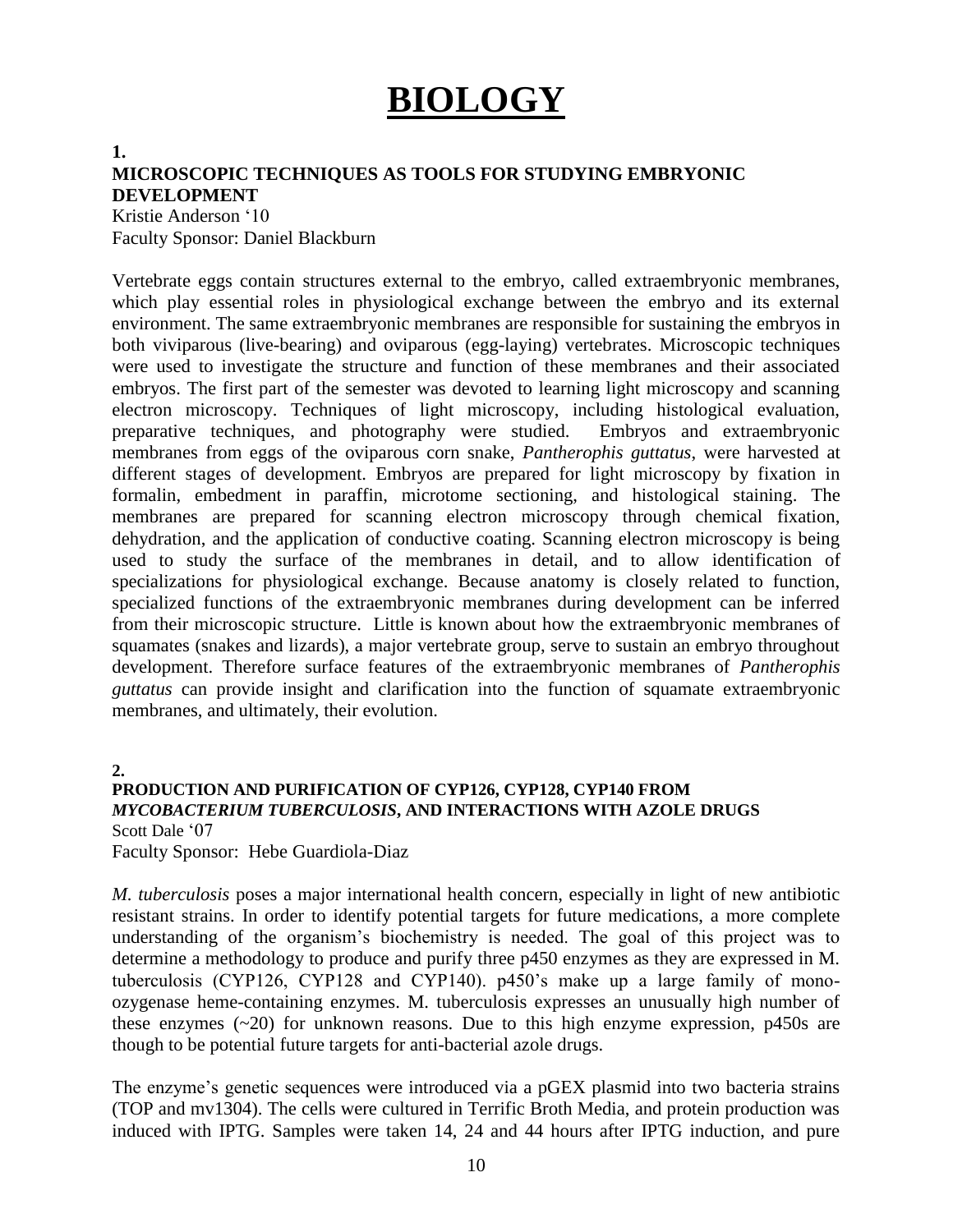chimeric protein was isolated via GST-tagged affinity chromatography. It was found that mv1304 cells were more efficient at producing protein than TOP cells, but that longer growth time did not significantly lead to increased protein production. Once pure protein has been isolated, the binding between these enzymes and a battery of azole drugs will be examined.

#### **3. USE OF SCANNING ELECTRON MICROSCOPY TO EXAMINE FETAL MEMBRANES IN OVIPAROUS AND VIVIPAROUS SNAKES** Siobhan Knight '07

Faculty Sponsor: Daniel Blackburn

Fetal membranes contribute to embryonic function in reptiles by accomplishing gaseous exchange, water and nutrient absorption. Electron microscopy has contributed to our understanding of these membranes in viviparous reptiles. However, such membranes have never been studied via scanning electron microscopy (SEM) in any oviparous reptile. The absence of such information hampers attempts to distinguish specializations for viviparity and placentation. Also, fundamental features of the terrestrial egg remain uncertain.

In this study I used SEM to examine fetal membrane ultrastructure in two snakes belonging to the family Colubridae - the oviparous corn snake *Pantherophis guttatus*, and the viviparous brown snake *Storeria dekayi*. Two fetal membranes arise in both species - the chorioallantois, which serves as a site for gaseous exchange, and the omphalallantois, which functions in absorption. The omphalallantois consists, from eggshell inwards, of the omphalopleure, isolated yolk mass (IYM) and allantois.

Under SEM, the external surface of the chorioallantois appears featureless in both species. This membrane consists of broad, flattened cells that form a continuous sheet over the allantois. The omphalopleuric epithelium consists of cuboidal cells with bulging apices. In corn snakes one cell type exists and a network of ridges covers the surfaces. In brown snakes the epithelium consists of two cell types, one of which exhibits prominent microvilli. Later in development in both species the allantois invades the yolk cleft and lines the IYM. As a result the IYM progressively retreats until it disappears. During this time surface features of the omphalopleure take on the appearance of the chorion.

This study has shown the chorioallantois and omphalallantois differ in several ways. Thus they can be considered distinct membranes that play different functional roles. This study, as well as light microscopic and transmission EM studies on corn snakes, suggest these functions originated under oviparous conditions, and therefore predate viviparity.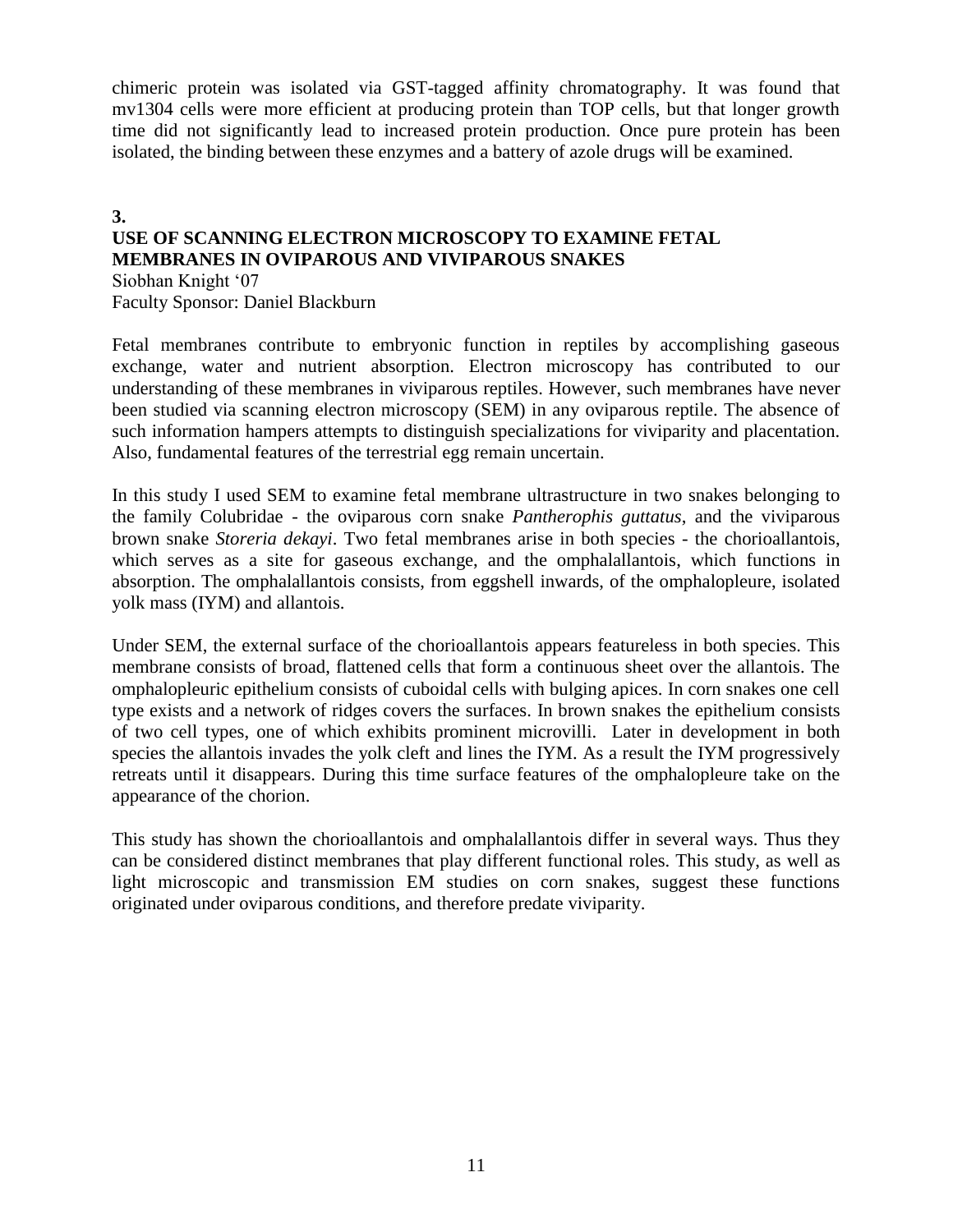#### **4. MUTATIONS IN THE LIGAND SERRATE AND THEIR EFFECTS ON NOTCH ACTIVATION IN** *DROSOPHILA MELANOGASTER*

Brian Lee '07 Faculty Sponsor: Robert Fleming

Notch signaling is a conserved pathway in all metazoans critical for determining cell fate. The Notch protein is a hetero-oligomer composed of: an extracellular domain, which primarily contains 36 EGF-like repeats used to mediate Notch activation; a transmembrane domain; and an intracellular domain, which can translocate to the nucleus and cause expression of many different targeted genes. Notch activation is controlled by a proteolytic cascade triggered by direct association of the receptor, Notch, to various ligands, Delta and Serrate in *Drosophila melanogaster*, the common fruit fly. Serrate is a transmembrane protein that consists of a 14 EGF-like extracellular domain and a small intracellular domain. Previous research examining Serrate has located a hydrophobic stretch of amino acids in the 6th EGF-like repeat and a mutation removing this region, hydroΔ resulted in a loss of unidirectional Notch signaling. The purpose of this research was to determine the specific regions associated with the hydro∆; mutation that may be important for unidirectional Notch signaling. Using recombinant DNA techniques, mutant constructs with different forms of hydro∆; were produced and reintroduced into fly eggs to evaluate the effects of each deletion. Expression of the mutant constructs was not observed in the transgeneic flies. The DNA was sequenced and a stretch of nucleotides was found to be missing in the constructs. Crosses were also preformed to assay the signaling direction of a mutant Serrate. The assay was not sensitive enough to produce results. Further research is being conducted to rebuild the construct and replace the missing nucleotides as well as finding a more sensitive assay for testing signaling direction.

**5.**

### **INFLUENCE OF ONE-WAY ELECTROCOMMUNICATION ON RADIAL GLIA FIBER FORMATION IN THE BRAINS OF ADULT ELECTRIC FISH** Elizabeth McCarthy '07

Faculty Sponsor: Kent Dunlap

In adult electric fish *Apteronotus leptorhynchus*, social interaction increases the production of fibers in a cell type called radial glia. These cells are important for guiding the migration of new cells born in the brain. Such social interaction is a complex environmental stimulus with many components. These components include non-electrical stimuli (i.e. visual or tactile stimuli), reciprocal electrical stimulation (both fish are allowed to exchange aggressive electrocommunication signals called chirps), and one-way electrical stimulation (one fish receives a constant electric signal with no chirping). This study focused on how one-way electrocommunication influenced radial glia formation to determine if reception alone of an electric signal was sufficient to cause changes in brain structure. Fish were exposed to one-way stimulation for one week, sacrificed and their brains dissected. Brain sections were then labeled for radial glia using immunohistochemistry. Preliminary data suggest that one-way stimulation increases radial glia fiber density and that this influence is specific to the region of the brain responsible for electrocommunication behavior. Further data analysis is necessary to determine the exact magnitude of this relationship and also how the changes in brain structure induced by one-way electrocommunication compare to the changes that may be induced by the other components of social interaction.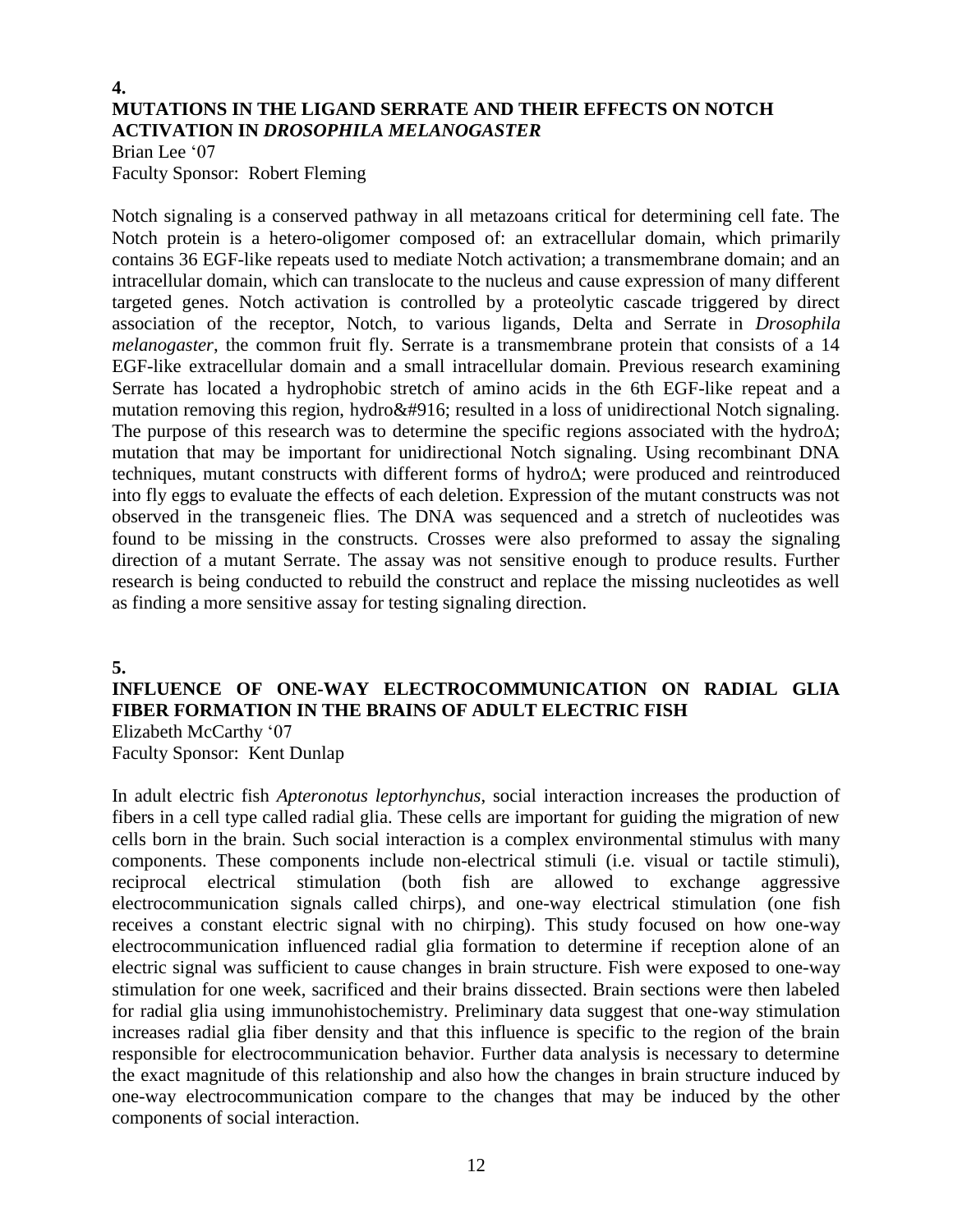#### **6.** *IN VITRO* **INVESTIGATION INTO THE EFFECTS OF A PPARδ AGONIST ON NEURITE QUANTITY AND LENGTH**

Sarah Sweatt '07 Faculty Sponsor: Hebe Guardiola-Diaz

Peroxisome proliferator-activated receptors (PPARs) are ligand modulated transcription factors that regulate the gene expression for many important biological processes. A subclass of these receptors, PPARδ, has its highest expression in the brain. The exact physiological function of PPARδs is unknown. In the present study we sought to investigate the effect of a known PPARδ agonist on the quantity and relative length of neurites on neurons grown *in vitro*.

## **CHEMISTRY**

#### **7.**

### **A STUDY OF RHENIUM-OXO COMPLEXES IN SYNTHESIS AND OXYGEN ATOM TRANSFER REACTIONS**

Nicole Antunes '07 Faculty Sponsor: Maria Parr

Many metal-oxo complexes are known to have synthetic and biological roles. In particular, rhenium-oxo coordination complexes are one type that have been previously investigated and found to have a number of applications. An understanding of their properties and their possible applications in catalysis are important areas of interest.

The first part of this work focused on the synthesis of rhenium-oxo and rhenium-polyhydride complexes supported by diphosphine ligands. Diphosphine ligands, such as xantphos, were used to bind to the rhenium-oxo complex. The product,  $ReOCl<sub>3</sub>(xantphos)$ , was synthesized under argon using Schlenk line techniques. This photo-sensitive turquoise-green complex served as the precursor in the synthesis of the corresponding rhenium polyhydride complex. These complexes were successfully synthesized and analyzed by IR and proton NMR.

Researchers have been studying metal-oxo complexes for a variety of reasons, including their useful catalytic properties. An important criterion for a metal-oxo catalyst is that the species will catalyze oxygen atom transfer reactions rapidly under reasonably mild conditions. Rhenium(V) oxo complexes of the type  $Re OCl<sub>3</sub>P<sub>2</sub>$  have been found to be effective catalysts for this transformation (Scheme 1).



#### **Scheme 1**

We are interested in studying the oxygen atom transfer reactions with  $ReOCl<sub>3</sub>P<sub>2</sub>$  complexes (P<sub>2</sub> = xantphos, DPEphos). These reactions will be followed and analyzed by proton NMR and GC-MS.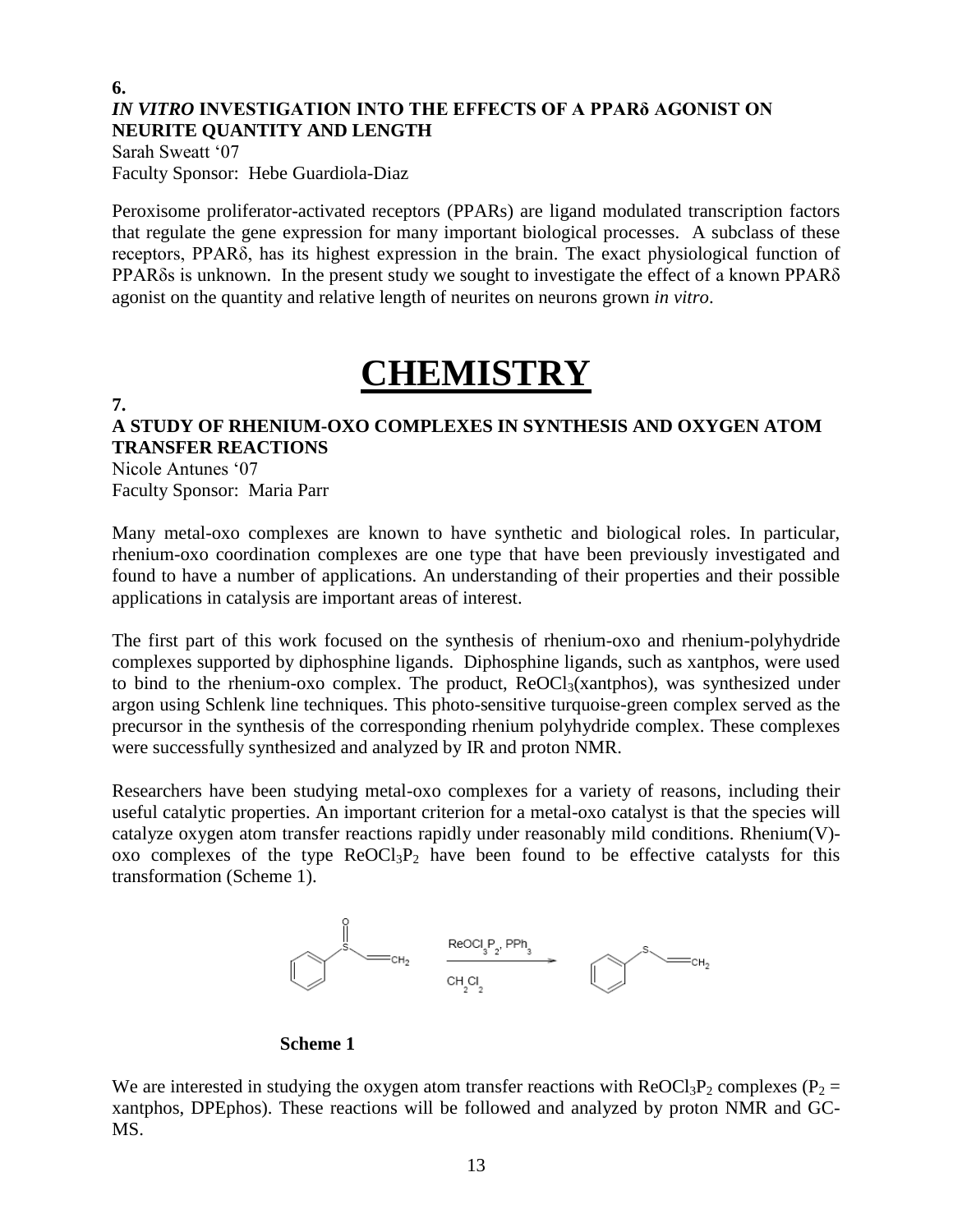#### **8. A FIGHT AGAINST WATERBORNE DISEASE: DESIGN OF PARASITE-SPECIFIC INHIBITORS FOR** *CRYPTOSPORIDIUM PARVUM*

Nicole Benjamin '08 Faculty Sponsor: Lizbeth Hedstrom PhD, Brandeis University

To date no effective drug treatment has been found for the waterborne parasite *Cryptosporidium parvum*, known to inflict fatal infections among immune-compromised patients. The enzyme targeted, inosine 5'-monophosphate dehydrogenase (IMPDH) controls guanine production, cell proliferation, and opens an opportunity for parasite-specific inhibitors. *C. parvum* IMPDH was purified using affinity chromatography. The pure protein was crystallized in four different conditions using the hanging drop vapor diffusion method. The most promising crystals formed in the absence of KCl. Two known parasite-selective inhibitors were determined to bind uncompetitively to the enzyme by measuring the activity of *C. parvum* IMPDH using UV-Vis spectroscopy.

#### **9.**

## **SYNTHESIS AND COUPLING OF TRIPEPTIDE BOC-LYS(Z)-ALA-LYS(Z)-NHCH3 TO FERROCENE AND TUNGSTEN**

Neena Chakrabarti '09 Faculty Sponsor: Timothy Curran

The coupling of transition metals with peptides can result in the formation of secondary structures. The goal of my research is to successfully couple ferrocene and tungsten to a tripeptide and analyze the resulting structure of the peptide. For this secondary structure analysis, the tripeptide Boc-Lys(Z)-Ala-Lys(Z)NHCH3 was synthesized and separate aliquots will be coupled to ferrocene diacidchloride and the tungsten complex W(CO)3(dimethylthiocarbamate)2. Although it is predicted that the coupling of this tripeptide with tungsten will result in a gamma turn, this part of the procedure has not been analyzed yet. Future work will be directed toward purifying the tripeptide, coupling it to the ferrocene or the tungsten, and finally, analyzing the secondary structures of the tripeptide once it has been coupled.

#### **10.**

### **ACCELERATING EFFECTS OF** *N***-METHYLFORMAMIDE WITH RESPECT TO AQUEOUS AND ORGANIC CONDITIONS IN INDIUM METAL PROMOTED COUPLING REACTIONS**

Kwame Frimpong '08 Faculty Sponsor: Thomas Mitzel



Understanding the flow of electrons during synthetic reactions is important in chemistry to aid in constructing models that predict product formation. Two of the more interesting reactions studied in organic chemistry are nucleophilic additions and Cope Rearrangements. Indium metal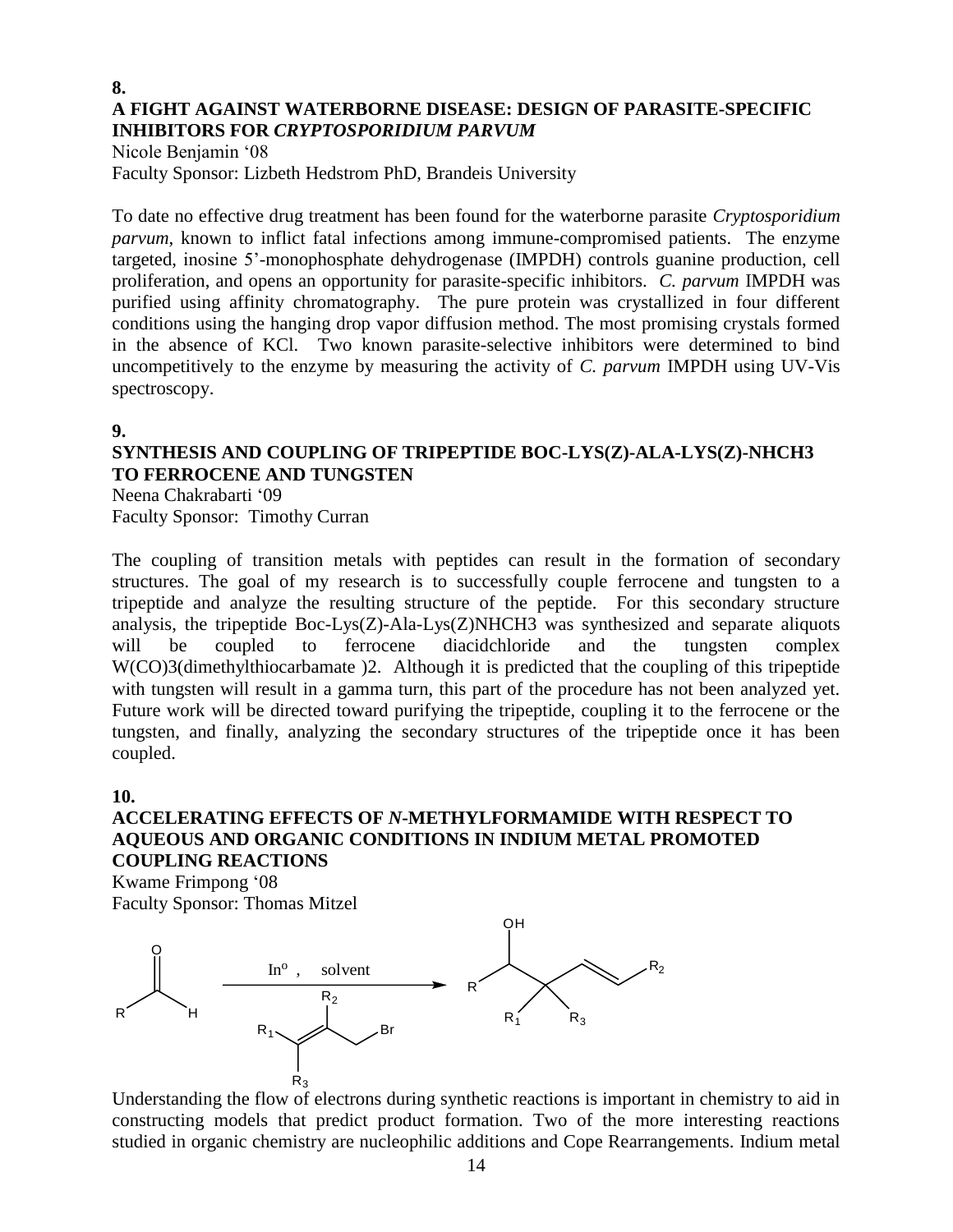has been shown to promote the formation of C–C bonds under aqueous conditions with good stereo- and regioselectivity. This presentation will aim to address the effect of solvent and variable reaction conditions on indium promoted reactions of allyl bromides to aldehyde functional groups.

## **11. FUNCTIONAL GROUP CONTROL THROUGH SOLVENT VARIATION**

Alden Gordon '10 Faculty Sponsor: Thomas Mitzel



Varying functional groups of products usually requires a change in reactants and reaction solvents. This research has been aimed at controlling functional groups in the above reaction while maintaining reactants. The reaction run in NMF (N-Methylformamide) has been the most elusive, and was the focus of the work. Cinnamaldehyde, 1,3 dibromopropene, and indium metal were mixed in NMF (N-Methylformamide) and reacted for 24 hr. The product was then extracted with methylene chloride, separated in a column and analyzed with gas chromatography/mass spectrometry and nuclear magnetic resonance (NMR). Current research has yielded a successful reaction, with a loss of desired product in separation, and a relatively large excess of an alcohol side product. Future work will include repeating this reaction to reduce side products and perfect separation techniques. Success in these aspects of the research will present new means of functional group control that will be beneficial to other fields of research.

#### **12. SYNTHESIS OF THE TETRAPEPTIDE BOC-LYS(Z)-MET-ILE-LYS(Z)-NHME** Emmy Handy '08 Faculty Sponsor: Timothy Curran

A metal-ligand interaction can be used to tie two ends of a peptide chain together, yielding a metallacyclic peptide. In previous research, a 1,1'-ferrocenediacid chloride -link was used to cyclize the tetrapeptide (Lys-Ala-Val-Lys) by connecting the first and fourth lysine amino acids via amide bonds, which yielded a helical structure. A second tetrapeptide (Lys-Met-Ile-Lys) was synthesized via solution phase peptide synthesis to be similarly cyclized.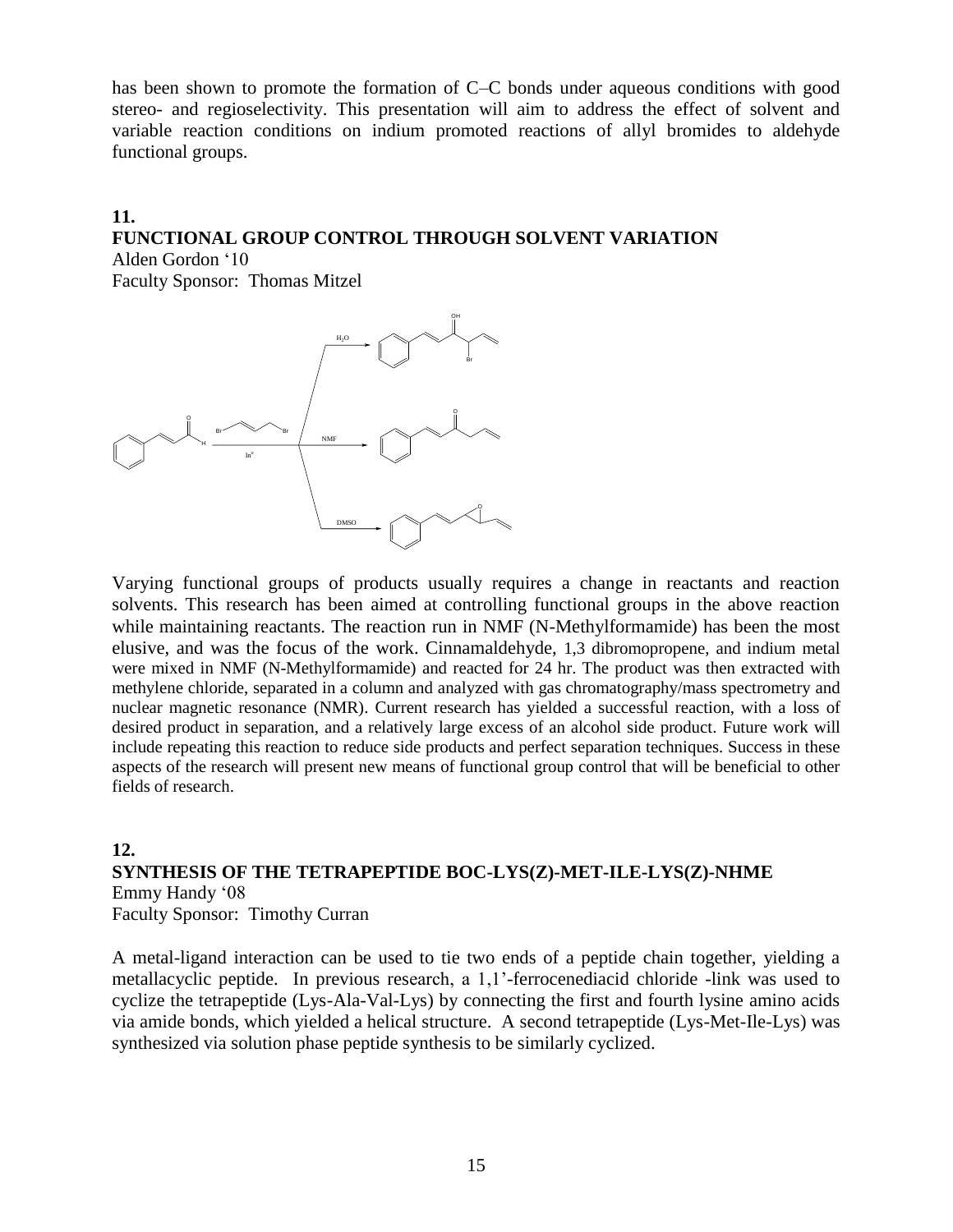#### **13. FATE OF ILLICIT DRUGS BY POST-MORTEM FACULTATIVE BACTERIA: OPTIMIZATION OF ANALYTICAL EXTRACTION METHODOLOGY**

Katharine Harte '08 Faculty Sponsor: Janet Morrison

The metabolites of drugs of abuse have mostly been established under pre-mortem conditions, but little is known about how these drugs metabolize post-mortem. It is also known that facultative bacteria present in the body during the putrefaction stage of decomposition degrade a variety of organic species. This project hypothesizes that these facultative bacteria metabolize drugs of abuse into as-of-yet unidentified products, which if found would drastically change the current methods of analysis of drugs of abuse in corpses. This spring four different drugs of abuse were extracted through solid phase extraction from thioglycollate growth medium, derivatized with MSTFA +1% TMS and analyzed through GC/MS to see their known metabolites. The particular extraction method used is still being investigated.

#### **14.**

## **DEVELOPMENT OF AN LC/MS METHOD FOR TRACE-LEVEL DETECTION OF OPTICAL BRIGHTENERS IN WELL WATER**

Adam Hill '08

Faculty Sponsor: David Henderson

Contamination of rural wells by human waste is a significant concern to environmental scientists. It has been suggested that the optical brighteners commonly found in laundry detergent can be used to selectively detect domestic waste. A method is being developed to find trace levels of the brighteners DSBP and DAS1 via solid phase extraction and LC/MS. Additionally, MS/MS is used for further identification. An internal standard and calibration curve are used for quantification of brightener concentrations.

#### **15. TEMPERATURE AND SOLVENT EFFECTS UPON THE REGIOCHEMISTRY AND RATE OF AN INDIUM PROMOTED COUPLING REACTION** Kristin Kremer '07

Faculty Sponsor: Thomas Mitzel

The stereoselectivity and reaction pathway of the indium promoted coupling reaction involving crotyl bromide and propargyl aldehyde were studied using different temperatures and solvents. The reaction yielded a high amount of the diastereomer product. Based upon the solvent and temperature conditions used, the reaction may have proceeded as a 1,2 or a 1,4 Michael Addition. Water and NMF were the solvents used. At room temperature the reaction rate in both solvents was the same, but when run at  $0^{\circ}$  in NMF, the rate of the reaction increased. Data acquired from the GC-MS was used to follow the progress of the reaction.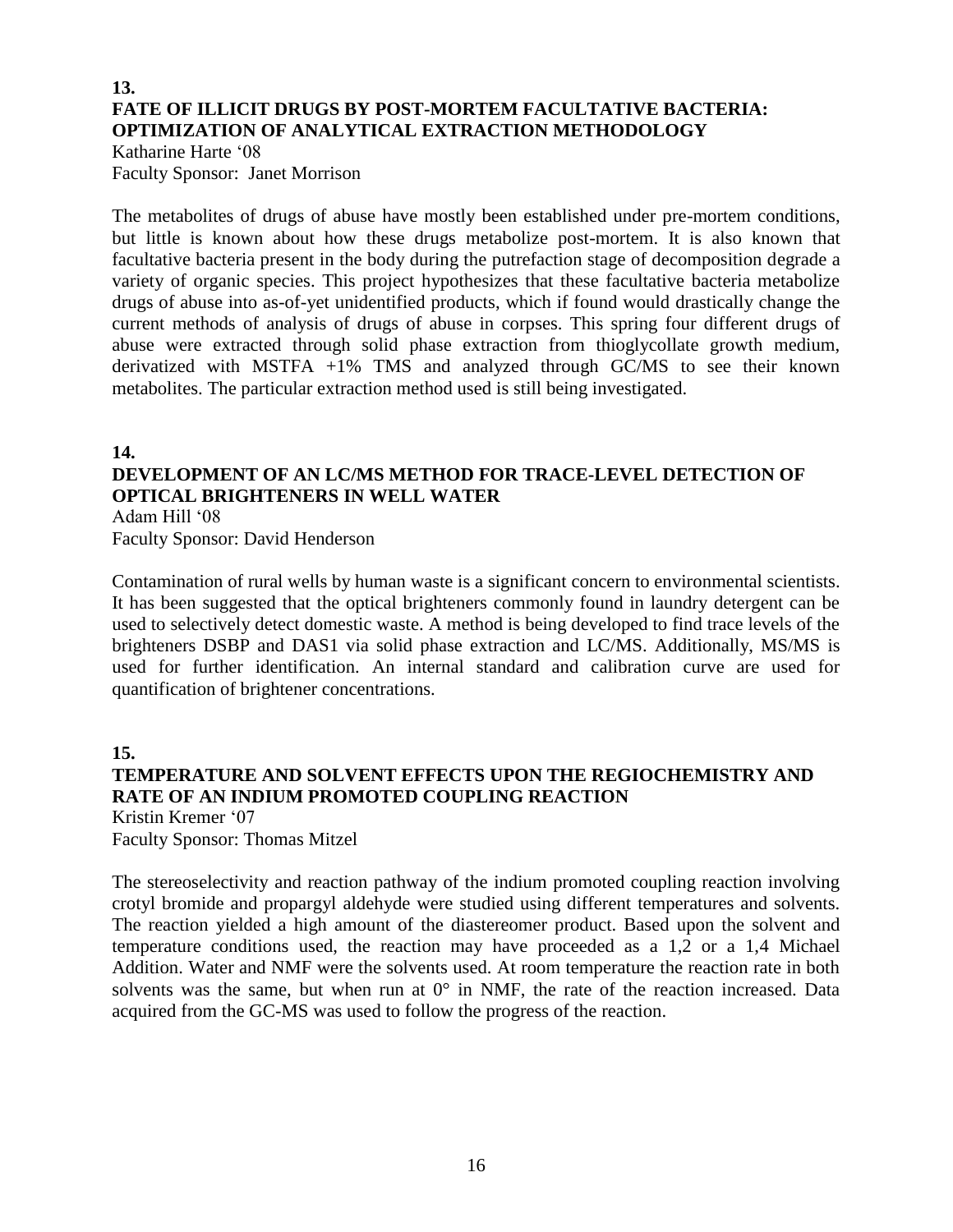#### **16. THE VARIABLE TEMPERATURE ANALYSIS OF DIPEPTIDES BIS-ALKYNE TUNGSTEN COMPLEXES**

Jessica Leandre '07 Faculty Sponsor: Timothy Curran

The objective of this research is to form three dipeptides, HCC-Ala-Phe, HCC-Gly-Lys(Z), and HCC-Trp-Met. Once formed, each dipeptide is coupled to tungsten to form a bis-alkyne tungsten complex. Variable temperature analysis of these complexes determines at what temperature the alkyne proton at 11.0ppm will coalescence into one peak. The result will be compared to the previous research where the variable temperature analysis of the alkyne proton from a monopeptide bis-alkyne tungsten complex coalescenced at 65 degrees.

#### **17.**

## **DESIGNING A MORE COST-EFFECTIVE METHOD FOR THE SYNTHESIS OF 4- CARBOXYGLUTAMIC ACID**

Madelyn Light '09 Faculty Sponsor: Richard Prigodich

4-Carboxyglutamic acid is an integral part of the peptide chain that forms osteocalcium, a protein thought to be involved in the building and remodeling of bones. Since it is a rare and expensive amino acid, it was decided that a more cost effective way of procuring 4-Carboxyglutamic acid was to develop a simpler and less costly method to synthesize it in the laboratory. Beginning with di-tert-butyl-malonate, a series of reactions was designed to form 4-Carboxygulatmic acid. The first step of this synthesis involved replacing the acidic hydrogen of the di-tert-butylmalonate with a methyl-dioxolane group. This was achieved by reacting di-tert-butyl-malonate with 3 molar equivalences of NaH in THF at 0 °C, then adding 1.5 molar equivalences of 2-Bromomethyl-1,3-dioxolane and refluxing the solution overnight. After isolating the product and analyzing it via 1H NMR and GC-MS, it was determined that the desired product had been successfully formed. Future work will be aimed at increasing product yield and technique for the first step, and eventually moving on to the second step of 4-Carboxyglutamic acid synthesis.

#### **18.**

#### **STUDIES TOWARD THE FORMATION OF AN ASYMMETRICAL DIYNE** John Love '10

Faculty Sponsor: Thomas Mitzel

Creating an asymmetrical diyne is the first step in a proposed scheme to create a carbon cage molecule. It can be seen in reaction Scheme 1 that an asymmetrical diyne could be formed from phenyl acetylene beginning with propargyl benzene. This poster will present studies toward this goal, as well as the use of alternate systems.

Scheme 1: Formation of an Asymmetrical Diyne

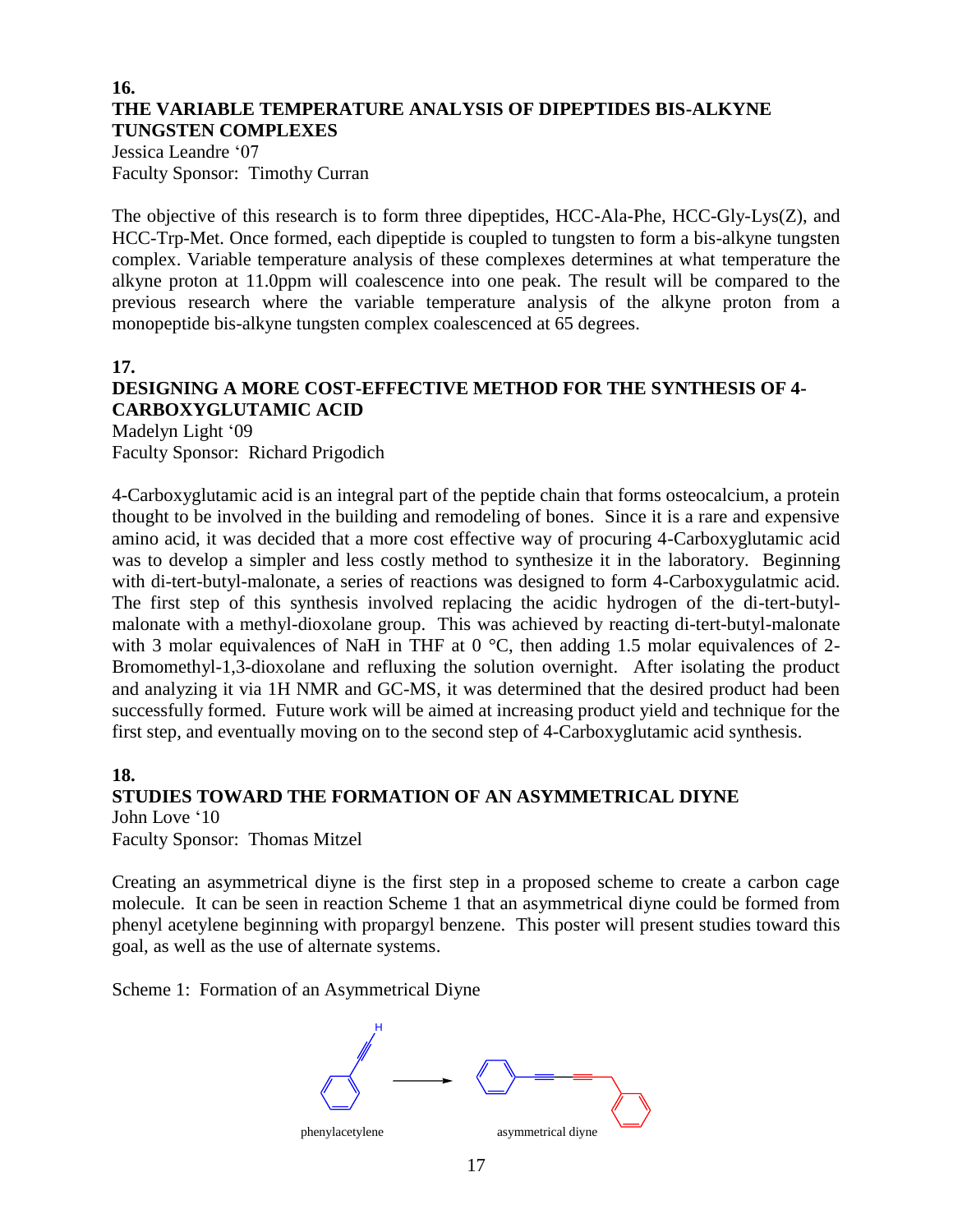## **19. INVESTIGATION OF THE POST-MORTEM DEGRADATION OF COCAINE, METHAMPHETAMINE, MORPHINE, AND PHENCYCLIDINE BY PUTREFACTIVE BACTERIA**

Kathryn McColl '08 Faculty Sponsor: Janet Morrison

The metabolites of drugs of abuse have mostly been established under pre-mortem conditions, but little is known about the fate of these drugs under post-mortem conditions. Facultative bacteria present in the body during the putrefactive stage of decomposition are known to degrade a variety of organic species. This project hypothesizes that these facultative bacteria metabolize drugs of abuse into as-of-yet unidentified products, which if found would drastically change the current methods of post-mortem toxicology screening. Phase I of this project focused on the development and optimization of an ethyl acetate liquid-liquid extraction (LLE) method for the isolation of cocaine, methamphetamine, morphine, and phencyclidine from thiogylcollate growth medium. Following their isolation from the liquid growth medium, the target analytes were derivatized with MSTFA +1% TMS and analyzed by gas chromatography-mass spectrometry (GC/MS) to evaluate sensitivity and recovery. The LLE/derivatization method used produced inconsistent results among the four analytes tested. Therefore a modified method of liquid-liquid extraction was performed using sodium chloride, ethanol, and hexanes with the desired goal of producing a cleaner extract of target analytes from the culture medium. The sodium chloride/ ethanol/ hexanes LLE method provided the cleanest chromatograms seen so far.

This semester concentration has been solely on achieving quantitative results. Continuing with the new modified LLE method, working standards were made in order to create a calibration curve for each drug. With the calibration curve the percent recovery of the desired drug in the extracts can be determined. It was found that while the modified LLE method resulted in excellent recoveries of cocaine and PCP in a clean extract, recoveries of methamphetamine and morphine were poor, suggesting the need for pH adjustments.

## **20. STUDY OF THE ELEMENTAL COMPOSITION OF BRONZE ROMAN COINS USING SEM/EDS AND LIGHT MICROSCOPY**

Ashley O'Neal '10 Faculty Sponsors: Ann Lehman, Maria Parr

Two *Urbs Roma* coins, cast in the Roman Empire, are being analyzed for their elemental composition and surface morphology by light microscopy and scanning electron microscopy (SEM) with energy dispersive x-ray energy dispersive spectroscopy (EDS). The bronze coins had obvious surface corrosion, which was expected to present itself as different elements when analyzed by SEM/EDS. One coin was cut with a diamond saw and polished in order to provide a cross-section for analysis and to determine whether the corrosion products had penetrated the coin past the surface. In addition to copper, preliminary EDS analysis has shown the presence of several corrosion and possible alloy elements, including silicon, phosphorus, chlorine, calcium, iron, copper, silver, tin, and lead. In the cross-section of one coin, it was found that the corrosion elements penetrated the surface of the coin.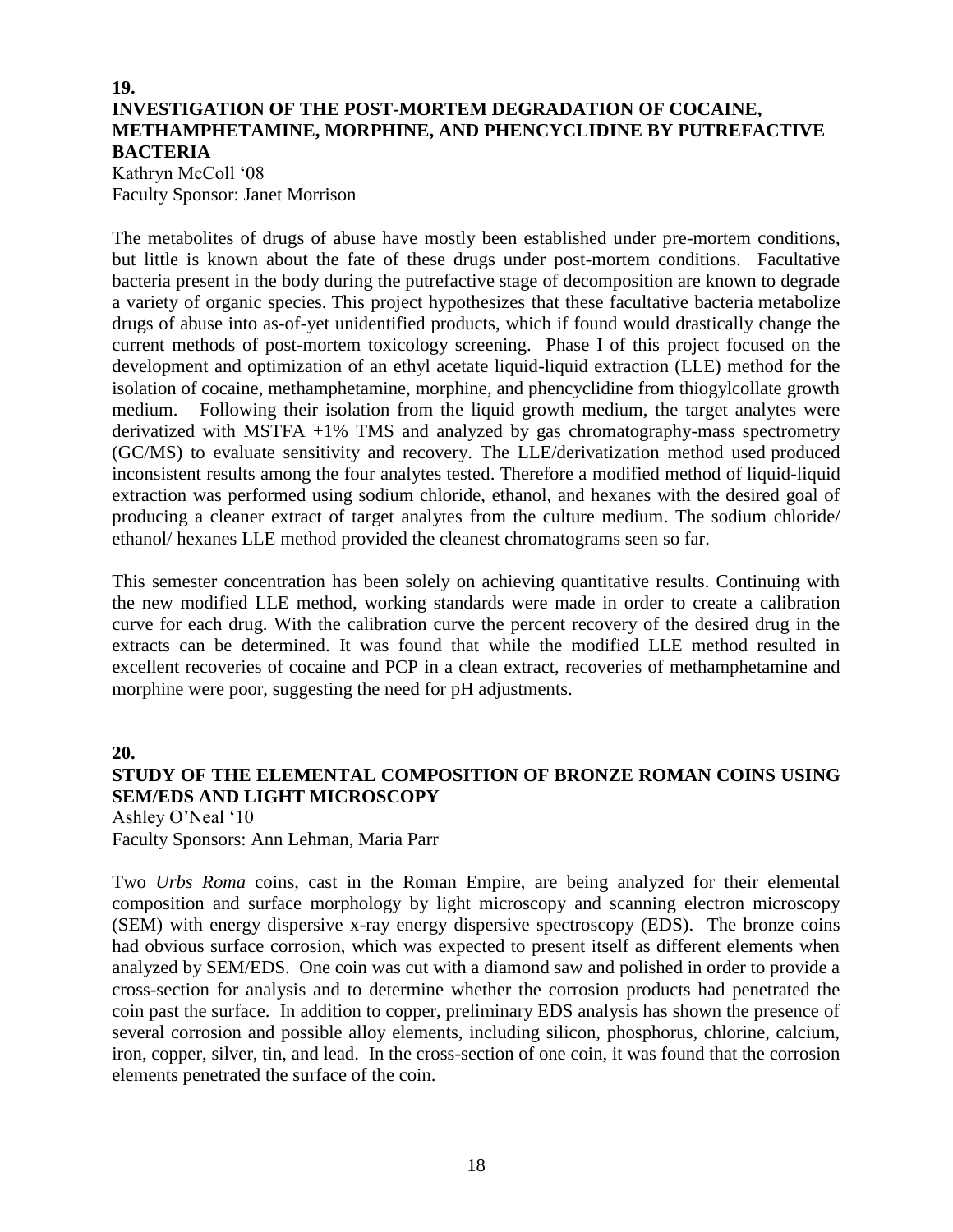#### **21. THE SYNTHESIS OF 3-(2-BROMOALLYL)OCT-2-ENAL VIA INDIUM COUPLING REACTION AND COPE REARRANGEMENT.**

Laert Rusha '08 Faculty Sponsor: Thomas Mitzel

The goal of this project was to synthesize organic compounds that would serve as templates for antitumor drugs. We set out to create 3-(2-bromoallyl)oct-2-enal. In a 25 mL round-bottom flask we mixed 1 mmol oct-2-ynal with 1.5 mmol 2,3- dribromopropene and 1.1 mmol of indium powder in NMF solvent (as seen in reaction scheme 1) and stirred vigorously with a stir bar. The reaction was monitored with TLC plates every hour to see when new products formed.



We hypothesized that the indium would first react with the 2,3-dibromopropene, inserting itself in the molecule and forming a 3 ligand complex. The indium complex would then react with the carbonyl group of the oct-2-ynal via a conjugate addition. The intermediate molecule would then be protonated resulting in 2-bromoundec-1-en-5-yn-4-ol (1). We were hoping that the resulting alcohol would go one step further via a cope rearrangement to form the desired product, 3-(2 bromoallyl)oct-2-enal.



The alcohol product, 2-bromoundec-1-en-5-yn-4-ol, was formed with some success. The reproducibility of the reaction was a problem. We were not able to consistently form the alcohol product. The reaction parameters were tweaked and we found that NMF solvent works better then water, and that sonication at 50 degrees Celsius works better then room temperature. Even still the results were inconsistent, meaning the alcohol product would sometimes start to form after 8 hours and sometimes after 16 hours of reacting. We did not see any sign that the alcohol product was undergoing a cope-rearrangement.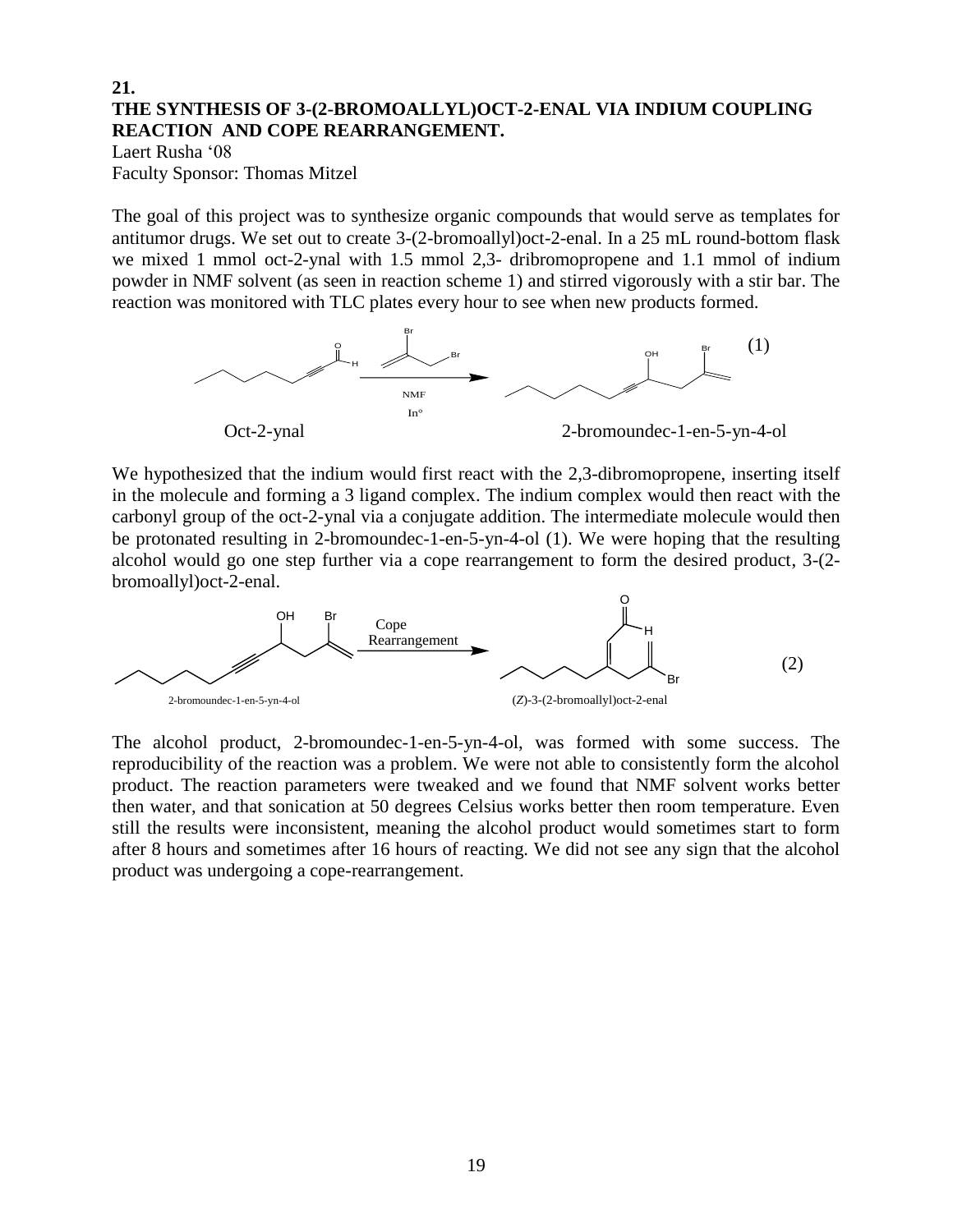### **22. METHOD TO MONITOR WASTE WATER: TRACE LEVEL ANALYSIS OF TRICLOSAN**

Erica Smith '08 Faculty Sponsor: David Henderson

Triclosan (5-chloro-2-(2,4-dichlorophenoxy)phenol) is used as a common biocide in commercial products. In an effort to track waste water in the environment, an analytical method for detecting triclosan using GC-MS is under development and optimization. In the method, triclosan is isolated and quantified using solid-phase extraction and an internal standard GC-MS method. The complete method has been shown to quantify part per trillion levels of triclosan. For extraction, 500mL of a water sample are filtered through a C18 filter disk where the triclosan is trapped. The triclosan is then extracted from the disks and concentrated before examining by GC-MS. Water samples have been collected from wells in Connecticut and compared to blank samples of deionized water. A study on the volume of water from which triclosan is extracted shows clearly an increase in triclosan in higher amounts of water. Alternative internal standards have been evaluated though the current internal standard used is d10-fluoranthene. A standard ELISA method for triclosan analysis is used for comparison to GC-MS results. Different amounts of triclosan have been found in well water and blank samples. However, because of the low detection limit, triclosan is often seen in the blank samples. Further work will include obtaining complete blank samples and subsequent application of the method to the study of well contamination in Connecticut.

#### **23.**

#### **SIMULATION OF BETA SHEETS USING TUNGSTEN ALKYNE CHEMISTRY** Whitney Smith '07

Faculty Sponsor: Timothy Curran



Previous research done in our lab has proven that two equivalents of alkynylpeptide reacts with one equivalent of the tungsten complex  $W(CO)_{3}(dmtc)_{2}$ , where dmtc = dimethylthiocarbamate. The product of this reaction is a tungsten bis-alkynylpeptide complex. The NMR spectra of these organometallic compounds have proven to be very difficult to analyze due to the many different conformational isomers present. In an attempt to simplify the system, we prepared tungsten mono-alkynylpeptide complexes using both symmetrical and asymmetrical alkynyldipeptides. The tungsten mono-symmetric complexes showed one conformational isomer to be present, whereas the mono-asymmetric complexes showed there to be two conformational isomers. With an understanding of how simple tungsten mono-alkynylpeptide systems behave, more complicated tungsten mono- and bis-alkynylpeptide complexes were made using symmetric alkynyltetrapeptides and alkynylhexapeptides. It was predicted that these molecules would conform in such a way that hydrogen bonds would form between the two chains of amino acids, simulating a beta sheet structure.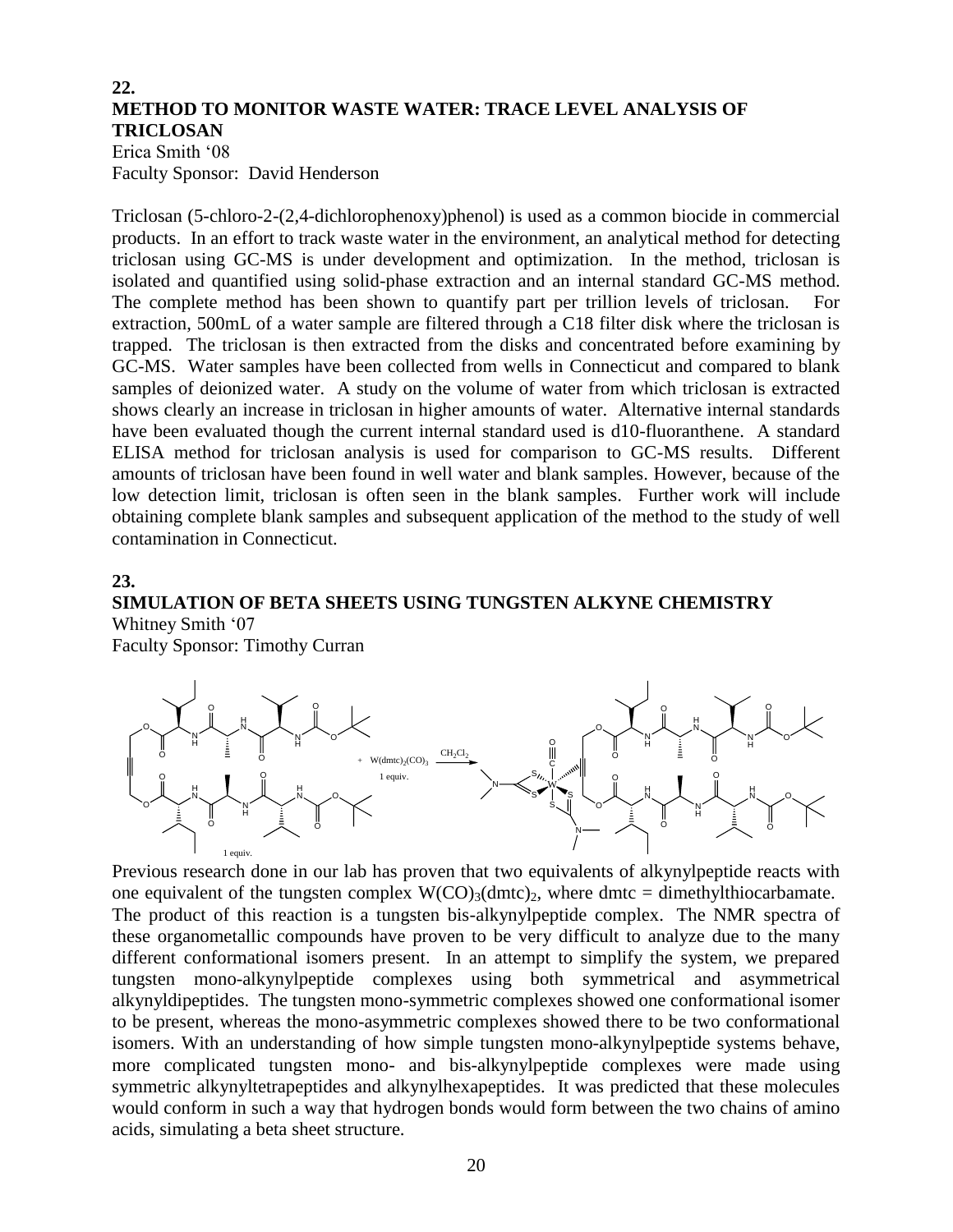#### **24. USE OF ASYMMETRICAL DIYNE FORMATION EN ROUTE TO 3-D HYDROCARBON CAGES**

Katharine Spencer '08 Faculty Sponsor: Thomas Mitzel

Homoconjugated 3-dimensional hydrocarbon cages are interesting synthetic targets for a number of reasons. The study of how 3-D homoconjugation may stabilize various cage structures or aid in the formation of endohedral complexes has vast implications in organic systems. This idea can be extended to larger homoconjugated cages such as  $C_{60}$  and other fullerenes. The smaller cages can be formed using asymmetrical diynes as a synthetic precursor. Stoichiometric coupling to form the asymmetrical diyne allows for application of this technique to the more complex C60 cage structure. Rational synthesis of the asymmetrical diyne will provide a backbone for the synthesis of these hydrocarbon cages.



**25.**

#### **USE OF SOLVENT CONDITIONS TO CONTROL FUNCTIONAL GROUP FORMATION IN INDIUM PROMOTED COUPLING REACTIONS** Rebecca Suflas '08, Timothy Scarella '08

Faculty Sponsor: Thomas Mitzel

Scheme 1: Functional Group Formation Control Through Solvent Effects



The ability to control functional group formation is paramount in organic synthesis. Previous studies in our group have shown that allyl-indium organometallic species may be added to propargyl aldehydes stereo- and regiospecifically. Use of 1,3-dihalopropenes as the nucleophilic species allows control of functional group formation within these systems simply by varying solvent and energy conditions of the reaction mixture.

Thus, beginning with a single set of starting reagents, it is possible to form, in a controlled fashion, an alcohol, ketone, epoxide, or bicyclic product simply by varying solvent and energy conditions within the reaction mixture.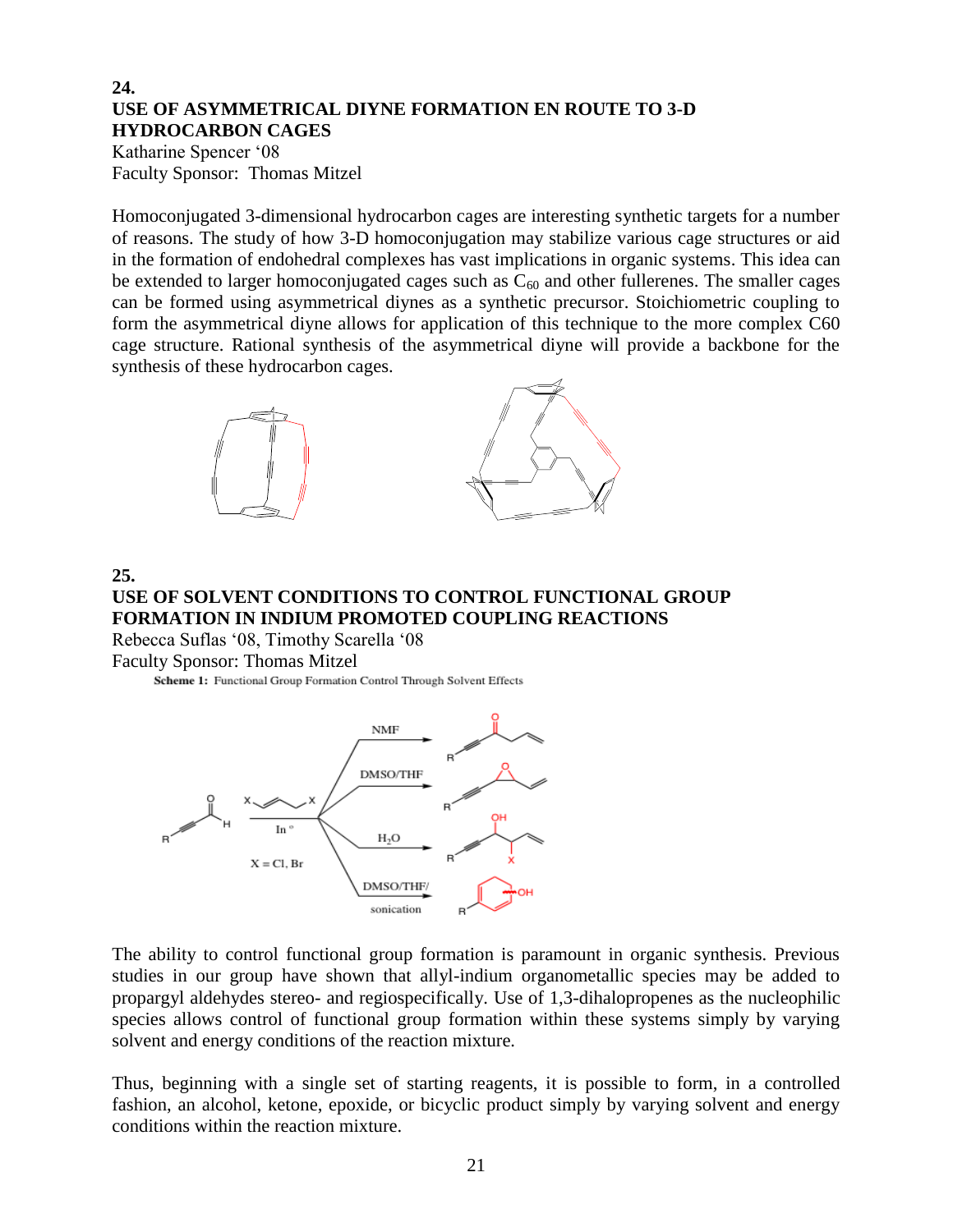# **COMPUTER SCIENCE**

#### **26.**

#### **VARIABLE ANALYSIS OF THE RSA PUBLIC KEY CRYPTOSYSTEM**

Vinit Agrawal '10, Orko Momin '10 Faculty Sponsors: Takunari Miyazaki, Ralph Morelli

The RSA (short for Rivest-Shamir-Adelman, named after the surnames of the inventors) cryptosystem, one of the strongest forms of public key cryptosystem, accompanies extended runtime for decryption owing to the lack of vulnerability. The runtime and efficiency (security) of this system, which plays an integral part in internet security, are inversely related. The system's algorithm works in that it chooses two large prime numbers "p","q" and through a number theoretic process obtains the values of two other variables "d" and "e", the values of which determine the encryption and decryption keys and also the above-mentioned factors. Studies have shown that for significantly small values of "d", the system becomes vulnerable to attacks. The cryptosystem is therefore being analyzed to study the relationship between the variables and the system's strength and also to identify the set of values of the variables for which this strength can be optimized. For this purpose, the number theoretic background of cryptography was studied. Using Java programming language and utilizing the Java API BigInteger class, RSA was implemented. The experiments to be conducted using this code written in Java will reveal what initial values of "e" lower the value of "d", thereby making the system vulnerable. Various values for "e" would be fed into the system to obtain values of "d" which are lower than the vulnerability threshold. These experiments should act as an empirical proof toward the study conducted in this field earlier and produce scope for identification of patterns that may be used for further attempts at optimization of the system for achievement of even stronger security in the fields where RSA is employed.

#### **27. TRINITY ONLINE LAUNDRY SERVICES (T.O.L.S.)**

Christopher Klein '07 Faculty Sponsor: Madalene Spezialetti

TOLS is a web based application that was designed to cut the time students spend doing laundry in a congested collegiate setting. The application allows users to view the availability of washers and dryers in any dorm on campus using a computer with an active internet connection. The application not only allows users to view the status of each laundry machine online, but also receive email notifications when certain machines become available for use.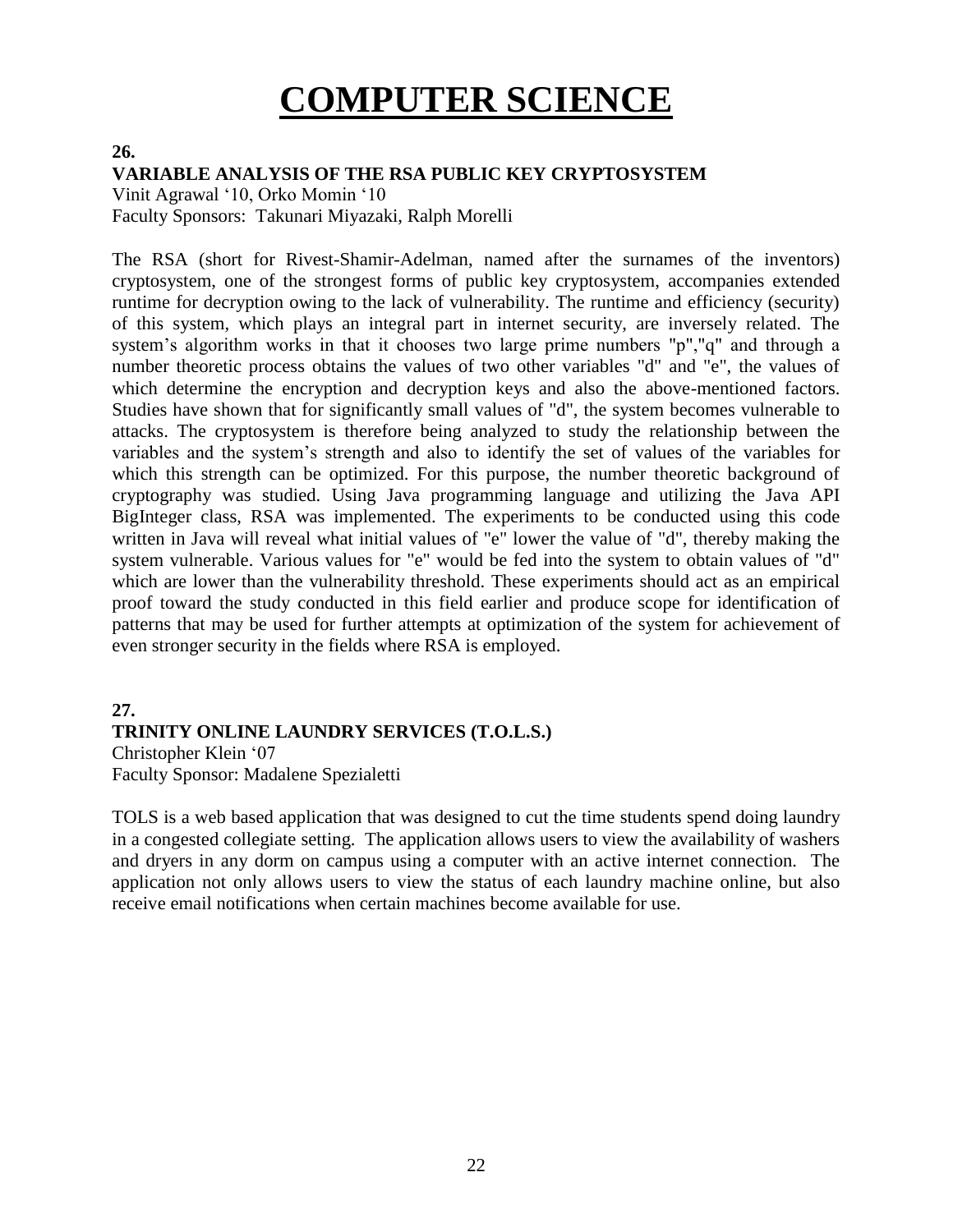## **ENGINEERING**

#### **28.**

## **MULTICHANNEL NON-LINEAR VIBRATION ANALYSIS FOR THE DETECTION OF DISTRIBUTED GEAR FAULTS**

Susmita Bhandari '07 Faculty Sponsor: Taikang Ning

In rotating machineries, the vibration signal bears the signature of faults . Early detection of such faults is possible by analyzing the signal using various signal processing techniques. In this project, a wood-lathe with external gears is considered as a typical representation of rotating machinery. Any faults in the gears will leave a signature in the form of increased non-linearity in the vibration signal. Techniques such as power spectrum analysis, bispectrum estimation and bicoherence analysis can detect and quantify the non-linearities present in the system. Such quantification can provide information about the type and severity of faults in the gear system. The rotating machinery is coupled with a data acquisition system and a Field Programmable Gate Array based processing system to collect and process vibration signal respectively to demonstrate the practicality of the proposed system.

#### **29.**

## **A STUDY OF EMISSIONS FROM A VEGETABLE OIL FUELED VEHICLE AND WAYS TO IMPROVE PERFORMANCE**

Timothy Bockus '07 Faculty Sponsor: John Mertens

Vegetable oil can be used as an alternative for diesel fuel in compression ignition engines. This project studied tailpipe emissions resulting from vegetable oil fuel combustion and developed a method to modify the oil's viscosity using resistance heating. Emissions were measured on vehicles fitted with a dual tank conversion system that requires the operator to select either diesel or vegetable oil by manually switching the fuel source tank. The dual tank system allowed emissions data to be obtained for both diesel and vegetable oil on the same engine under similar test conditions. Tests were performed with the vehicle on a dynamometer at speeds from 0 to 30 mph with loads from 0 to 6.5 hp. Emissions for both diesel and vegetable oil were measured using a five gas analyzer that measured the levels of HC, CO, NOx,  $CO_2$ , and  $O_2$ . No significant increase or decrease in gas levels were found for vegetable oil when compared to diesel levels. Exhaust gas opacity was also measured using a light extinction method and SAE standard J1667 smoke test procedure. At 30 mph dynamometer speeds, vegetable oil emissions resulted in a 37% decrease in opacity over that of diesel.

Viscosities of canola, sesame, and corn oils were measured using a Brookfield viscometer. Measurements were taken for oil temperatures ranging from  $0^{\circ}$ C to  $80^{\circ}$ C and compared with #2 diesel. Results show that vegetable oils have a higher viscosity than diesel at low temperatures and must be heated to 40 $\degree$ C to have a similar viscosity as diesel at 0 $\degree$ C. A prototype system using resistance heating was designed and built to lower the viscosity of a small quantity of oil in a pre-heat chamber that could be used for engine start-up eliminating the need for diesel and the dual tank system.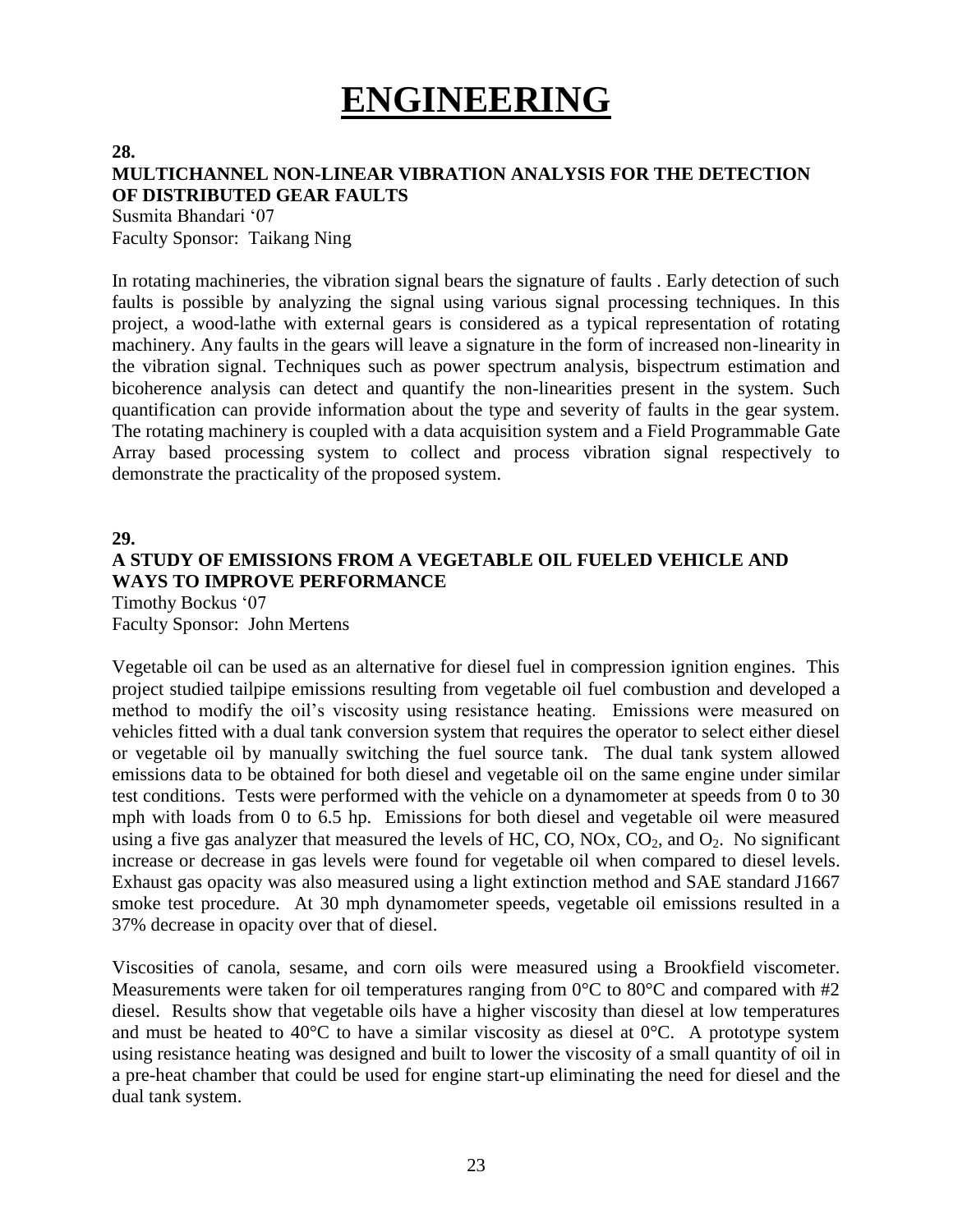## **30. HARVESTING HYDROGEN USING RENEWABLE WIND POWER** Jonathan Boreyko '07

Faculty Sponsor: John Mertens

The goal of this project was to develop a system that produces clean, renewable, and transportable energy. This was accomplished by designing and building a scale model wind turbine for use in a wind tunnel. The generated electricity from this wind turbine was applied to a water electrolysis apparatus to create pure hydrogen for use in hydrogen fuel cells. A high efficiency design for the wind turbine blades was accomplished through airfoil analysis and by writing a Microsoft Excel program that optimized and predicted aerodynamic performance. This blade design was then modeled on the 3D drawing program SolidWorks and sent to a machining company for creation. Reversible DC motors were obtained for electricity generation; the power and torque characteristics of the motors were chosen to match the theoretical outputs of the wind turbine at various wind tunnel speeds as predicted by the Excel program. A small-scale water electrolysis device was also obtained so that this electricity could be used to convert water into pure hydrogen for use in a clean burning hydrogen fuel cell.

#### **31. DEVELOPMENT OF AN UPDATED AND AUTOMATED MANUFACTURING SYSTEM FOR A LIQUID SOAP PRODUCT**

A. Peter Dacey '07 Faculty Sponsors: Jose Davila, John Mertens, Joseph Palladino

Problem Statement:

The manufacturing of a liquid stain remover product currently employs aging equipment and an outdated, inefficient process. In a redesigning of the system, it was desired that the manufacturing time of the stain remover be reduced from two days to one, and that only general supervision of the industrial process be needed instead of the current labor-intensive requirements. Both of these constraints could be met by employing automated technology and computer control systems.

#### Design Process and Solution:

The manufacturing process was broken into portions and each one was prioritized based on its level of inefficiency. It was found that the procedures for physically mixing the completed batch, and the method of adding three highly-viscous fluid ingredients into the product batch, were the two parts that could be most improved, and a new process was developed for each. Using computer software and a positive-displacement flowmeter, a prototype system was designed and built that could simultaneously measure and add the fluid ingredients into the product batch automatically. In addition, a second prototype connected to a scaled mixer made use of the same software, along with relay controls, to stir completed batches intermittently and without supervision. Finally, once each system was tested to ensure that it met the project's constraints, plans were drawn up for a full-sized version of each.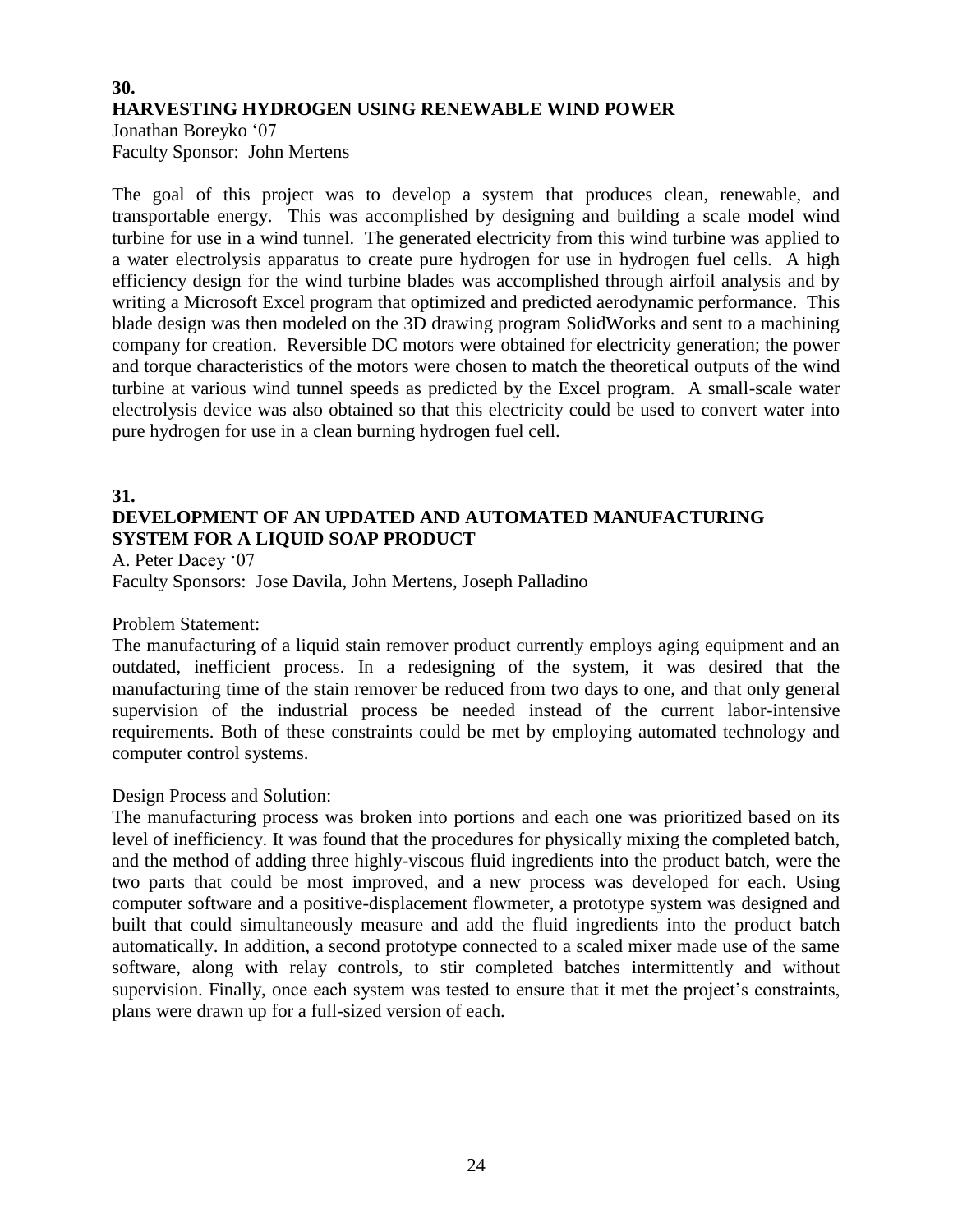## **32. WATER LEAK MITIGATION DEVICE VALVE TESTING**

Marcus de Castro '07 Faculty Sponsor: John Mertens Michael Roy, Hartford Steam Boiler Insurance & Inspection Co.

This project was designed to build a controllable testing rig that measuring flow and pressure of water through an electrically actuated water valve used in water leak mitigation devices followed by planned failure analysis of the valves. Water leaks due to plumbing, fixture, and appliance failures can result in catastrophic losses for both insurance companies and home-owners. According to The Institute for Business & Home Safety (IBHS), water damage has cost insurance companies nearly \$6.8 billion each year. As a result of these losses being so great, numerous products relying on electrically actuated valves have been sold on the market to help alleviate and potentially prevent internal water failures.

A testing rig was designed to host various tests on three specifically selected valves including increased flow, excessive pressures, effects of mineral deposits, and accelerated corrosion, while simulating a typical residential plumbing system constructed from copper. Two of the three electrically actuated valves were controlled with the use of LabVIEW and a circuit incorporating two latching relays capable of handling a load of 500 milliamps. The testing rig design included a flow regulating valve capable of varying water flow from 0 to 60 gallons per minute, a fabricated piston system capable of increasing pressure to 125 pounds per square inch, a constructed Venturi meter to monitor flow, and a ¼ horsepower sump pump capable of flow rates up to 60 gallons per minute. Mineral deposit tests are performed with a water supply containing high levels of calcium. The valves are still in the process of the failure analysis.

#### **33. DESIGN OF AN UPPER ARM STRENGTH AMPLIFICATION MACHINE** David DuPaul '07 Faculty Sponsor: Harry Blaise

Human bodies are limited in the amount of force they can generate. The goal of this project is to design and construct a machine that increases the amount of weight a person can curl with his arm. The constraints on this design include safety, portability, ease of use, and a \$175 budget. Also, the machine must function in such a way that the techniques and strategies used can be extended to any range of motion.

The resulting machine interfaces with the human body by means of electrode pads placed on the surface of an arm. These electrodes detect a myoelectric signal which carries information about the motion of the arm. This signal is filtered, amplified, and then used to control a linear actuator. The linear actuator is a compact device capable of pushing or pulling with a force of 150 lb over a 2 inch range of motion. This linear actuator is attached to a wooden framework that fits around a person's arm comfortably and securely. The machine will be tested on a wooden dummy arm to verify that it works and is safe. Further changes will likely be necessary before this machine is fit for use on a human arm.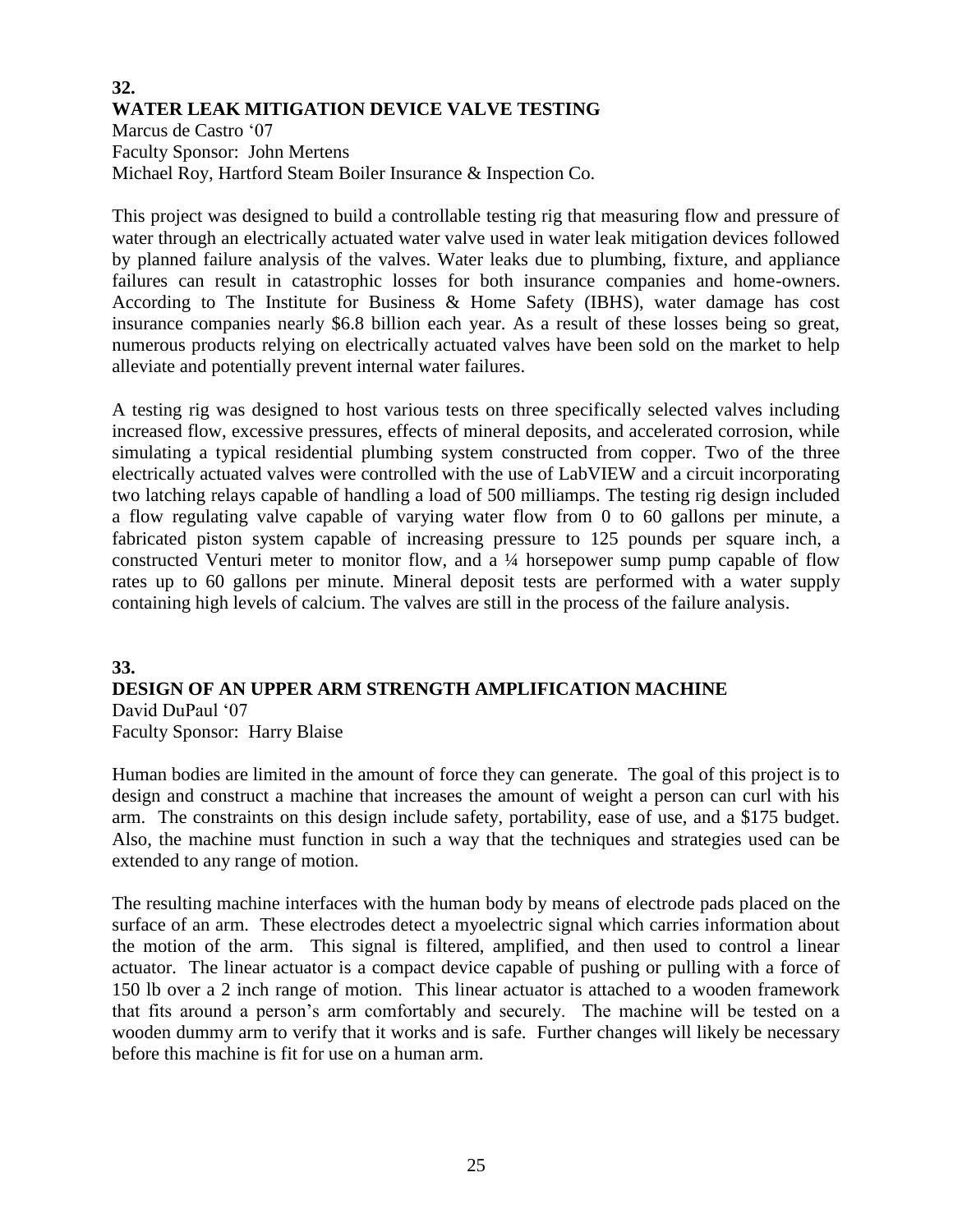#### **34. THE HYDRAULIC CARDIOVASCULAR SYSTEM** John Halverson '07, Kevin D'Arrigo '07, Dennis Crowe '07 Faculty Sponsor: Joseph Palladino

Cardiovascular disease is the number one source of death in the United States. In order to investigate the causes and symptoms, a study of pressure, volume and flow with three major goals was completed. v Construct an abbreviated mechanical model of the cardiovascular system Obtain "healthy" human data under as many realistic conditions as possible Manipulate the system in order to simulate an unhealthy human cardiovascular system A human heartbeat has been achieved; the correct pressure difference of 40 mm Hg between systole and diastole has been successfully obtained. Further, pulse wave velocity (the speed at which a single pulse wave travels through the body i.e. from neck to ankle) data points have been measured and it has been concluded that the greater the pressure, the lower the pulse wave velocity. It should follow that a constricted artery will yield higher systemic pressures (hypertension) while a bubbled blood vessel (aneurism) will yield lower pressures. Simulation of inotropic drugs (those that make the heart contract harder), as well as Starlings Law will also be demonstrated.

## **35. DEVELOPING COST-EFFECTIVE SOLAR-THERMAL POWER FOR HOUSEHOLD AND SMALL BUSINESS APPLICATIONS**

Jeffrey Jaworski '07 Faculty Sponsor: John Mertens

Of the existing solar-thermal methods of harvesting the sun's energy, a combination of parabolic dish and Stirling engine was chosen as the most effective. The system consists of a large dish which focuses the sun's rays to a single point, and a heat engine which converts that heat into mechanical energy. In an effort to decrease this cost, a dish was designed that would utilize plane mirrors instead of costly, precisely curved ones. A prototype was designed and built to a 1/6 scale, and has a projected area of .98m2. It consists of 450 sections of trapezoidal mirrors adhered to a fabricated steel frame. The design also utilizes a dual axis solar tracker, consisting of a rotational axis and an axis for elevation. The tracking hardware uses green LEDs as the light sensing components, which output a detectable voltage in sunlight. Future work includes machining and assembling a Stirling Engine which has already been designed to operate with this dish.

#### **36. TEMPERATURE SENSITIVE COOLING VEST**

Miranda LeBlanc '07, Jesse Turcotte '07, A.J. Pattison '07 Faculty Sponsor: Joseph Palladino

Many jobs today, such as surgeons, involve work in high temperature, high stress environments that require that they stay calm and cool. Current cooling devices are both expensive and shortlasting. The goal of this project was to design and build a temperature sensitive cooling vest that was inexpensive and has a longer cooling lifetime than existing devices. The final design of the cooling system contains tubing, a gear pump, and an ice bath to create a continuous, closed loop through which chilled water flows. Two types of tubing are used (vinyl and copper). Thirteen feet of vinyl tubing weaves through a polyester vest and connects with four feet of copper tubing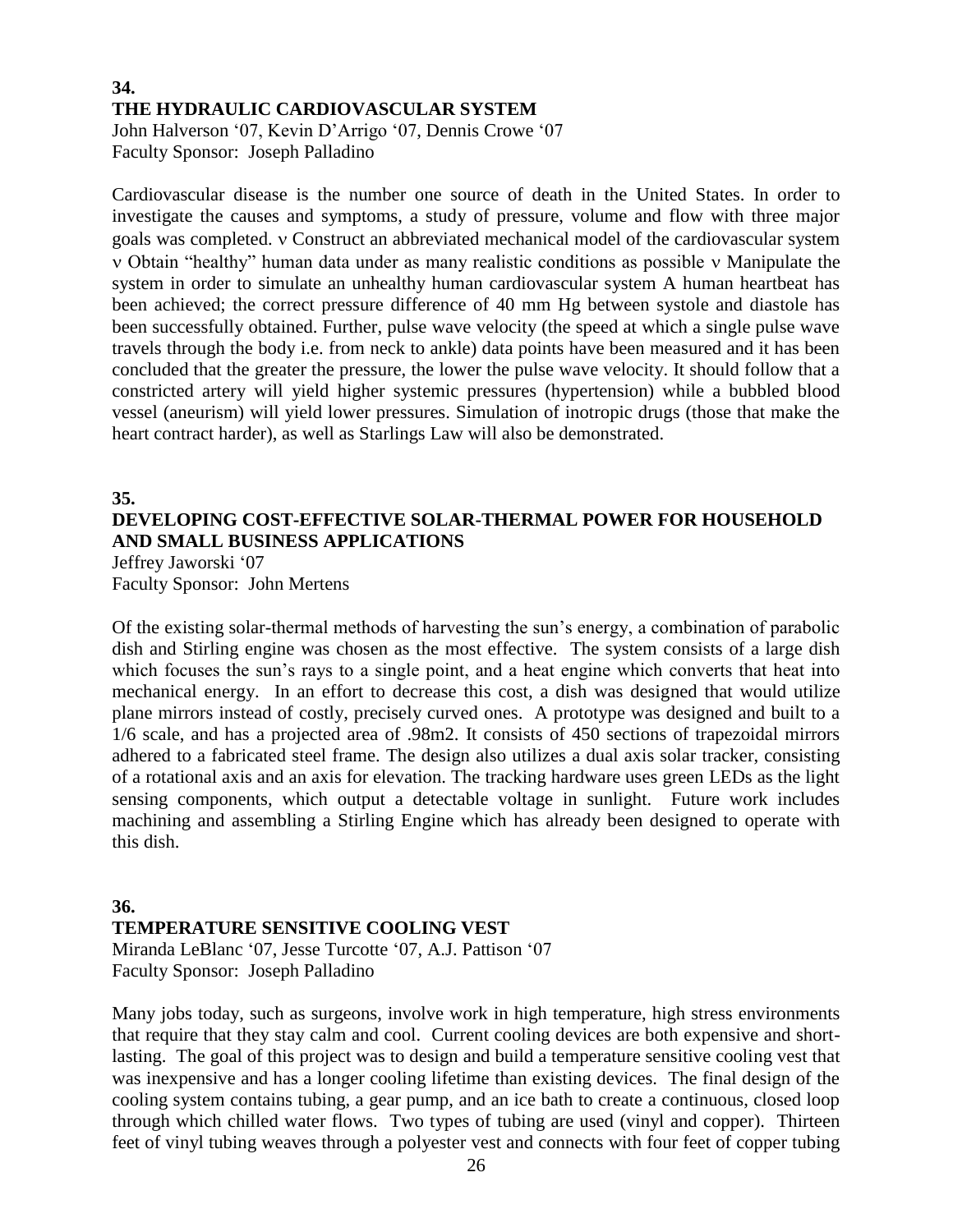that spirals through a two gallon ice bath in order to re-cool the water. Unlike devices in the current market, this cooling vest is temperature sensitive. An SI Labs C8051F120 microcontroller is utilized in combination with thermistors to control this system. The microcontroller activates the pump when the inside of the vest reaches an uncomfortably warm temperature of 94°F. The pump is turned off when the temperature on the inside of the vest goes below 88°F. The system is powered by both a 9VDC and a 12VDC battery. This portable system has kept a person cool for 2 hours in uncomfortable temperatures. The total cost is less than \$150, considerably less than the current market. While this system is only a prototype, it has proven to be very effective.

#### **37.**

#### **DESIGN AND IMPLIMENTATION OF A DIGITAL STETHOSCOPE FOR REMOTE EXPLORATION**

Allison Mathis '07 Faculty Sponsor: Taikang Ning

Motivation: To provide reliable and useful monitoring devices to continuously evaluate the health and fitness of astronauts without impeding their ability to function in a small, weightless environment.

Purpose: The goal of this project is to design and build an experimental, compact, cost-effective and wireless digital stethoscope that is capable of collecting heart sounds, performing basic auscultation diagnostic functions and transmitting digitized data to a host computer for further clinical analysis. Although electrocardiogram (ECG) monitors are available, stethoscope can provide valuable cardiovascular information regarding valve closings and blood circulation of the heart.

#### **38.**

#### **WALKER, SEASON TWO: DESIGN AND CONSTRUCTION OF A WALKING ROBOT**

Allison Mathis '07, A. Peter Dacey '07, Eli Roxby '09 Faculty Sponsor: David Ahlgren

Quadruped walking robots often have great difficulties turning corners due to the nature of their construction. However, if the robot is designed to never turn corners, but simply changes its axis of motion, this difficulty can be easily overcome. This can be accomplished by placing the legs on servos and reorienting them in relation to the main body of the robot whenever a turn in required. The purpose of this project was to build a robot body based on the thesis described above, and the program it to navigate the maze in the Trinity College Home Fire-Fighting Robotics Contest.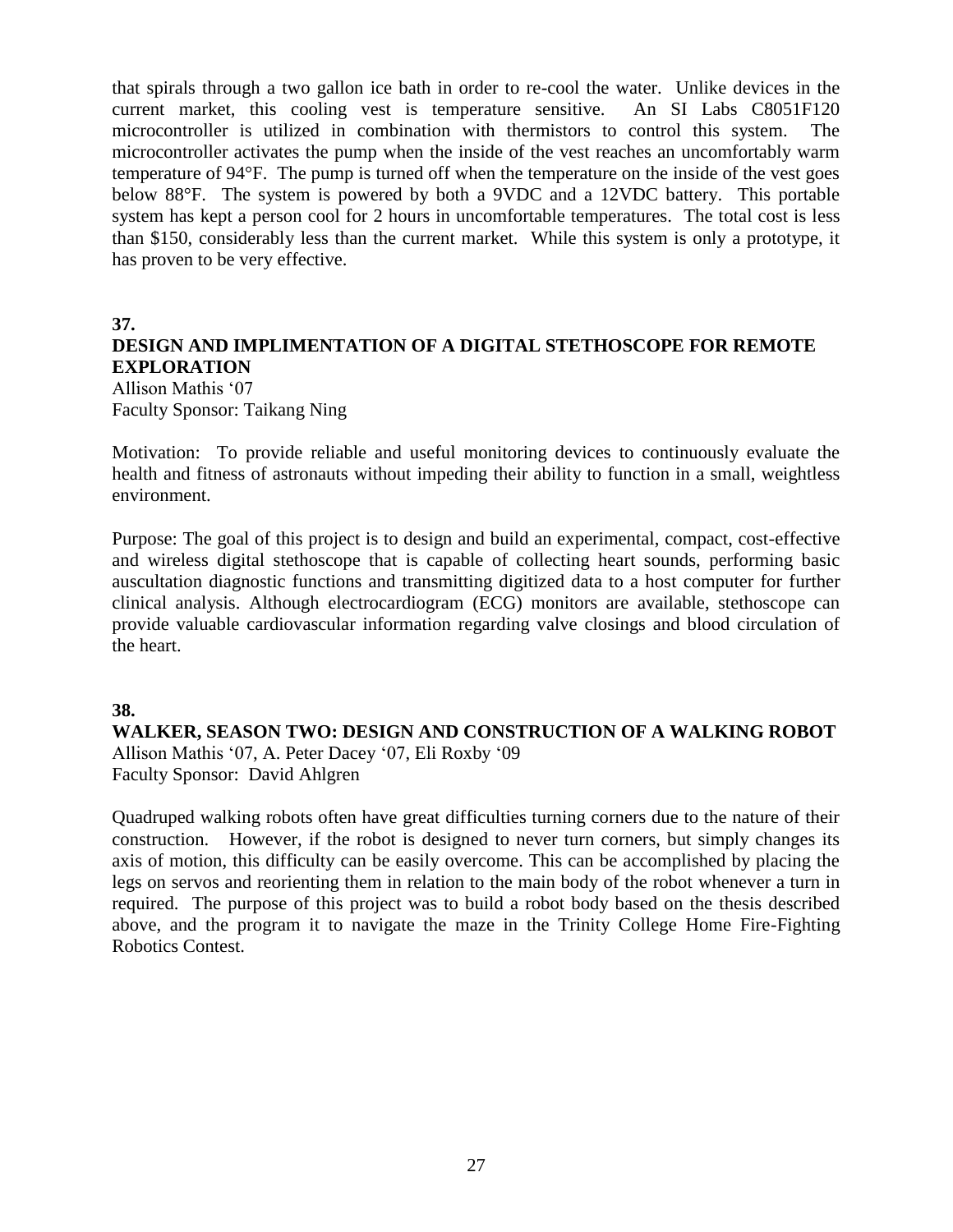#### **39. CURRENT SHOCK TUBE RESEARCH** Scott Mussmann '09 Faculty Sponsor: John Mertens

Intro: The main goal of this research project is to complete the design and assembly of a new shock tube facility at Trinity College. A shock tube is a device that heats gases nearly instantaneously to a controlled temperature using supersonic shockwaves. In order to conduct shock tube experiments, the pressure within the shock tube must be at vacuum pressure; this pressure is typically 1 x 10-7 torr. A plastic diaphragm separates a low pressure gas in what is known as the driven section of the shock tube. A high pressure gas is then entered into the driver section, which is on the other side of the diaphragm. The high pressure gas then causes the diaphragm to break and the high pressure gas proceeds to interact with the low pressure gas.

Methods: CAD programs and previous design plans were used to design the shock tube that is currently under construction. More specifically, an apparatus was designed to allow gases to enter and exit the shock tube with minimal leakage. Parts for the apparatus were ordered and machining work was done on the shock tube. A custom made insert will be machined; this insert will serve as a removable wall for the shock tube and will allow for entry and exit of gases in the driven section. The shock tube is currently in the process of being assembled.

Discussion and Broader Implications: Shock tube experiments will be used to study Syngas – a mixture of H2 and CO produced from coal. Syngas can be a clean and domestically available source of energy in the future. Design of detailed models of its combustion process will aid future design of Syngas power plants. Mass production of Syngas is often used as fuel to generate electricity.

#### **40. CLOUD DETECTION FOR REMOTE SENSING USING FPGA TECHNOLOGY** Rayn Sakaguchi '07 Faculty Sponsor: Taikang Ning

The goal of this project was to create a hardware based image processing system to detect cloud formations. Cloud formations in satellite images contain information on storm systems and also act as a source of error in Earth surface studies. Prototype cloud detection algorithms were developed using MATLAB, which were then be converted into hardware. This project utilizes a hardware design approach known as System on a Programmable Chip (SOPC) where a software processor is implemented onto a Field Programmable Gate Array (FPGA) chip. Currently work is being done to improve efficiency and design of hardware image processing system.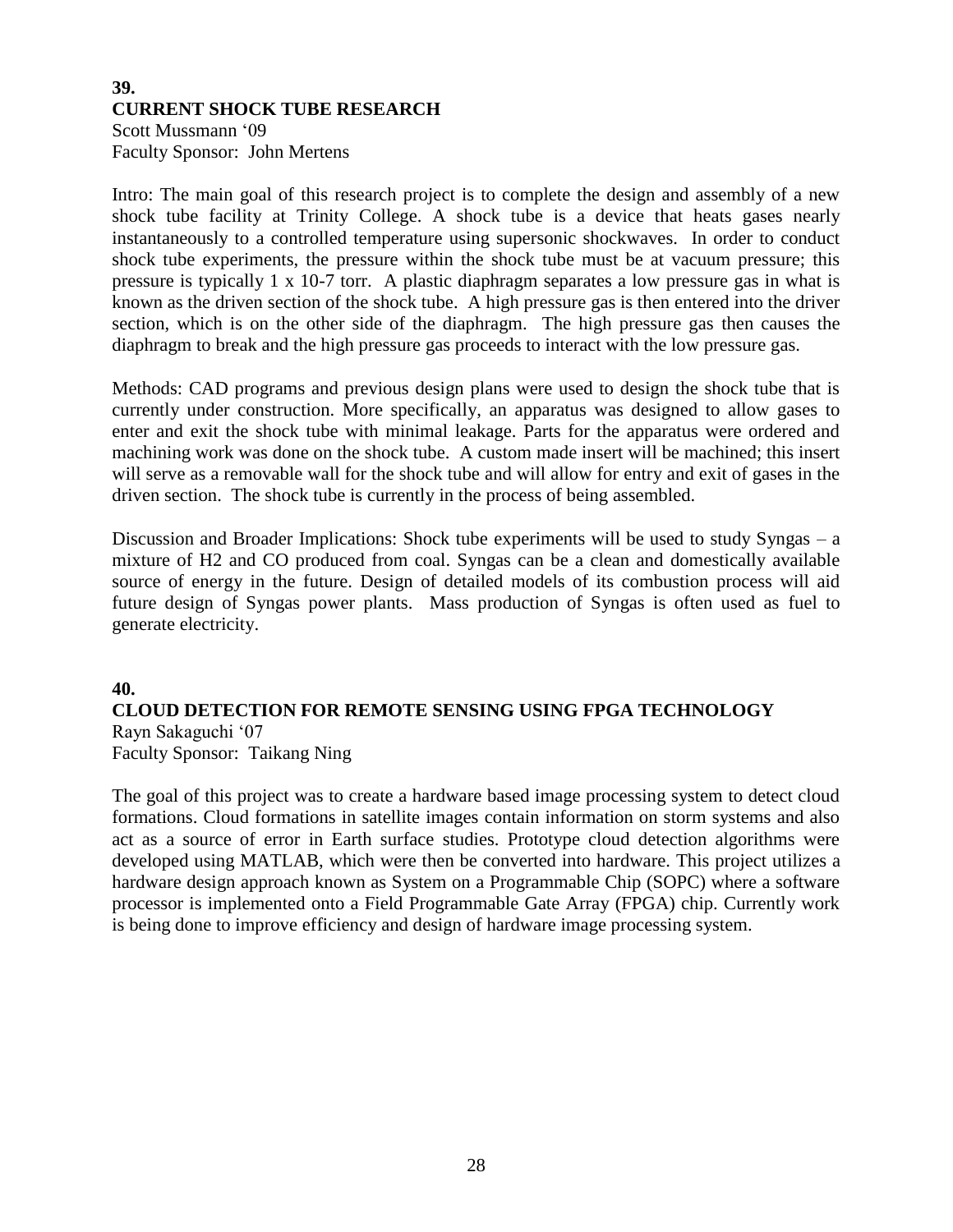## **41. LASER RANGE FINDER FOR ROBOTIC APPLICATIONS** Owen Sanford '07

Faculty Sponsor: David Ahlgren

The goal of this project was to design and build a ranging sensor utilizing laser technology. Laser ranging sensors use laser light to determine distances and thus have a number of advantages; they are more accurate, faster and more reliable than most other systems. In addition, laser light does not dissipate quickly thus laser range finders can measure very large distances. Commercial laser range finders can cost over \$2500 thus the primary consideration for the sensor was low overall cost.

Many different sensor design options were considered for this design problem. The goal was eventually reached by utilizing a low cost CMOS image sensor and a modulated laser in conjunction with a processor. The image sensor was used to collect color data from a specific field of view. Many image-processing algorithms were then explored to effectively determine the lateral position of the laser spot. This information was used to calculate the distance from the sensor to the laser spot through triangulation. This design yielded a sensor with range of 0.5m to 4m with a maximum error of 5% of the distance measured. The total cost of the entire system is estimated to be around \$350 depending on the processor used to perform the calculations.

## **ENVIRONMENTAL SCIENCE**

#### **42.**

#### **DEVELOPMENT FOR MONITORING WASTEWATER IN THE ENVIRONMENT** Elisabeth Cianciola '10

Faculty Sponsor: David Henderson

Wastewater contamination of soil and water supplies can be determined using molecules found in human wastewater. Two such molecules are optical brighteners found in laundry detergents: diaminostilbene (1) (DAS-1) and distyrylbiphenyl (DSBP). In order to test analytical parameters, 10 ug/ml solutions of either DAS-1 or DSBP in dimethylformamide (DMF) were prepared and compared against an internal standard solution of calmagite. The optimal temperature, column, and mobile phase for evaluating the presence of these chemicals in solution were determined using high-performance liquid chromatography (HPLC) The mobile phase for this method is based on gradients of acetonitrile, methanol, and tenth molar ammonium acetate. It was intended that this data would be used to design the LCQ (apparatus based on an ion trap) mass spectrometry procedure, but the parameters found using the Hitachi HPLC yielded different results when applied to the LCQ system. Preliminary LCQ data indicate that peak retention times will be lower and the optimal temperature will be higher. A successful separation of the chemicals of interest was obtained at 55 degrees Celsius at a 10 ul injection volume after increasing the initial flow of methanol and reducing the initial flow of acetonitrile in the mobile phase. However, a new internal standard must be found, because the calmagite has been clogging the equipment. Once the details of this method have been ironed out such that it gives reproducible results, it will be applied to well-water samples in Connecticut. Local communities will then be able to identify potentially hazardous or substandard water supplies and address them.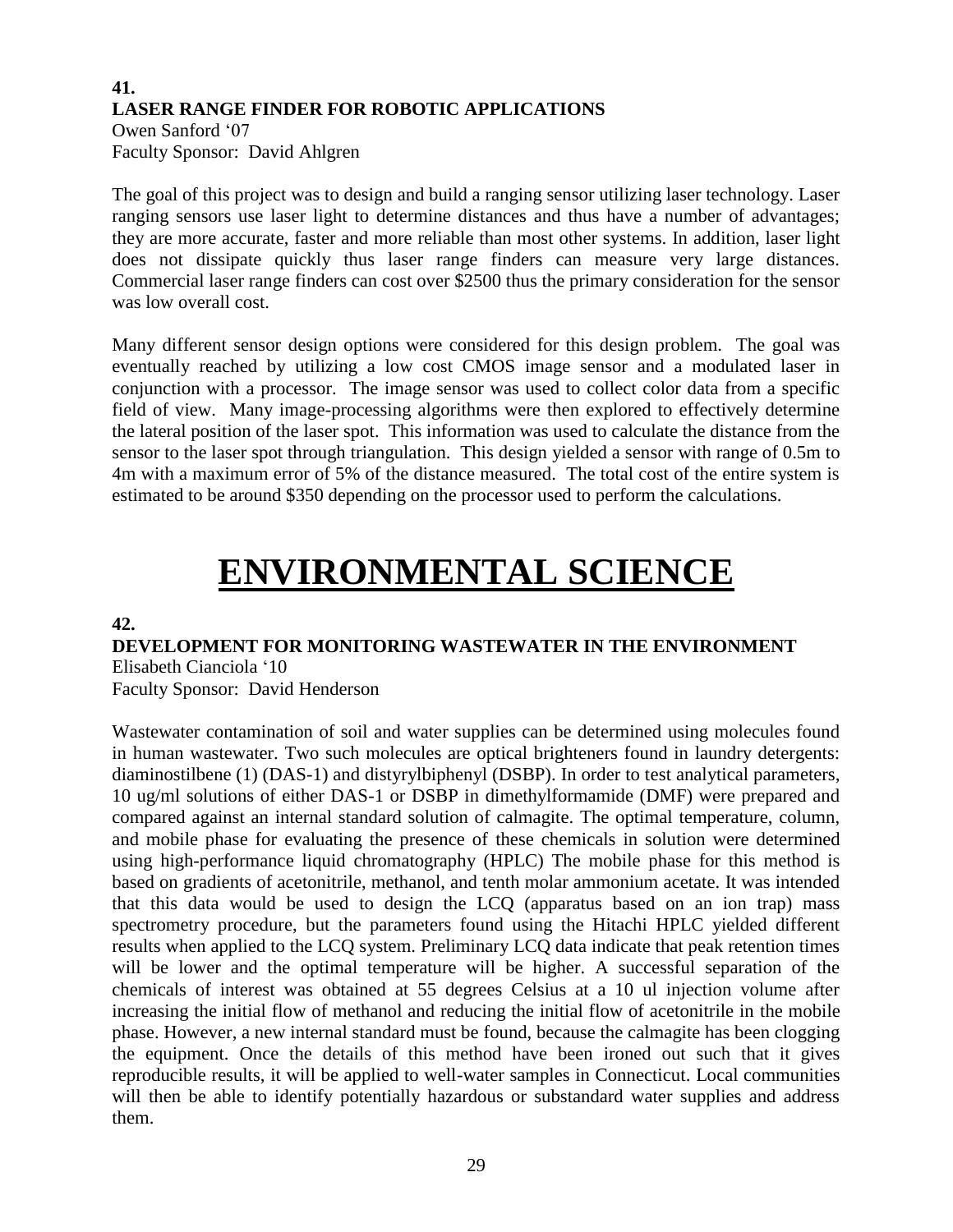#### **43. ACID DEPOSITION ANALYSIS OF PRECIPITATION SAMPLES FROM TRINITY COLLEGE IN HARTFORD, CT**

Samantha Dolgoff '08 Faculty Sponsor: Jonathan Gourley

Acid deposition has been an environmental issue since the Industrial Revolution. Acid deposition forms when sulfur dioxides (SOx) and nitrogen oxides (NOx) are emitted into the atmosphere from the burning of fossil fuels. While in the atmosphere these compounds react with water to form sulfuric acid (H2SO4) and nitric acid (HNO3). Concentrations of these acids form in storm clouds and are released through either wet or dry deposition. Acid rain is especially a problem in the northeastern United States, which receives much its precipitation from storms that track over coal burning power plants in the Midwest. In addition, the high-density populations of the Northeast are a local source of acid rain pollutants. Precipitation samples were collected from Trinity College in Hartford, Connecticut and tested for pH, total free acid (H3O) and for concentrations of nitrates and sulfates. The storm track was recorded and the amount of rainfall was calculated from weather observations at Brainard Airport in Hartford. It was found that there was a correlation between pH and the concentration of nitrate and sulfate. When nitrate and sulfate concentrations rose there was a decrease in pH. There was also a correlation found between the size of the storm (amount of rainfall) and the concentration of nitrates and sulfates. The nitrate and sulfate concentrations varied greatly for the small storm systems, which may be a function of the variability in storm tracks. Certain storms were also of interest and may help to predict which storm tracks in the future will have higher or lower concentrations of nitrates and sulfates.

#### **44.**

#### **USE OF URBAN ENVIRONMENTS BY THE RED-TAILED HAWK (***Buteo Jamaicensis)* Isabel Gottlieb '09, Kyle Pias '07 Faculty Sponsor: Joan Morrison

The red-tailed hawk (*Buteo Jamaicensis*) is a common and well-studied bird in North America, but has never been studied in an urban environment despite its prevalence in cities. This study was undertaken to assess the habitat use and home ranges of red-tailed hawks in Hartford. Six hawks were trapped between November 2006 and April 27 with bal chatri traps in the Hartford metropolitan area. Three hawks were captured in city parks, where they have reliably stayed. Two juveniles were captured on the Trinity College campus. One was consistently found along the Summit ridge, and one in Zion Hill Cemetery. One adult was captured on campus but so far spends a majority of its time in the neighborhood south of the campus. Standard measurements were taken to assess the general health of the bird and determine sex. They were then fitted with a fish and wildlife band, a color ID band, and a backpack style radio transmitter with frequencies ranging from 150-152 MHz. Hawks were released at the capture site and located approximately twice a week between the capture date and April 2007. Perch locations were described and marked with a GPS. Locations were not plotted if the hawk was soaring. Thus far the number of points per bird ranges from 3-34. Home range was calculated using the animal movement extension on ArcGIS. Home ranges encompassed both parks and neighborhood developments. We anticipate that we will gather new information about the use of the urban environment by red tailed hawks that may be used to manage city wildlife.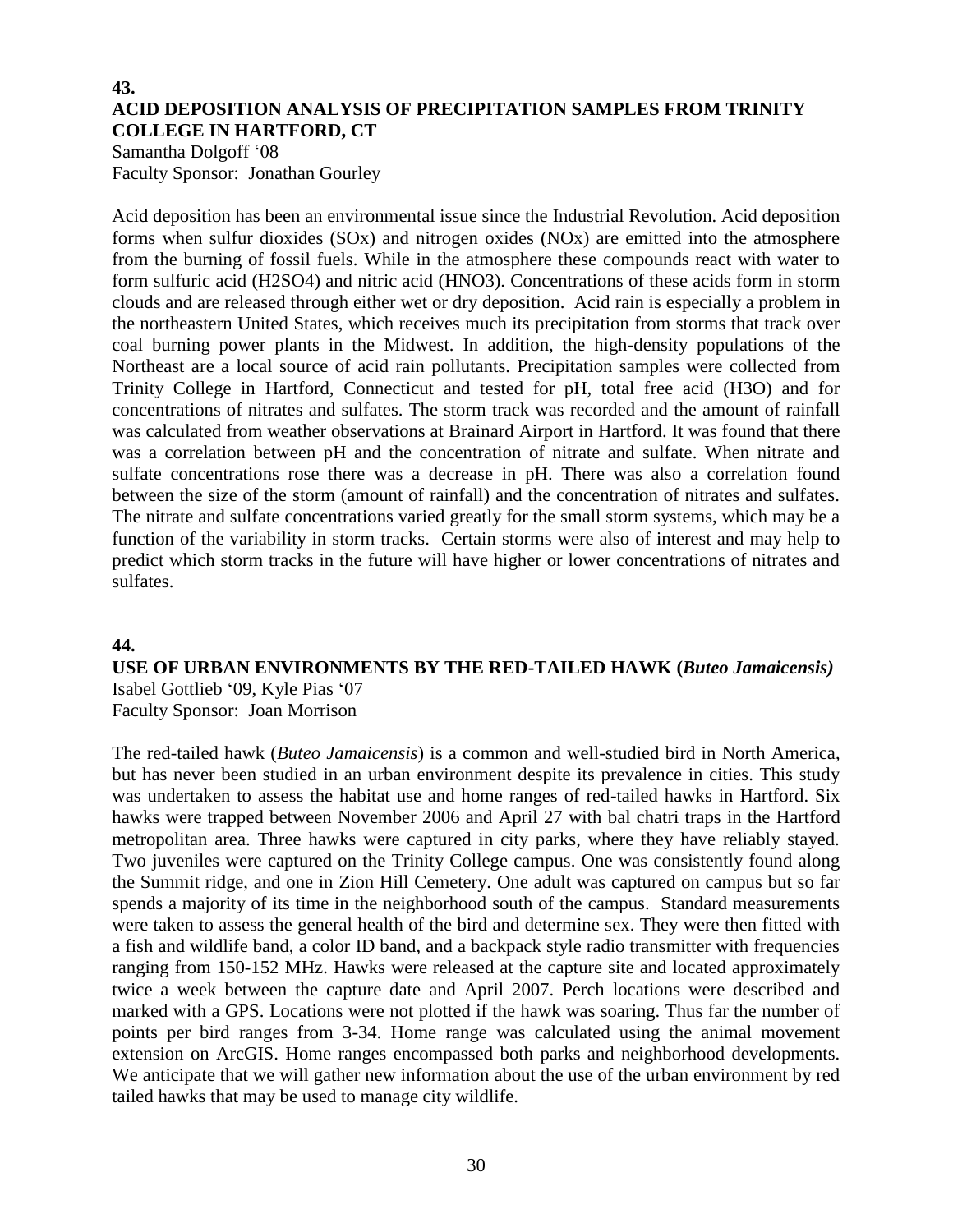#### **45. ANALYSES OF SURFACE DEPRESSIONS IN WETHERSFIELD, CT FOR PALEOCLIMATIC EVIDENCE**

Courtney Hugo '08 Faculty Sponsor: Christoph Geiss

Pingos are permafrost mounds or the relics of one that has formed in a climate cold enough to support active permafrost. They form from the accretion and freezing of groundwater and may be connected to other nearby pingos. The purpose of this study is to determine if a group of 42 scattered depressions covering approximately 145,000 m2 in Wethersfield, CT (Wintergreen Woods) is a pingo field. X-ray diffraction and magnetic susceptibility have been performed on a cross-section of cores from one potential pingo. There are no obvious patterns in these analyses. Quartz and illite are consistent throughout the entire depth of the core, but siderite is present in intervals from approximately 1.25m to 3.75m. There are also sporadic peaks in the magnetic susceptibility analysis. A qualitative description of the core's color, texture, and grain size showed no regular laminations or bandings. These three analyses suggest a disturbance in the deposition of sediment which is characteristic of the formation of a pingo. Samples of organic matter from 4m and deeper have been sent to Arizona for radiocarbon dating. Soil cores from the surrounding area have been taken for comparison. If this study concludes these depressions are pingos, it would imply that Glacial Lake Hitchcock had drained rapidly and was followed by a long period of intense cold. This would contradict other paleoclimatic evidence for New England which shows the cold period to have ended shortly after the lake's drainage.

#### **46.**

## **RELATIONSHIPS BETWEEN THE BREEDING BIOLOGY, DIET, AND RAINFALL: CRESTED CARACARAS IN FLORIDA**

Kyle Pias '07 Faculty Sponsor: Joan Morrison

I examined the influences of rainfall on the breeding biology of the crested caracara (*Caracara cheriway*) in south-central Florida. The populations of these birds in Florida is isolated and listed as threatened. Previous studies have shown links between the decrease in rainfall seen in the fall and the initiation of nesting and the diet of the caracaras. In this study I examined the correlation between breeding parameters from Morrison 1999 and a variety of rainfall variables compiled from the National Oceanic and Atmospheric Administration (NOAA). These variables were analyzed using SYSTAT v. 8.0. The percentage of birds that nested early showed a significant negative correlation with infrequent rainfall from June to July. The percentage of successful showed a significant positive correlation with infrequent rainfall from January to February. The number of fledges from each nest showed a significant negative correlation with the total amount of rainfall from September to December. These findings support the hypothesis that caracaras depend upon prey items made available by dropping water levels to successfully produce young. This demonstrates the true complexity of the caracaras role in the dynamic south-central Florida ecosystem, and the level of care that needs to be taken when considering the management and conservation of this species.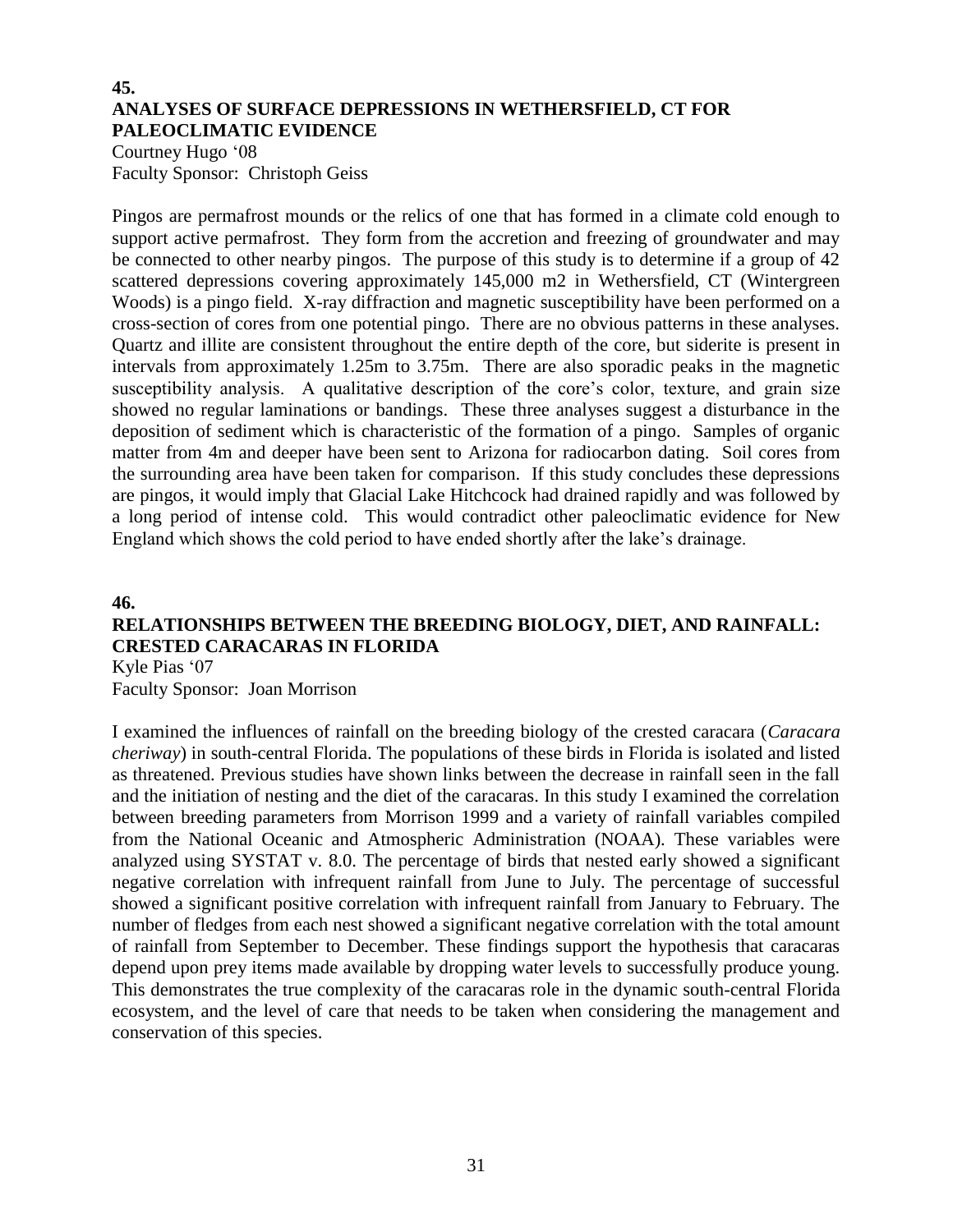#### **47. MAGNETIC ANALYSES OF LAKE SEDIMENT FROM FIDDLER AND LOUIS LAKE, WYOMING**

Jacques Swanepoel '07 Faculty Sponsor: Christoph Geiss

Two sediment cores were taken from Louis Lake and two more from Fiddler Lake in February 2004. Magnetic susceptibility and paleomagnetic measurements were taken from these cores. These lakes are located in the Wind River Range near Lander, Wyoming in the Little Popo Agie drainage basin and are unique because of the fact that they only receive input from their respective basins and during the last glacial episodes they were dammed by glaciers that moved down the Popo Agie valley. The Fiddler and Louis Lake basins were not glaciated during the last two glacial episodes, which gave them a very complete sediment record. These sediment records are important because they can give insight into climate variability in this region during the Holocene and the late glacial period. The goal of this project was to construct a record of magnetization trends of sediment from these lakes and possibly link them to trends in the climate change during this period. Our results show significant correlation between our cores from Fiddler and Louis Lake. There is a very distinct and sharp rise in magnetic susceptibility that can be seen in all of the cores which helped with getting all the cores on the same depth scale. The fact that these cores seem to show these similar trends in magnetization means that we have a dependable record that can be used to relate environmental trends to our trends in magnetization.

#### **48.**

### **ROOST CHARACTERISTICS OF RED-TAILED HAWKS (***BUTEO JAMAICENSIS***) IN URBAN ENVIRONMENTS**

Frances M. Thomas '10 Faculty Sponsor: Joan Morrison

The Red-Tailed Hawk (*Buteo jamaicensis*) is a highly adaptable bird of prey, found in various habitats across North America (Preston and Beane 1993). Red-Tailed Hawk populations can thrive in urban areas due to their adaptability and ideal habitat being open land with sporadic foliage (Preston and Beane 1993). However, it is also the urban environment which poses the greatest threat to these Red-tail populations (Preston and Beane 1993). Thus, it is crucial to understand Red-Tailed hawk roosting activities in order to better manage and protect these birds. Past studies have shown that both urban and rural birds tend to roost in trees with denser foliage, more canopy cover, and those that are taller than randomly selected non-roost trees (Gorenzel *et al.*, 1995; Peh and Sodhi, 2002; Young *et al.*,1998) We trapped five hawks at 5 different sites in Hartford, CT and we tagged them using color bands and standard US Fish and Wildlife bands. The birds were also tagged with radio transmitters. At least two roost sites were found in the months of February, March, and April for each of the five birds. Roost trees were surveyed for diameter, height, species, area, and percent transmittance of canopy cover. For every roost tree, one random tree was located and surveyed for the same characteristics. There is no significant difference between roost tree and random tree height, roost tree and random tree diameter, and roost tree and random tree area. Through gaining a greater understanding of Red-Tailed hawk roost characteristics, we can better recommend to the city of Hartford and other cities with similar environments how to best protect and manage wildlife in urban environments.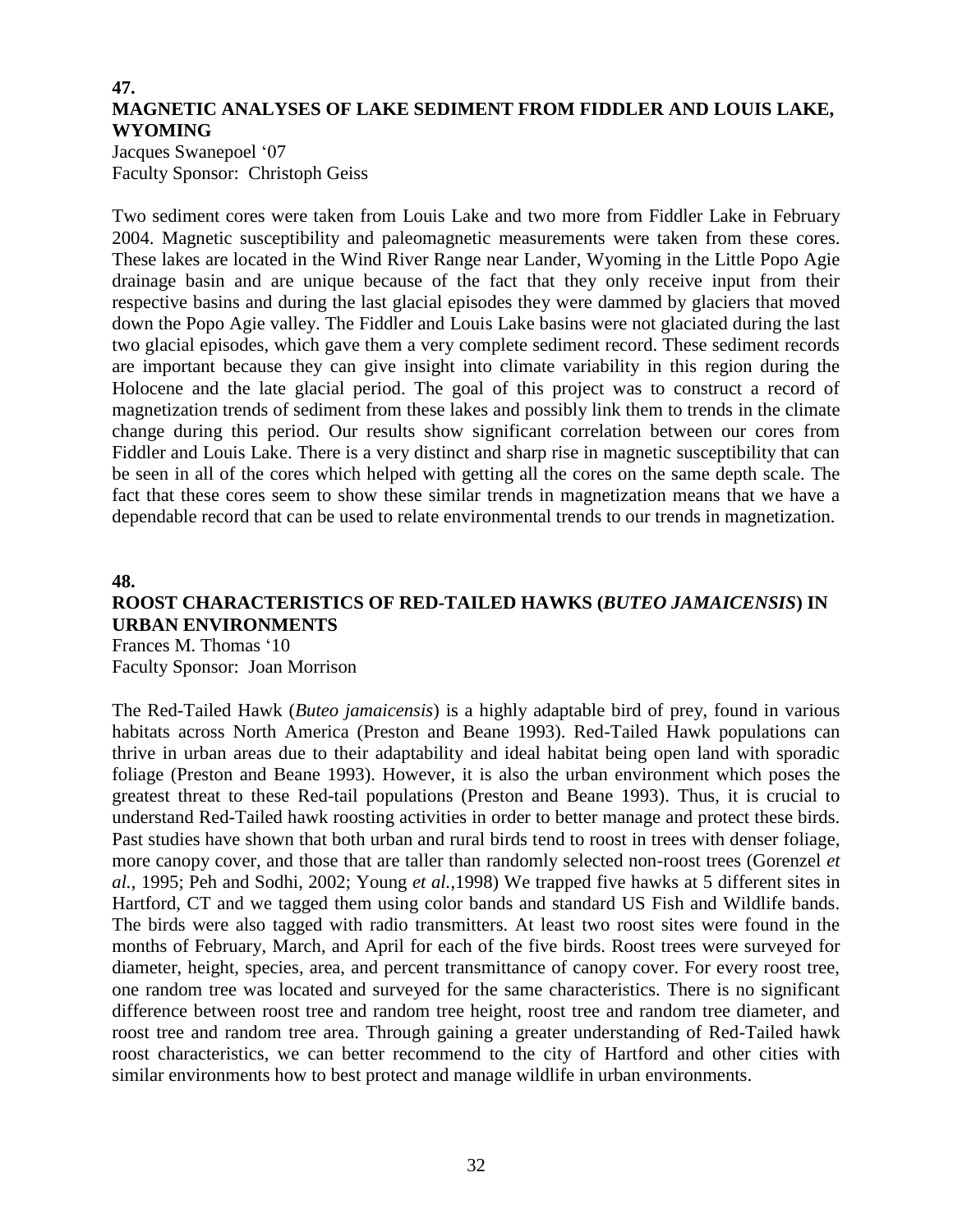## **HEALTH FELLOWS**

**49.**

#### **IN-HOSPITAL AND AT-DISCHARGE FACTORS INFLUENCING FOLLOW-UP CLINIC ATTENDANCE AND GROWTH AT FOUR MONTHS CORRECTED AGE IN VERY LOW BIRTH WEIGHT INFANTS AT CCMC**

Armand DelRosario '07

Faculty Sponsor: Sarah Raskin

James Hagadorn MD MS, Isabella Knox MD, Department of Neonatology, Connecticut Children's Medical Center

Preterm infants often suffer from growth deficiency throughout infancy and childhood. Growth failure has been associated with poor health and neurodevelopment later in life. Diagnoses of necrotizing enterocolitis, bronchopulmonary dysplasia, intraventricular hemorrhage, as well as the use of hyperalimentation have been linked to poor growth in premature infants during hospital stay. In addition, mode and composition of nutrition are thought to have major impact on growth. However, factors influencing the growth rates following discharge of the very low birth weight (VLBW) infant subgroup (< 1500g) remain poorly defined in the literature. Furthermore, few studies explore the factors that affect the rates of follow-up attendance of VLBW infants after neonatal intensive care unit (NICU) discharge. In this study, we observe trends and further characterize the risk factors that predispose VLBW infants to growth failure, and describe variables that influence NICU follow-up clinic attendance at CCMC.

**50.**

### **EMERGENCY DEPARTMENT DISPARITIES IN PAIN MANAGEMENT FOR CHILDREN WITH SICKLE CELL DISEASE AT CONNECTICUT CHILDREN"S MEDICAL CENTER**

Brian Lee '07

Faculty Sponsor: Laurel Baldwin-Ragaven

William Zempsky MD, Pain Relief Program, Connecticut Children's Medical Center

Sickle Cell Disease (SCD) is a serious and potentially fatal disease that is genetically acquired due to mutations in the gene coding for the β chains of hemoglobin. As a result, hemoglobin forms a sickled shape, damaging and clotting vasculature (vasoocculsion) as well as reducing oxygen transportation ability. Patients with SCD may require visits to the emergency department (ED) for adequate pain management caused by vasoocclusive episodes. Previous research has found that minorities have a lower quality of overall pain management in hospitals. The purpose of this research was to investigate health disparities in pain management for SCD patients who visit an urban children's hospital's ED for vasoocclusive pain because SCD is found primarily in African Americans. Patients with isolated long bone fractures (LBF) were used as a control because pain associated with vasoocclusive episodes has been correlated to LBF pain. A retrospective chart review was conducted using patients who visited Connecticut Children's Medical Center's (CCMC) ED from January 1, 2005 to December 31, 2005 for vasoocclusive pain or LBFs. Preliminary results on African Americans with SCD compared to African Americans with LBFs have shown that: they spend significantly less time in the waiting room  $[8.56\pm13.12 \text{ min} \text{ vs. } 21.00\pm52.69 \text{ min} \text{ (p=0.027)}]$ , receive significantly more opiates  $[0.10\pm0.04$  mg/kg vs.  $0.08\pm0.03$  mg/kg (p=0.043)] and are hospitalized for longer periods of time  $[4.32 \pm 2.52$  days vs.  $2.50 \pm 0.90$  days (p=0.016)]. The likelihood of receiving opiate analgesic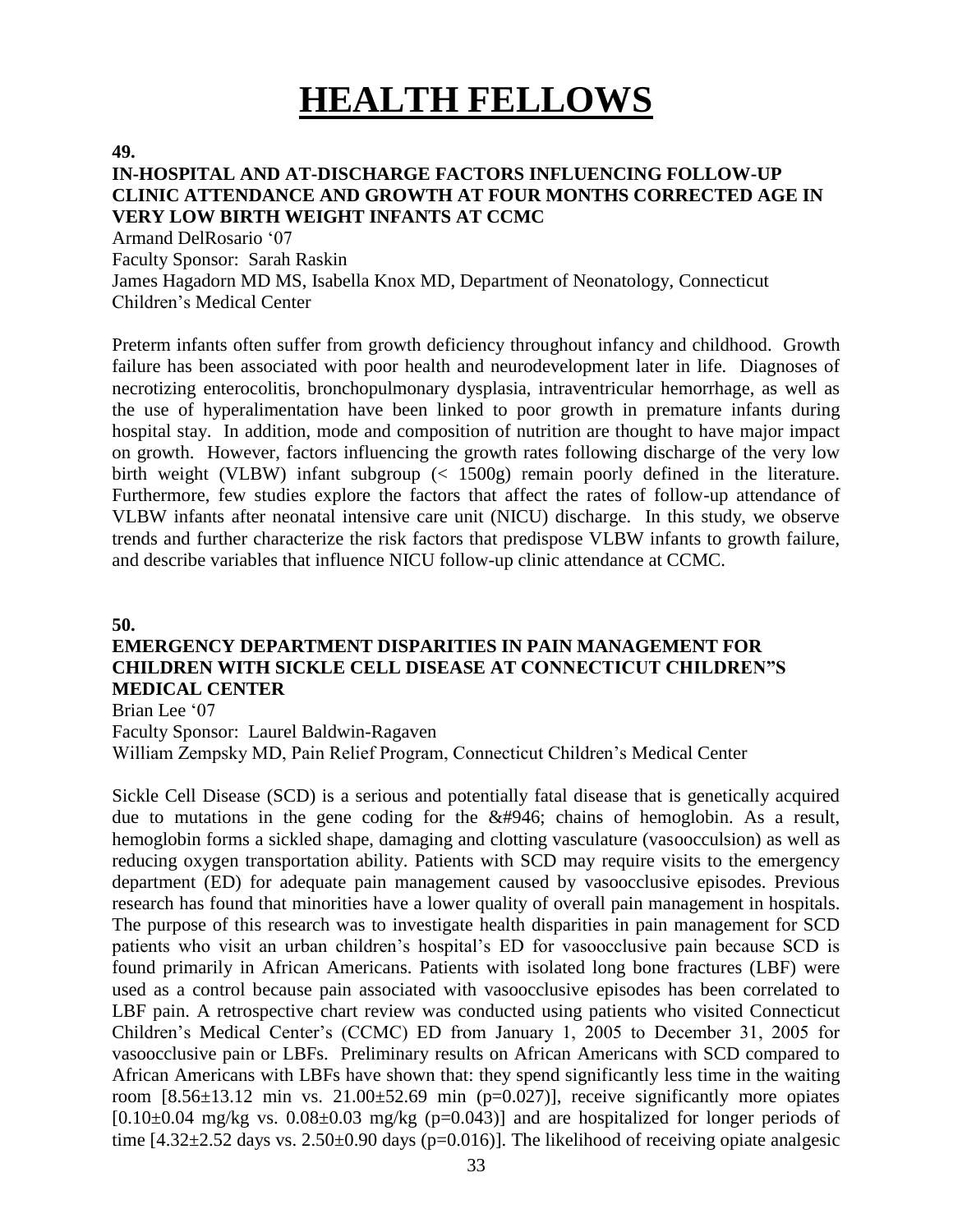and being hospitalized was found to be not significant. The preliminary data suggests that African American patients with SCD receive better hospital care compared to patients with LBFs at CCMC. Further data analysis needs to be conducted to determine other factors affecting pain management.

## **51.**

### **CATEGORIZATION OF CHILDHOOD SYNCOPE**

Cristina Wheeler Castillo '08 Faculty Sponsor: Sarah Raskin Francis DiMario MD, Department of Neurology, Connecticut Children's Medical Center

Syncope is characterized by a sudden loss of consciousness accompanied by loss of postural tone and a spontaneous recovery. By adolescence, it is estimated that approximately 30-50% of children experience at least one episode of syncope and the symptom accounts for 1% of hospital visits in one year. Syncope is a symptom whose causal mechanism or disease (etiology) is difficult to diagnose and is often misdiagnosed. It is important to distinguish benign etiologies from other life-threatening etiologies of syncope and from separate conditions, such as epilepsy. This clinical study applied uniform criteria for etiologic syncopal categories to determine what types of syncope are most common in children evaluated at CCMC (Connecticut Children's Medical Center), and to investigate what diagnostic tests were most useful in the diagnosis. A retrospective chart-review was conducted using subjects referred to Neurology at CCMC for syncope from the past five years. Subjects were excluded if they presented with near-syncope alone or with epilepsy alone. Approximately 300 charts were reviewed. We expect to find fewer cardiovascular-mediated cases of syncope and more neurally mediated syncope cases in our study population, as cardiovascular complications are less common in children than it is in adults. We expected to find convulsive syncope (non-epileptic anoxic seizures) in some of the subjects and they were classified into specific etiologies. Data was analyzed using SPSS.

#### **52.**

#### **HIV/AIDS IN HONDURAS**

Todd Morrison '07, Armand DelRosario'07, Brian Lee '07, Cristina Wheeler Castillo '08, Monika Zagaja '08 Faculty Sponsors: Sarah Raskin, Laurel Baldwin-Ragaven

This past March, the Trinity Health Fellows Program traveled to Honduras to gain a better understanding of how HIV/AIDS has crippled this developing nation. Thanks to a generous grant from the Mellon Foundation, students saw, firsthand, the challenges faced by healthcare providers.

These experiences helped them link urban issues here in Hartford to global issues throughout the Americas. It truly augmented the themes of the Health Fellows Seminar.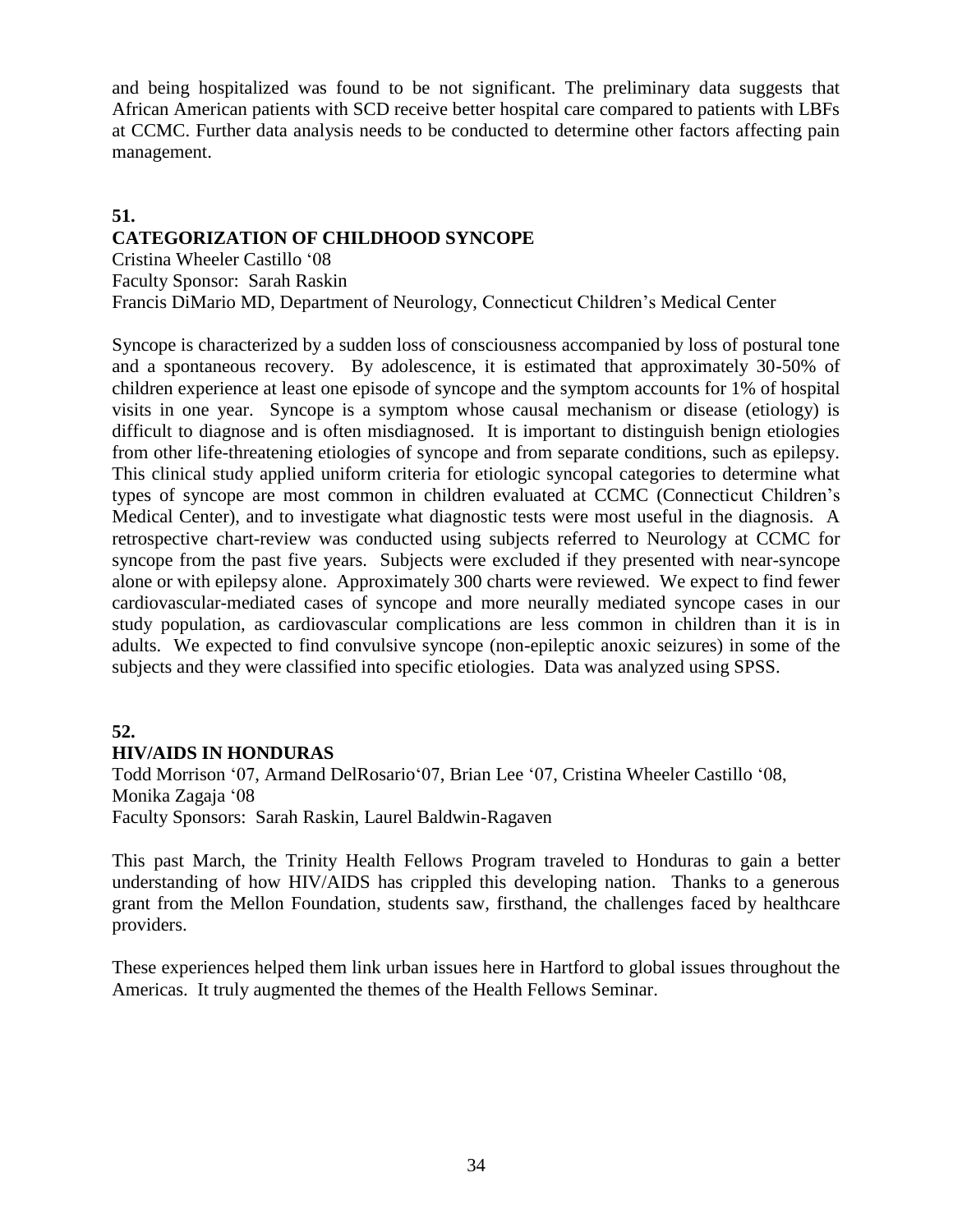# **MATHEMATICS**

## **53.**

### **LINEAR PROGRAMMING SIMULATION OF THE COLLEGE ADMISSIONS PROCESS**

Adam Leamon '07 Faculty Sponsor: Philip Brown

Every year, a small college looks to admit an incoming freshman class of at most 500 students that satisfies a series of rigorous requirements set out by the college. The college president, for instance, demands a freshman class that will eventually contribute \$2.5 million to the college. Faculty stipulate that the average SAT score of admitted students be above 1250, and maintenance insists that the damage caused by students not exceed the budget of \$85,000. The ultimate goal of the model is to optimize the distribution of admitted males and females into the college in order to educate the class at the lowest possible cost.

#### **54. A MODEL OF PREDATOR AND PREY ANALYSIS** Jon Simonian '07

Faculty Sponsor: Philip Brown

My poster will present a model of predator and prey analysis. Two species will start at given levels and through many generations, the populations of the two species will evolve into a limit cycle. Naturally, the number of predators depends on the number of prey and the number of prey depends on the number of predators so the actual population of either species depends on what the population of the other is at the same time. The poster will contain illustrations that show what the populations of the two species will look like graphically over time as well as explanations and examples of how the model theoretically works.

#### **55.**

### **MONTE CARLO SIMULATION FOR PREDICTING THE 2007 KENTUCKY DERBY** Clay Smith '08

Faculty Sponsor: Philip Brown

For gamblers around the world, a tool for predicting the outcome of this year's Kentucky Derby would be very useful. Using Monte Carlo simulation, this project will predict first place, second and third place of this year's race based on a thousand races computed by a computer program written in Fortran. When a number produced by a random number generator falls into a particular horse's interval, which will be based on the horse's odds of winning, placing or showing, the outcome for this horse will be stored. This process will be repeated a thousand times. Other experiments will computed such as the percentage chance that the least favored horse will come in third place, *etc*. A poster will be constructed including a diagram of the computer program and a model of a typical trial.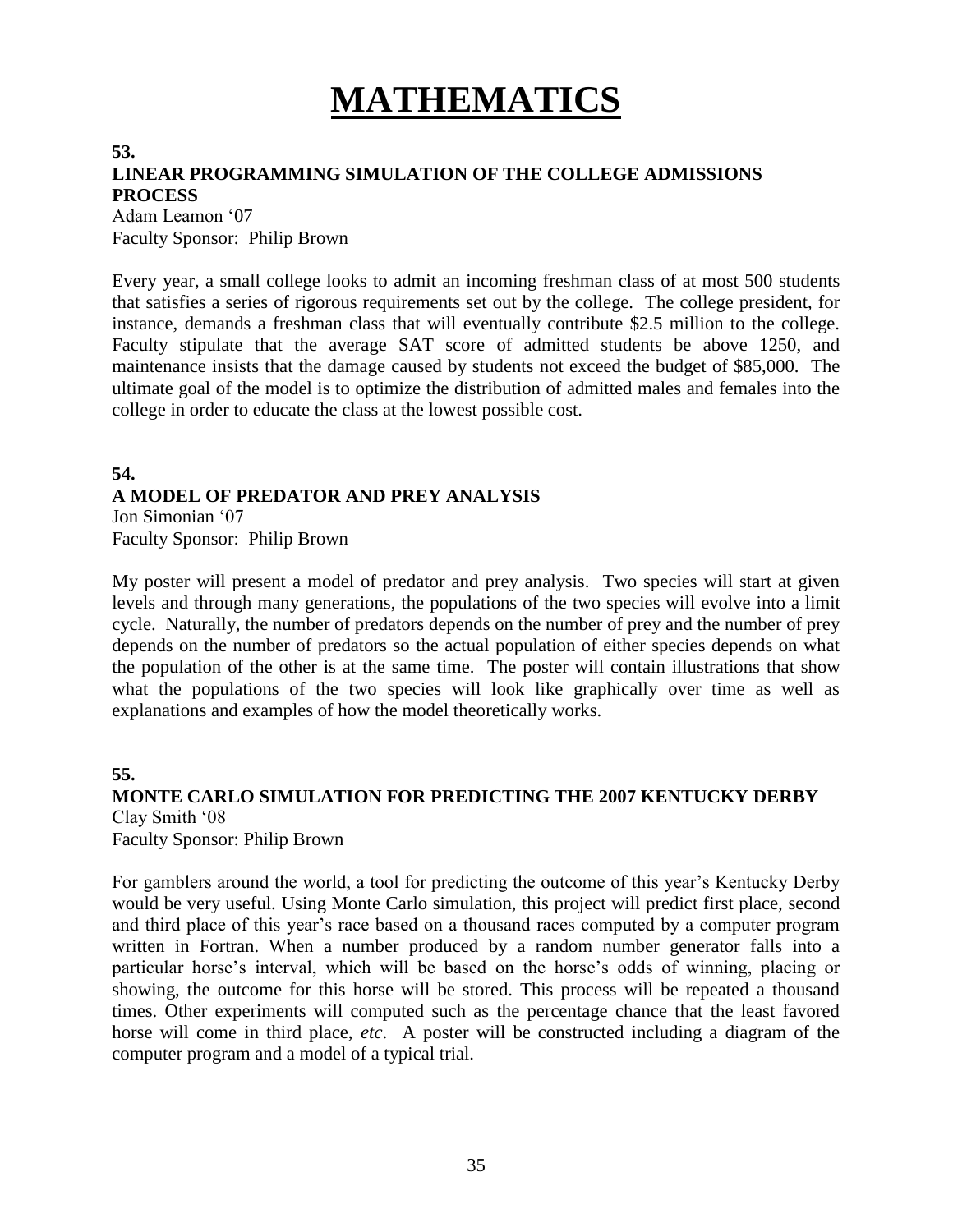#### **56. CHAOS AND THE EXCHANGE RATE** Irena Tsvetkova '07

Faculty Sponsor: Philip Brown

Mathematical models fall into two categories: deterministic, in which the future state of the system is determined by the initial conditions, and probabilistic models. However, some deterministic models exhibit chaotic behavior, so that the furure state of the system cannot be predicted. Economists became interested in deterministic chaotic models as early as the 1970s, and have aimed at detecting chaos in financial economic variables such as exchange rates.

Chaotic exchange rate models are structural models built in discrete time (difference equations), and show that under the assumptions of PPP and interest parity, and introducing nonlinearities in the dynamic equations, it is possible to obtain a model capable of giving chaotic motion.

In 2002 Daniela Federici and Giancarlo Gandolfo came up with a continuous time exchange rate model, built as a non-linear set of three differential equations. Italian data was used to econometrically estimate this model and to analyze the presence of chaotic motion. This study shows that continuous time estimation of systems of nonlinear differential equations is a powerful tool in analyzing dynamic nonlinear problems.

## **NEUROSCIENCE**

**57.**

## **INDUCED LONG TERM POTENTIATION IN THE HIPPOCAMPAL PATHWAY FROM THE DENTATE GYRUS TO THE ENTORHINAL CORTEX**

Nicole Albino '10 Faculty Sponsor: Harry Blaise

The hippocampus is a small area of the brain that plays a significant role in human learning and memory and is believed to be the first stop for processing of sensory information before it is then transferred back to the neocortex for storage. Previous research has shown that sensory information makes its way through the hippocampus in a cyclical fashion, but does not fully prove the theory that the information then comes back out of the hippocampus to the further areas of the neocortex for long-term storage. Long-term potentiation (LTP) is the phenomenon by which the transmission of information through neurons becomes increasingly efficient due to frequent activation. Long-term potentiation recorded in the entorhinal cortex of the hippocampus after stimulation in the dentate gyrus would further support the theory that the role of the hippocampus in learning and memory is mainly one of consolidation. In this study, surgery was performed upon 70 day old male and female Sprague-Dawley rats to chronically insert a recording electrode in the entorhinal cortex and a stimulating electrode into the dentate gyrus. After a 3-5 day recovery period, a baseline signal from the brain was recorded at the intensity that evoked 50% the maximal population spike amplitude (PSA). LTP was induced via 0.1 Hz burst electrical stimulation. Results showed that LTP was induced and maintained in several of the rats, while a depressed signal was recorded in others. Because the enhancement of LTP indicates more efficient transmission of information through synapses, in this case more efficient processing and consolidation of information, our results tend to support the theory that information is cycled through the hippocampus and then transferred back to the neocortex.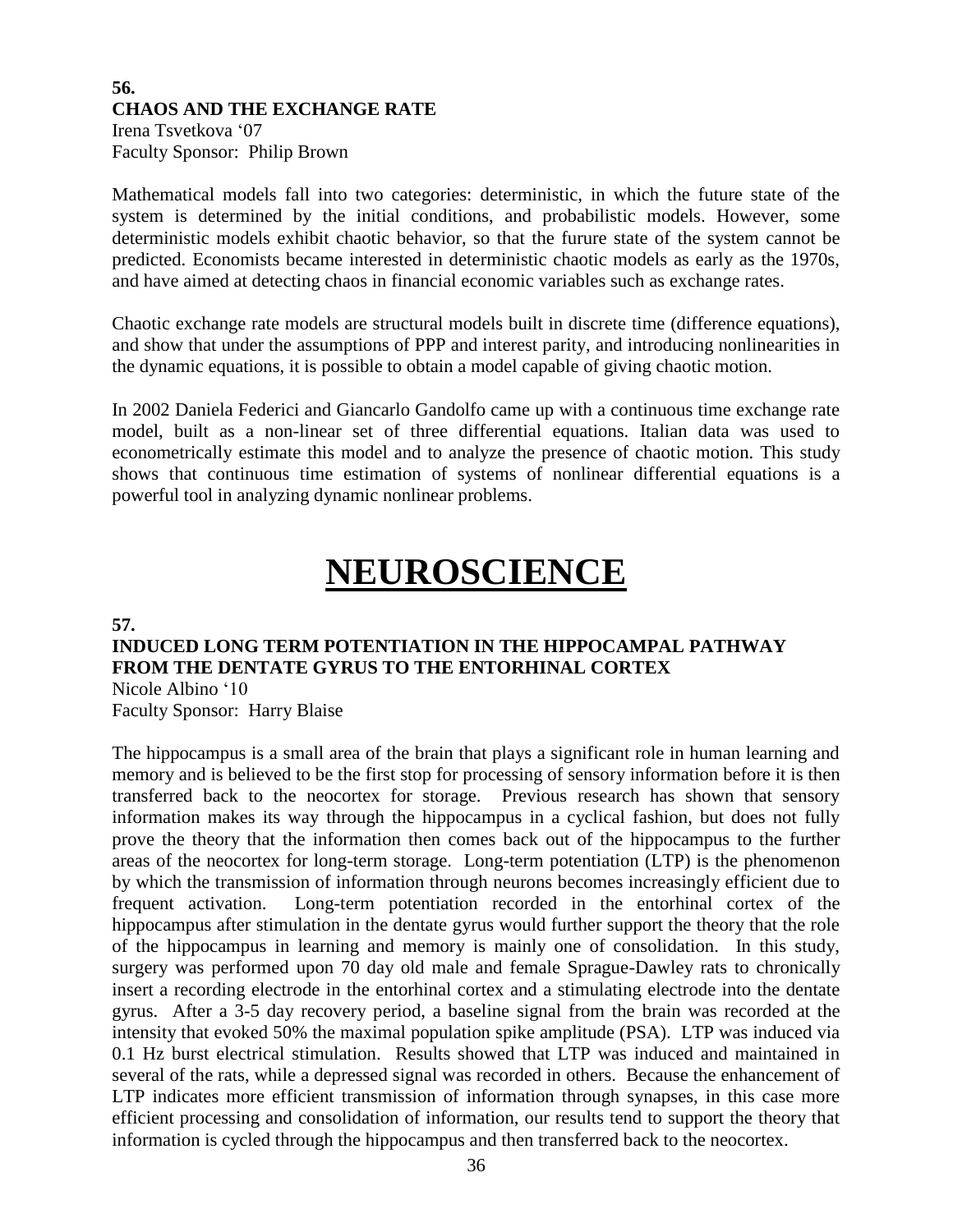#### **58. THE KETOGENIC DIET'S ANTICONVULSANT PROPERTIES: PREVIOUS STUDIES AND PRELIMINARY RESULTS**

Ritika Chandra '10, Whitney Kukol '10 Faculty Sponsor: Susan Masino

The ketogenic diet, which is a high fat, low carbohydrate regimen, has been used as an alternative therapy for epileptic seizures since the 1920s. While the diet is known to be effective in children who do not respond well to anticonvulsant medications and to have fewer side effects than other treatments, it is difficult to maintain and not very palatable. Additionally, the mechanism behind the diet's anticonvulsant effects remains unknown. Previous studies and preliminary results reveal that adenosine, due to its role as an inhibitory neuromodulator and endogenous anticonvulsant, may play a key role in the diet's effectiveness. In order to test our hypothesis that the ketogenic diet alters the effect of adenosine in the hippocampus, weaned male Sprague-Dawley rats were fed either the ketogenic diet or a basal control diet for three to four weeks. Electrophysiology was then performed to test the endogenous influence of adenosine in the hippocampi of both groups. Preliminary recordings show a reduced response to extracellular adenosine in ketogenic hippocampal slices. These results support our hypothesis and parallel previous studies, that the ketogenic diet alters the influence of adenosine on brain excitability. Our findings may help develop a new assortment of novel treatments for individuals suffering from epilepsy and other neurological disorders.

**59.**

### **ANALYSIS OF fMRI IMAGES SHOW ERRATIC ACTIVATION OF THE TEMPORAL LOBE IN SCHIZOPHRENIC vs. HEALTHY CONTROL SUBJECTS DURING AN AUDITORY ODDBALL TASK**

Urey Chow '09, Laura Pomeroy '09 Faculty Sponsor: Dan Lloyd

Schizophrenia is a mental disorder that affects about one percent of the world's population. It is classically characterized as having both positive and negative symptoms. Examples of positive symptoms include delusions, hallucinations, disorganized thinking, disorganized behavior, and catatonic behavior. Some negative symptoms include ambivalence, loss of motivation, loss of feeling, inability to experience pleasure, poverty of speech, and flat affect. One of the most common symptoms schizophrenics experience are auditory hallucinations, often in the form of voices that comment on the patient's behavior, order the patient to do things, warn the patient of impending danger, or converse with each other (usually about the patient). Therefore, we hypothesize that differences in temporal lobe activation may exist between healthy subjects and schizophrenic subjects, due to the temporal lobes' role in perception and recognition of auditory stimuli. In order to test this hypothesis, we used fMRI images obtained of both healthy control subjects and schizophrenia subjects during an auditory oddball task at the Olin Neuropsychiatry Research Center, part of the Institute of Living in Hartford, CT. These images were analyzed by Independent Component Analysis (ICA), a function of MATLAB. ICA is a data-driven type of analysis that measures activation in parts of the brain that work together during a specific task. Preliminary results show that component activations, shown as oscillations in the timecourse, are more erratic in schizophrenic patients versus healthy control subjects.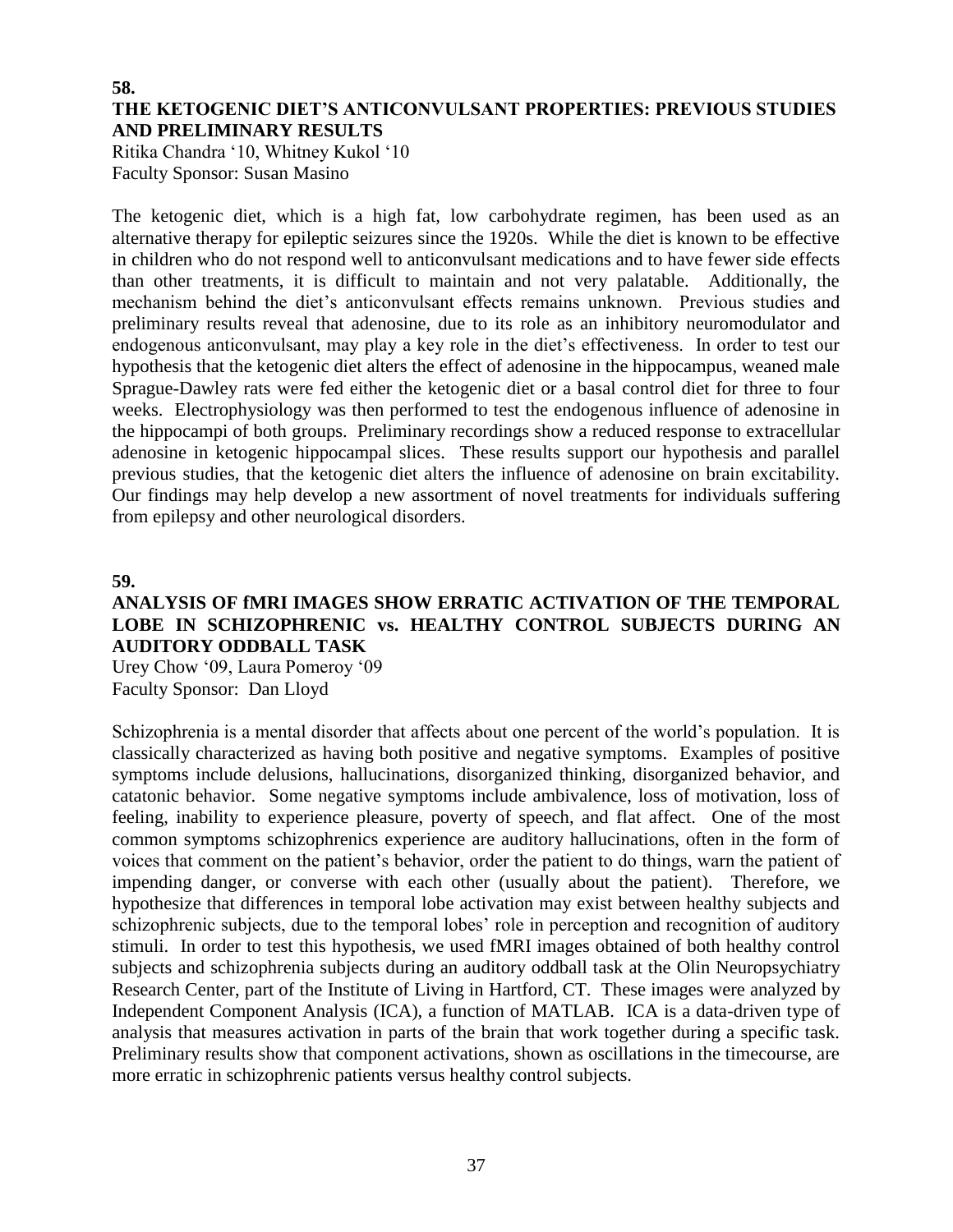#### **60. EXPLORING THE RELATIONSHIP BETWEEN A LOW CARBOHYDRATE DIET AND THE NEUROMODULATOR ADENOSINE**

Daniel Coleman '07 Faculty Sponsor: Susan Masino

Epilepsy is a prevalent neurological disorder that affects nearly 50 million people worldwide. Seizures are controlled by medication in 70-80 percent of epilepsy patients although many suffer side effects. The remaining 20 percent remain drug resistant. A low carbohydrate diet composed primarily of protein is effective in reducing or eliminating seizure activity, including cases of epilepsy that have not responded to treatment. Even though the anticonvulsant effects of the diet have been known for decades, the mechanism underlying its effect is unknown.

This study explored whether adenosine, an endogenous neuromodulater and anticonvulsant, plays a role in the beneficial effects of the ketogenic diet. A decrease in neuronal excitability due to increased adenosine concentration could be responsible for decreased seizure activity associated with the diet.

Male Sprague-Dawley rats were randomly chosen from sibling cohorts and assigned to one of two possible treatment groups. The experimental group was fed a low carbohydrate ketogenic diet while the control group was fed a matched control diet for 3 to 5 weeks. Electrophysiological recordings of hippocampal slices tested the response to adenosine in ketogenic diet versus control animals. Neurochemical analysis of postmortem tissue showed a trend toward higher adenosine levels in ketogenic verses control animals. This study serves to explore the relationship between adenosine concentrations and the decrease in seizure activity seen with the ketogenic diet.

#### **61.**

## **NEUROPSYCHOLOGICAL CORRELATES OF THE "DEFAULT MODE" NETWORK IN SCHIZOPHRENIA**

Abigail Garrity '07 Faculty Sponsor: Dan Lloyd Vince Calhoun PhD, Olin Neuropsychiatry Research Center; Dept. of Psychiatry, Yale University School of Medicine; The MIND Institute

Neurocognitive impairments are well documented in schizophrenia. This research sought to determine the neuropsychological correlates of the default mode network in patients with schizophrenia and healthy controls. The "default mode" network, a resting state of brain function, has been shown to have altered temporal frequency and spatial locations in patients with schizophrenia. In addition, positive symptoms of schizophrenia correlate with aberrant connectivity of this network. It was hypothesized that increased neurocognitive impairment would be associated with greater spatial irregularity in the default mode of patients with schizophrenia. Functional MRI images were used from patients with schizophrenia (N=41) and healthy comparison subjects (N=40) from a resting state scan where the subjects were instructed to keep their eyes open and avoid sleeping. Independent component analysis (ICA) was used to identify the default mode component. A battery of neuropsychological test scores assessing premorbid IQ, attention, working memory, mental processing speed and executive function were spatially correlated with default mode images from patients and controls using Statistical Parametric Mapping (SPM2). Additionally, the Positive and Negative Symptom Severity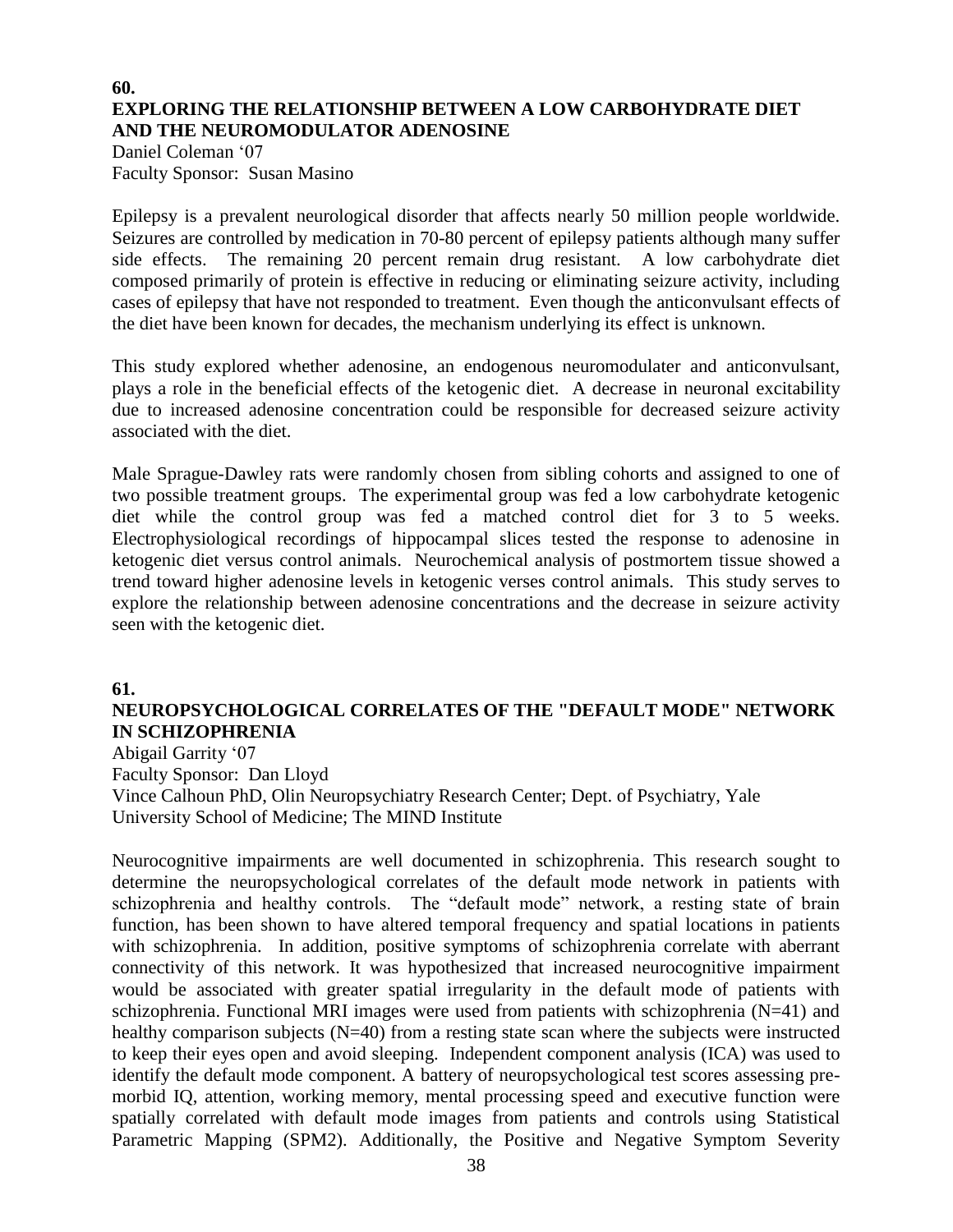Assessment (PANSS) was used to examine three and five symptom dimensions in patients with schizophrenia. Default mode aberrations were correlated with increased neurocognitive impairment in patients with schizophrenia.

#### **62.**

#### **ICA AND PHENOMENOLOGY: MILD INTOXICATION VS. SOBRIETY**

Alexandra Gile '10, Kino Clarke '07 Faculty Sponsor: Dan Lloyd

The human brain is a complex and mysterious entity that has yet to be completely understood. One way that we can study the brain is by challenging it. Through setting up different tasks in the realm of virtual reality for the human brain to perform while monitoring its activity, we gain a better perspective on what is truly going on inside the mind. This method is vital in furthering our insight into human behavior via studying brain function. In performing our experiment, we wished to observe differences in neurological activity when an individual was given multiple simulated-driving tasks in both a sober state and a partially intoxicated state. A brain scanner monitored changes in the brain's activity during this experiment and the functional magnetic resonance imaging data was then collected by using independent component analysis (ICA). By observing the ebbs and flows of the Component in comparison to the task, we were able to see how both the sober and partially intoxicated mind truly responded to the external stimuli. We wondered if the brain was actually at a disadvantage when the body's blood alcohol level reached .05, or if performance might increase because of the driver's wish to compensate for being semi-intoxicated. Our Component analysis revealed that the driver's response might be faster after having a little bit to drink versus driving completely sober—we believe that this is largely due to the driver's semi-drunk phenomenology. Combined with phenomenology, ICA is an incredibly useful tool in acquiring greater knowledge concerning human behavior and the brain.

#### **63.**

#### **WEIGHT DISTRIBUTION, DYNAMIC TOUCH, AND A PING PONG BALL** Jacob Gire '10

Faculty Sponsor: William Mace

The property that allows a person to properly wield an object and have impressions about the size, shape and orientation of an object without the use of vision is known as dynamic touch. Perception of objects via dynamic touch relies heavily on how mass is distributed throughout the object in relation to where the object is grasped. With tennis rackets, it was found that the "sweet spot" could be determined simply by wielding a racket and the ability to perceive the location of the "sweet spot" on a racket is a basic capability developed through everyday activity. In this experiment perception via dynamic touch was tested by having an individual hit a ping pong ball while their hand and paddle were out of sight. The individual estimated where on the paddle the ball hit based on a 3x3 grid and this result was compared to the actual site where the ball was struck. A 35 gram weight was attached on the back of each paddle in order to manipulate weight distribution and distinguish some systematic pattern between weight distribution, perception, and performance. This research may give greater insight into the limitations and faults associated with perception via dynamic touch and provide more information on the human sense of touch.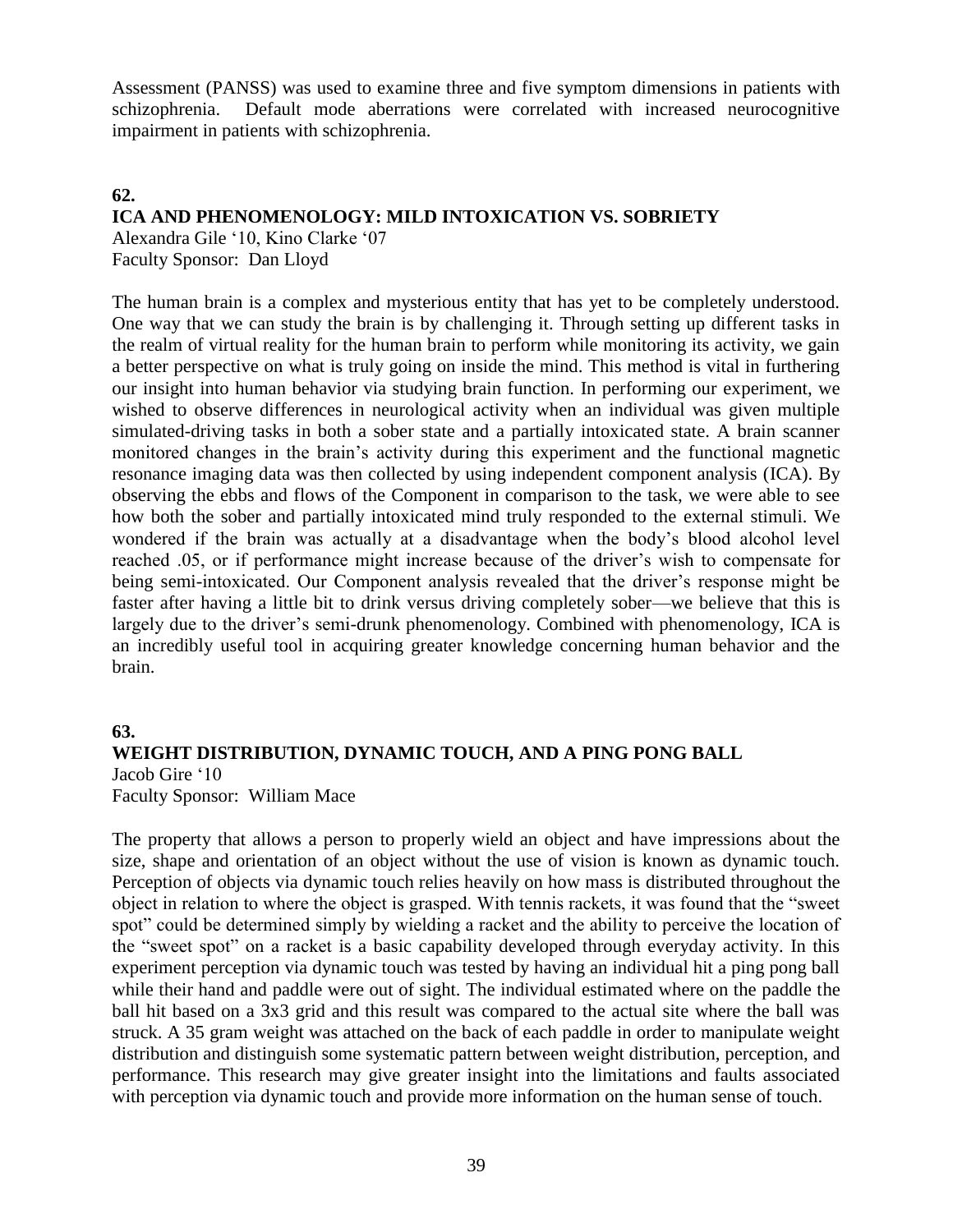#### **64. EFFECTS OF A HIGH FAT, LOW CARBOHYDRATE DIET ON ADENOSINE RECEPTOR ACTIVITY IN THE HIPPOCAMPUS**

Jason Gockel '07 Faculty Sponsor: Susan Masino

The therapeutic effects of high fat, low carbohydrate (ketogenic) diets such as the South Beach or Atkins in treating seizure activity in intractable epilepsy have been known for almost a century. However, the mechanisms underlying the diet's effectiveness have yet to be determined. Recent studies of the regulation of adenosine suggest that a ketogenic diet may regulate adenosine. Because adenosine is an important inhibitory neuromodulator, we designed an experiment to test for an interaction between the ketogenic diet and adenosine homeostasis. Newly weaned Sprague-Dawley rats were placed on either a basal control diet or on a ketogenic diet for a minimum of three weeks. After 3-5 weeks on the diet, a behavioral test was performed using a Y-Maze to determine if there were any behavioral differences found due to the ketogenic diet. Electrophysiological recording was also performed in hippocampal slices of animals fed either a control or a ketogenic diet. We tested for a difference in the endogenous influence of adenosine by applying both adenosine, and an adenosine A1 receptor antagonist. My hypothesis was that a ketogenic diet would alter the level of adenosine and possibly adenosine receptor concentrations within the hippocampus.

## **65. ATTENTION AND MEMORY REHABILITION IN PATIENT P.C.**

Elizabeth Gromisch '09 Faculty Sponsor: Sarah Raskin

Patient P.C. is afflicted with mild traumatic brain injury after a car accident. According to her neuropsychological evaluation, P.C. has had problems with planning, completing and switching between activities. She also has decreased clarity and speed in speech, as well as in writing and calculations. P.C. has hemiparesis on her left side, which makes it difficult for her to walk up and down stairs, though she was previously using a cane. She and her mother, who had accompanied her during the first half of the rehabilitation meetings, had filled out emotional and memory questionnaires. P.C. had indicated that she was more discouraged than she had been earlier, due to her problems remembering tasks and the lengthened time to complete them, and that she was more fatigued than before. Her mother also had noted mild anxiety, expressive deficit, and emotional withdrawal. In order to determine which rehabilitation techniques to use, the Brief Test of Attention and the MIST test, a memory test that ranges from 2 minutes to 15 minutes, were administered. P.C. showed deficits in memory tasks that required her to retain the information for more than 15 minutes. She had benefited from repetition of instructions, and improved in attention. P.C. was then given a series of Attention Process Training tasks, both written and listening, ranging in difficulty. These tasks have helped P.C. to focus her attention, with and without distractions during the testing, and she has improved in time and in errors. After one semester of attention and memory rehabilitation, the MIST test was re-administered. Results were much improved, with P.C. able to remember and perform tasks after 15 minutes. She has also become more engaged in conversation, and has been able to work on tasks longer. Future rehabilitation includes techniques for P.C. to improve in memory and attention.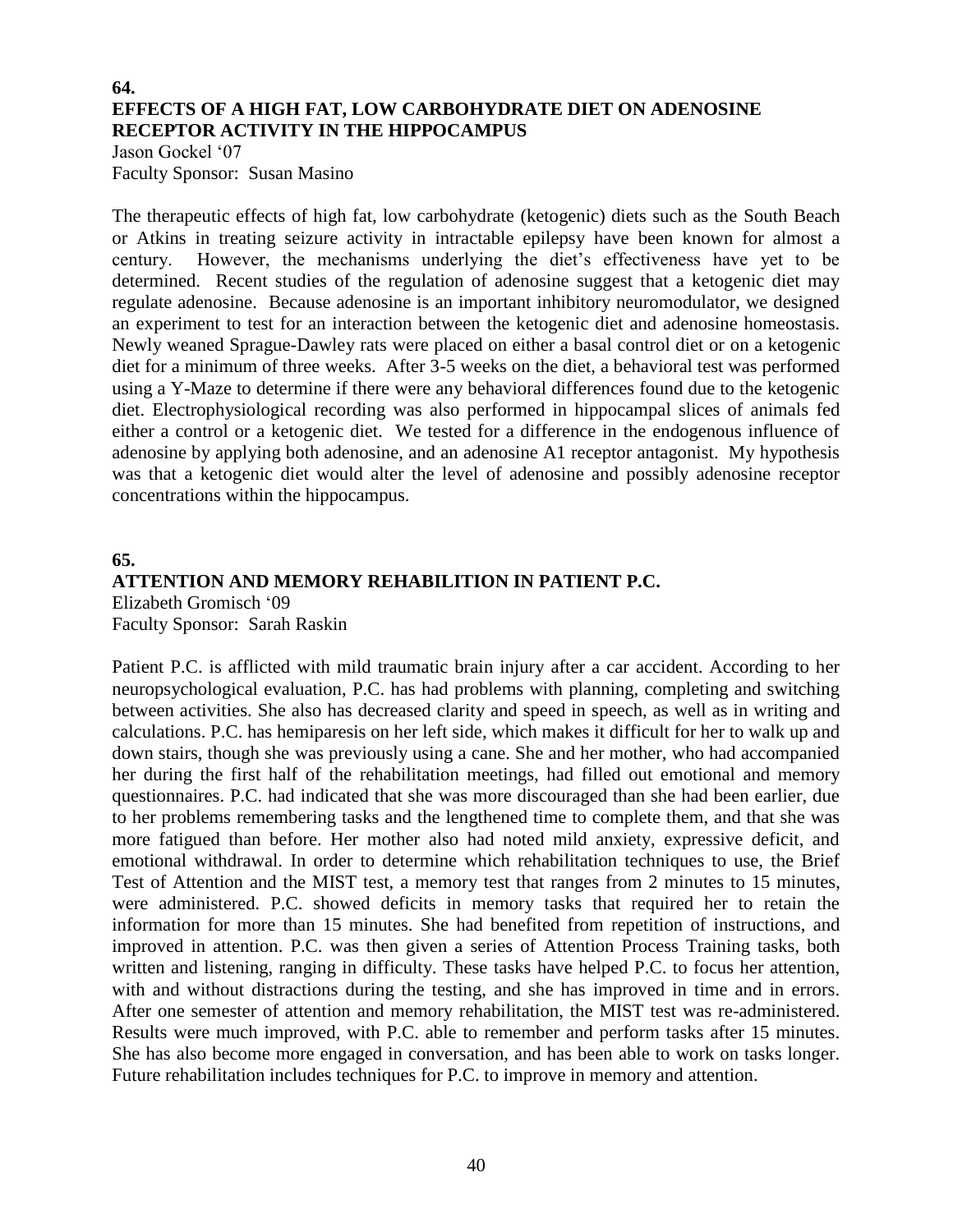#### **66. THE EFFECTS OF METHYLPHENIDATE ON THE AMPLITUDE OF N2 DURING A VISUAL GO/NOGO TASK**

Nicolas Harrison '08 Faculty Sponsor: Sarah Raskin Michael Stevens MD, Olin Neuropsychiatry Research Center, Institute of Living

Attention-deficit/hyperactivity disorder (AD/HD) affects approximately 5%-10% of children worldwide and 4% of adults. Deficits in cognitive processing associated with AD/HD include both attentional and inhibitory aspects. Previous research using event-related potential (ERP), which measures brain activity using electrodes on the surface of the scalp, has revealed a number of differences relative to controls as well as to subjects with AD/HD taking methylphenidate (MPH), and to some degree between clinical subtypes of AD/HD. One task often used to study inhibition is the Go/NoGo task, in which subjects are rapidly presented with a randomly ordered string of Go stimuli and NoGo stimuli. In response to Go stimuli, the subjects press a button, but to the NoGo stimuli they are to withhold their response. By using rapid stimulus presentation of predominantly Go stimuli, the button pressing response is prepotent. In this study, previously generated data from such a prepotent Go/NoGo task was used to analyze the affects of MPH compared to a placebo by looking at the amplitude of N2, a negative peak approximately 100- 300ms after stimulus presentation. For N2 to be present, the subject must be paying attention and the stimulus must differ from expectation. Possible theories as to its psychological purpose include stimulus discrimination, target selection, and orienting response. Following results of other studies, N2 was isolated from frontocentral electrodes in response to the NoGo stimulus. The peaks from the trials were averaged, normalized and chosen by using ERPSS and MERPS, two UNIX based software platforms. It is expected that N2 amplitude will be greater in subjects taking MPH than those taking the placebo.

#### **67.**

### **CHARACTERIZATION OF THE ROLE OF CA3 MOSSY FIBERS IN INFORMATION PROCESSING IN HIPPOCAMPAL CIRCUITS**

Connie Hernandez '10, Daisy Ramos '10 Faculty Sponsor: Harry Blaise

The hippocampus is responsible for memory processing. The hippocampal formation consists of the hippocampal trisynaptic pathway, which includes the dentate gyrus (DG), CA3, CA1, and subicumlum synaptic regions. The suggestion that long term potentiation (LTP), and long term depression (LTD), are the underlying mechanism of learning and memory indicate that LTP and LTD should be detectable throughout the hippocampal formation following application of high frequency stimulation (HFS) or low frequency stimulation (LFS), respectively. To test this hypothesis, electrodes were implanted in the DG and CA3. Three to five days after surgery, HFS was applied to the DG at the intensity that elicits 50% the maximal evoked response and recorded in the CA3. All recordings resulted in a noticeable reduction in synaptic strength (LTD), a possible effect of the predominantly inhibitory mossy fibers in the CA3. Reduction in synaptic strength may also be the result of below-threshold frequency stimulation, necessary to activate NMDA receptors. More tests need to be conducted in order to resolve the specific cause of this depressive-like effect and to figure out a way to achieve LTP in the CA3 region. This research may provide more information on the normal excitability profile of the DG and CA3 synapse and its involvement in overall modulation of hippocampal excitability and LTP. If the DG to CA3 synapse does not reliably support LTP an alternate hypotheses concerning how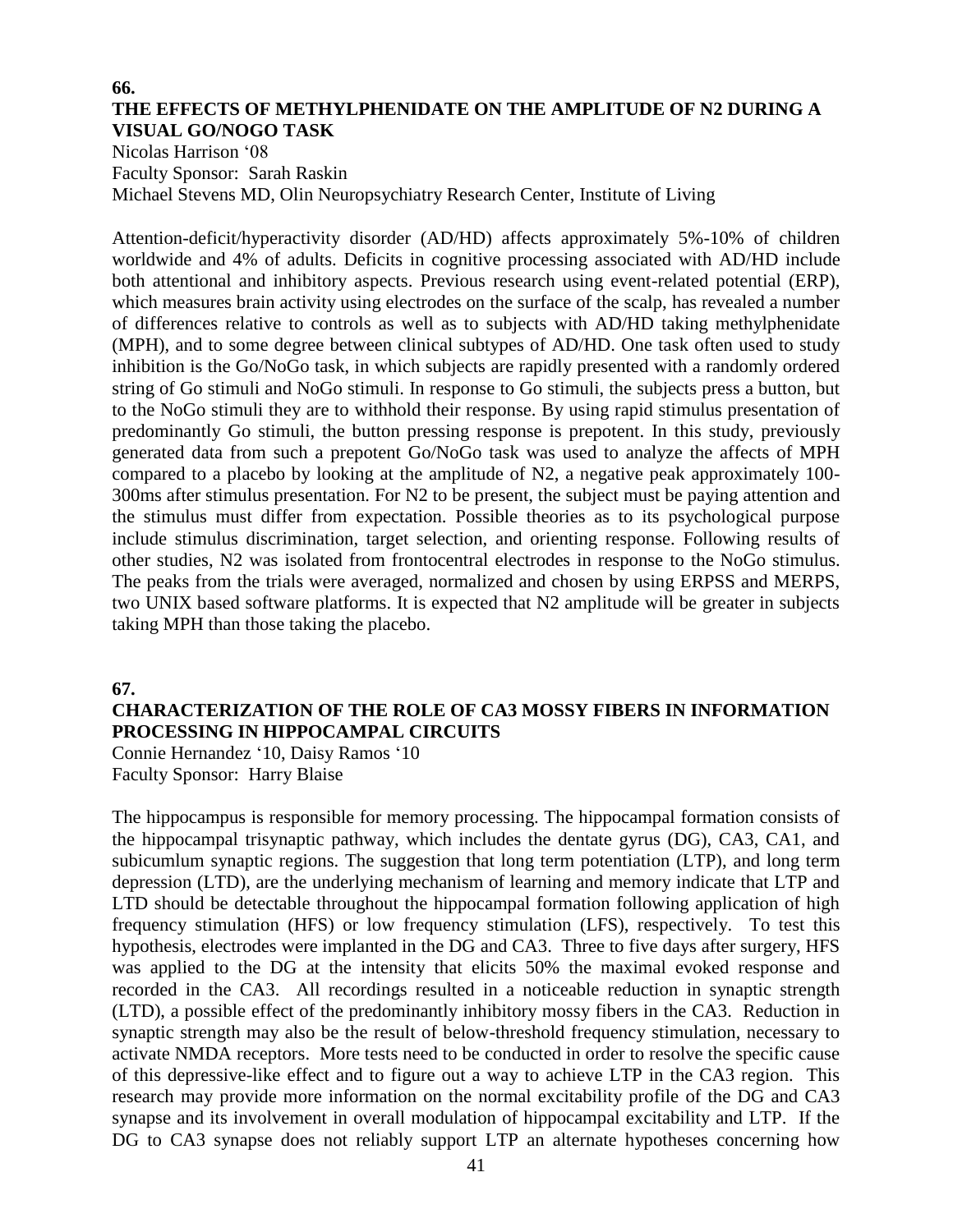information is encoded, but not stored in the hippocampus, rather is relayed through the entorhinal cortex to the cerebrum for storage, must be considered. Then again, if we do find a way to achieve LTP in this synapse, it could offer further insights into and confirm present theories on how information must enter the hippocampus to be processed and consolidated before being handed over to the neocortex for actual storage and recall.

#### **68.**

## **EFFECTS OF AGE, GENDER AND A1R RECEPTOR DEFICIENCY ON BIDIRECTIONAL HIPPOCAMPAL PLASTICITY IN FREELY BEHAVING MICE** Robert Hill '07

Faculty Sponsor: Harry Blaise

Synaptic plasticity, specifically long-term potentiation (LTP) and long-term depression (LTD), has become the mechanism most often used for learning and memory within the hippocampal formation. Differences between age, gender and adenosine A1 receptor (A1R) density on expression of synaptic plasticity are important to investigate as differences in these variables have been demonstrated in past studies on rats and other mouse models. In this study, male and female wild type (WT), heterozygous (HET) and knock-out (KO) for the A1R receptor mice were chronically implanted with microelectrodes in the perforant pathway and dentate gyrus of the hippocampus. After a one-week recovery period the animals were tetanized with a low (1 or 5 Hz), intermediate (15 or 30 Hz), or high (100 or 200 Hz) frequency stimulation protocol to induce either LTD or LTP. Population spike amplitude (PSA) percent changes from baseline were recorded from freely behaving mice over a period of up to 24 hours after tetanization in order to quantify and compare alterations in synaptic plasticity between age groups, genders and A1R density groups. Preliminary results show differences between young and aged mice for both the WT and HET groups after induction of a 100 Hz tetanization but not for the HET group receiving a 1 Hz tetanization. There were no significant differences found between genders due to the small sample size available. Differences in PSA values across A1R groups show the highest levels of both LTP and LTD in the KO group and the lowest in the WT. These findings suggest a mechanism for learning and memory between young and aged mice and also demonstrate the inhibitory effects of the A1R on synaptic changes within the freely behaving mouse hippocampus.

## **69. TEMPORALITY IN fMRI EXPERIMENTS**

Sarah Jenkins '09, Elizabeth Gromisch '09 Faculty Sponsor: Dan Lloyd

Scientific experiments are all based upon the assumption that though a single subject will perform more than one trial in an experiment, the subject's performance will remain constant over time. This directly conflicts with a phenomenological understanding of the importance of temporality. Our conceptions of time pervade every moment of our lives. A subject going through three successive trials while his brain is being scanned with fMRI will likely go through different phenomenological states as time progresses. For example, the subject will likely be more restless, tired, irritated, and distracted in the third run of the experiment than the first.

Due to these phenomenological factors, we hypothesize that the brain scan of a subject during the first trial will show less activity than a scan of the subject's brain during the third trial.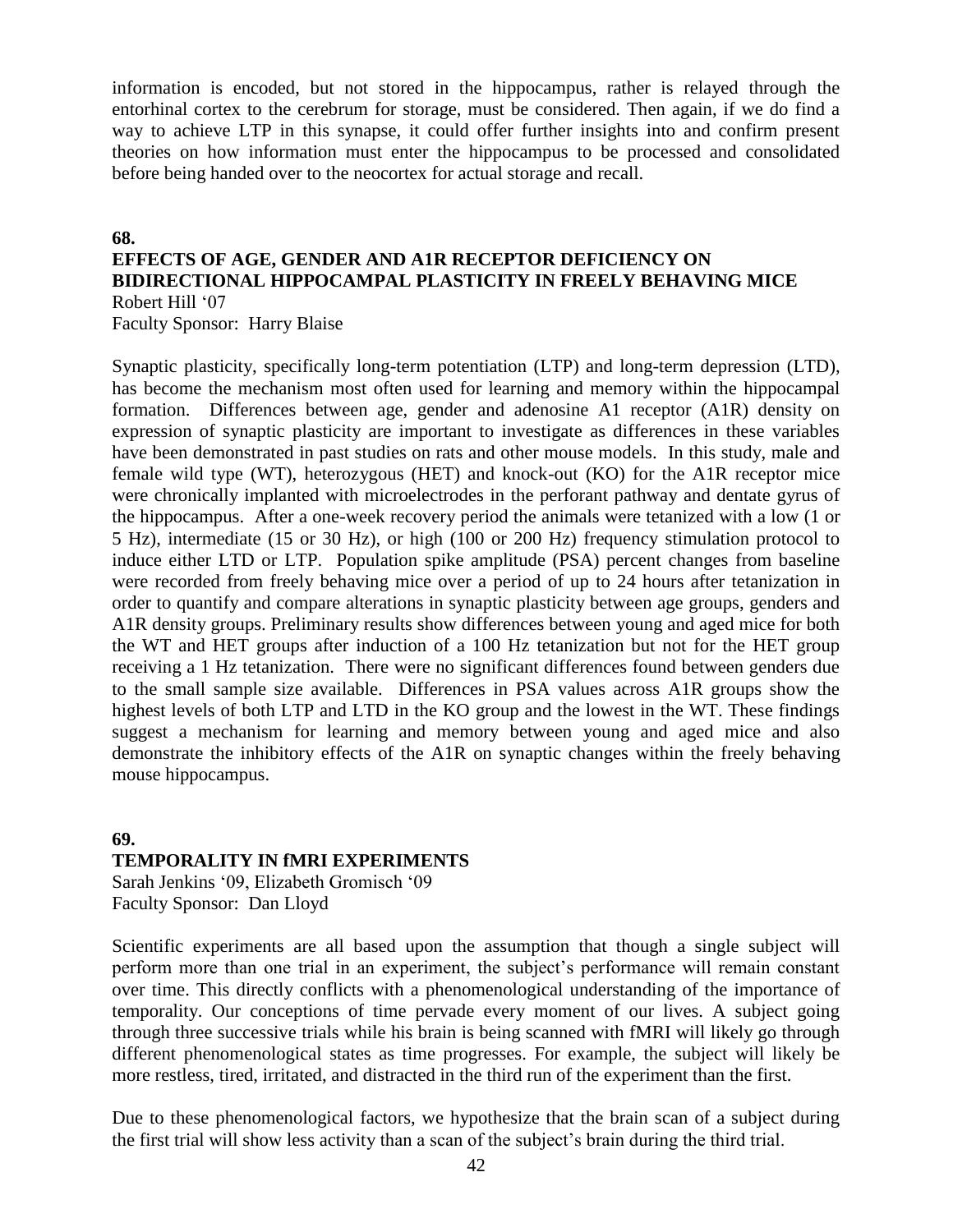In this pilot study, we will use fMRI data from an experiment scanning the brain of a subject in a driving simulation. The subject went through three trials, and during each trial went through cycles where he fixated upon a screen, observed the driving simulation, and drove in the simulation. We will preprocess this data with Independent Component Analysis (ICA—a statistical technique which is used to isolate different components of a brain image associated with one another), and use the subtractive method to compare the first to the third trial. Next, we will identify the coordinates of activity in the brain and their corresponding Brodmann areas on this data. We will determine the cognitive functions traditionally associated with these Brodmann areas to see how brain activation changes over time.

**70.**

#### **SEXUAL DIMORPHISM IN THE INDUCTION OF LONG-TERM PLASTICITY IN THE MULTI-SYNAPTIC PATHWAY EXTENDING FROM THE DENTATE GYRUS TO THE ENTORHINAL CORTEX IN FREELY BEHAVING RATS**

Hannah Knipple '07

Faculty Sponsor: Harry Blaise

The hippocampal formation is crucial for information encoding and memory consolidation. Neurophysiological phenomena such as long-term potentiation (LTP) have been proposed as an underlying mechanism for information processing and memory consolidation in the brain. Sensory information typically enters the hippocampal formation from the neocortex, primarily via the entorhinal cortex, and is processed through the hippocampal trysynaptic circuit (consisting of the granule cells of the dentate gyrus and the pyramidal cells of areas CA1 and CA3) before being relayed back for storage to the neocortex through the entorhinal cortex. If this is indeed the case, the back projection from the dentate gyrus to the entorhinal cortex should be capable of reliably supporting induction of long-term plasticity. Many studies have demonstrated that LTP induction within the hippocampus is sex dependent, with males demonstrating greater levels of LTP than females. If the multisynaptic circuit from the dentate gyrus to the entorhinal cortex is capable of sustaining LTP, it is likely that LTP induced within this connection is sex dependent as well. To test this hypothesis studies were conducted in adult male and female freely behaving Sprague-Dawley rats. Animals of both gender were chronically implanted with a bipolar stimulating electrode in the dentate gyrus and a monoploar recording electrode in the entorhinal cortex. Single-pulse evoked field potentials were recorded and analyzed to assess whether high frequency stimulation can reliably induce LTP in this multisynaptic circuit. LTP was reliably induced in this pathway in both male and female rats. Preliminary data indicate a trend toward higher potentiation in females. Support Contributed By: NSF BES 0451285, NASA CT Space Grant College Consortium and Howard Hughes Medical Institute Grant to Trinity College.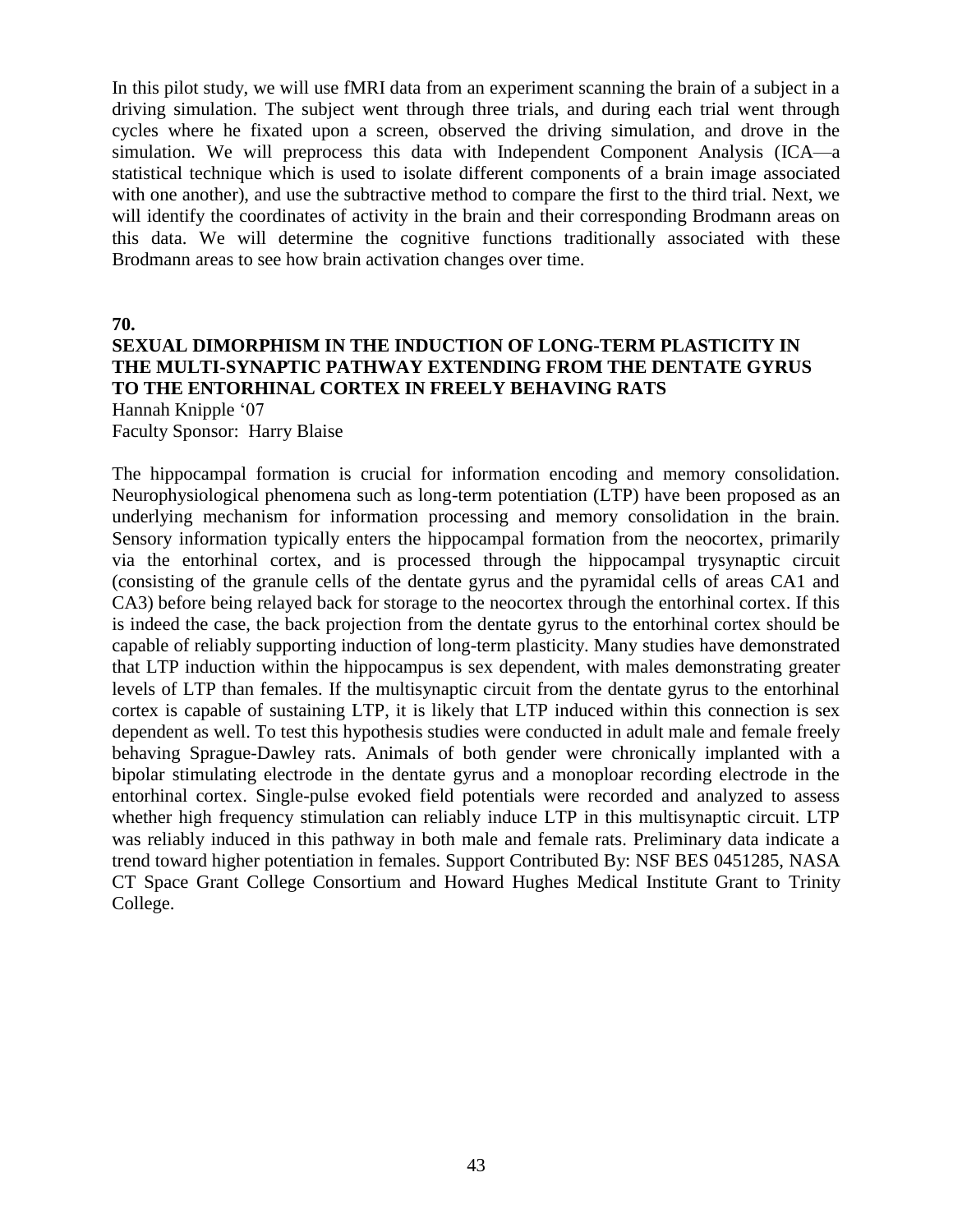#### **71. THE EFFECT OF INTOXICATION ON RETENTION AND HIPPOCAMPAL ACTIVITY: A TEMPORAL AND INDEPENDENT COMPONENT ANALYIS**

Kristen McNamara '09, Alyssa Rautenberg '09 Faculty Sponsor: Dan Lloyd

According to Husserl, retention is the way in which the past is present to consciousness. The "now" must be understood in the context of the "just passed now", and this is done through the retention of the "just passed now". The purpose of our experiment was to see if intoxication had any effect on the amount of retention a person exhibited, specifically if retention would be decreased. We suspected that this decrease in retention could be attributed to alcohol disrupting hippocampal activity, as the hippocampus is responsible for memory formation. In order to test this, fMRI images collected from an individual performing a simulated driving task under an intoxicated condition and a sober condition were compared using Matlab, and brain images of hippocampal regions were compared using independent component analysis, a statistical measure for determining networks in the brain. First, a temporal analysis of the fMRI images was performed by comparing fMRI images taken over time. If an fMRI image was very similar to the one immediately before it, this suggested that a large amount of the same information was encoded in both. Through this analysis it was determined that there was less retention in the intoxicated trial than the sober trial. However, we did not find the suspected correlation between hippocampal activity and intoxication, which leads us to suggest further study in this area. In general, these results are consistent with the fact that if intoxicated enough, a person can have lapses in memory which disrupt their ability to recall certain events. Because retention is reduced, there is no longer proper temporal flow, which causes problems in the perception of the experience as one extension of time.

#### **72. THE REWARD SYSTEM: DESIRE AND GRATIFICATION** Joseph Minifie '08 Faculty Sponsor: Dan Lloyd

The urge of desire, although variable in intensity and focus throughout the human race, has a motivating force upon behavior. This is supremely true in the realm of alcohol and drugs, forces that create massive and at times devastating changes in the functionality of the brain. Within the brain, the mesolimbic dopamine pathway, which links the ventral tegmentum, located in the brainstem, to the nucleus accumbens of the basal ganglia, serves as the main reward pathway. This neural circuitry is responsible not only for the pleasure so often associated with intoxication, but more importantly, the impulse to continually use these substances. The hypothesis of this pilot study is that significant mesolimbic activation would occur in sober test subjects who were aware that they were about to receive alcohol. Furthermore, after becoming intoxicated, this activation would decrease. If correct, this hypothesis could provide an illustration of the neural substrate involved in the experience of desire and gratification. To quantify the degree of mesolimbic activity before and after alcohol consumption, Independent Component Analysis (ICA), an fMRI-based illustration of the brain components working together during a specific task, will be employed. The fMRI images were gathered from one test subject who completed three separate tasks: passive viewing of a fixation cross, observing a virtual-reality driving environment, and driving himself through the same environment. For each trial of the experiment, the subject was either sober, semi-drunk, or intoxicated, the order of which he was unaware of. The results of this experiment could provide further illustration of the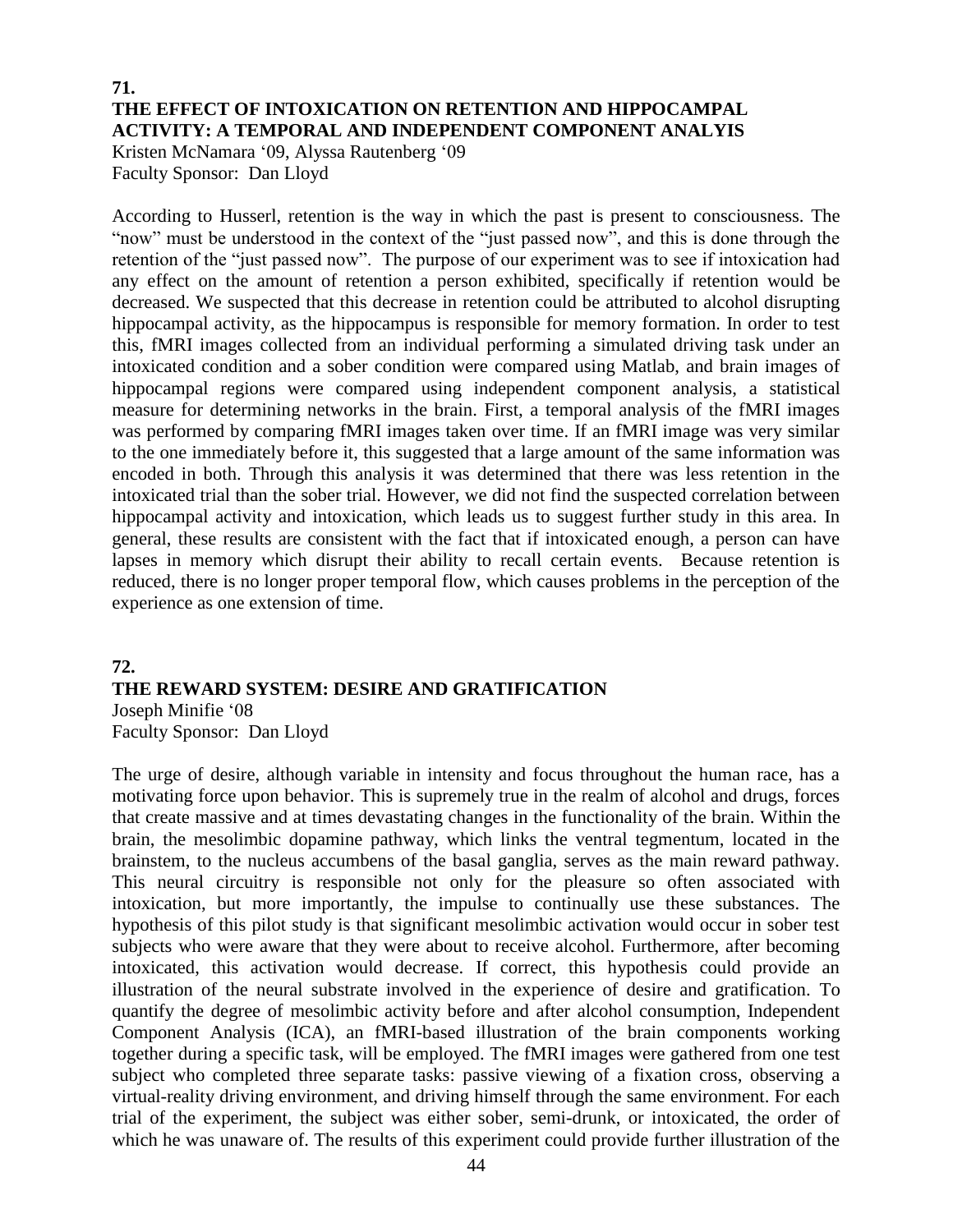neural implications of addiction, yet they could also lend another dimension to the psychological experience of desire, motivation, and gratification.

#### **73. THE DURABILITY OF COGNITIVE REMEDIATION EFFECTS ON NEUROCOGNITIVE FUNCTIONS IN SCHIZOPHRENIA: A ONE-YEAR FOLLOW-UP**

Margaret Moult '07 Faculty Sponsor: Sarah Raskin Matthew Kurtz, PhD, Institute of Living

Neurocognitive deficits are a core component of schizophrenia and these deficits are not sufficiently responsive to antipsychotics. Cognitive remediation is a useful tool for improving these deficits, but the durability of such effects has yet to be thoroughly investigated. Over a period of twelve months, forty-two patients, diagnosed with either schizophrenia or schizoaffective disorder, participated in one of two groups: computer-assisted cognitive remediation (CR) which targeted specific neurocognitive functions such as memory, or a computer-skills (CS) training group which targeted non-specific cognitive functions. All patients in the study were assessed with a battery of neuropsychological tests prior to and immediately following training. Results from this study showed general improvements in both groups on neurocognitive measures, but there was a specific significant improvement in working memory for those in the CR group. In a single-blind follow-up study one year later, 11 patients from both groups were retested (4 CR, 7 CS), using the same measurements as before. The results revealed no significant differences between groups at any time period, indicating that the subjects in the follow-up study were not representative of the original sample. There was, however, a statistically significant improvement in spatial episodic memory for the CS group at follow-up, but no other statistically significant results were found for the subjects tested at follow-up in any of the domains, though the trends suggest that there was no loss of effect over time. Nevertheless, a larger sample size is needed to confirm this assertion. Future research may, therefore, focus on a larger sample size and a longer period of time for follow-up testing as well as how improvements in neurocognition may relate to social functioning and symptom reduction in schizophrenia.

#### **74.**

#### **THE TEMPORAL EXPERIENCE OF SIMULATED DRIVING: A FUNCTIONAL MAGNETIC RESONANCE IMAGING STUDY OF THE TEMPORALITY OF DRIVING WHILE INTOXICATED**

Margaret Moult '07, Robert Hill '07, Abigail Garrity '07 Faculty Sponsor: Dan Lloyd

Functional Magnetic Resonance Imaging (fMRI) techniques can be used in a variety of ways to examine brain activation. Recently, fMRI techniques have been combined with philosophical theories in order to gain a phenomenological understanding of the brain. In particular, as argued by Husserl, phenomenological experience is affected by the temporal context, including both retention (the awareness of cumulative past experiences and perceptions) and protention (the anticipation of future experiences). The purpose of this study was to create a "Husserlian" temporal map depicting the subject's retention of past experience and protention of experiences to come using a neural network algorithm. The subject participated in three trials of a driving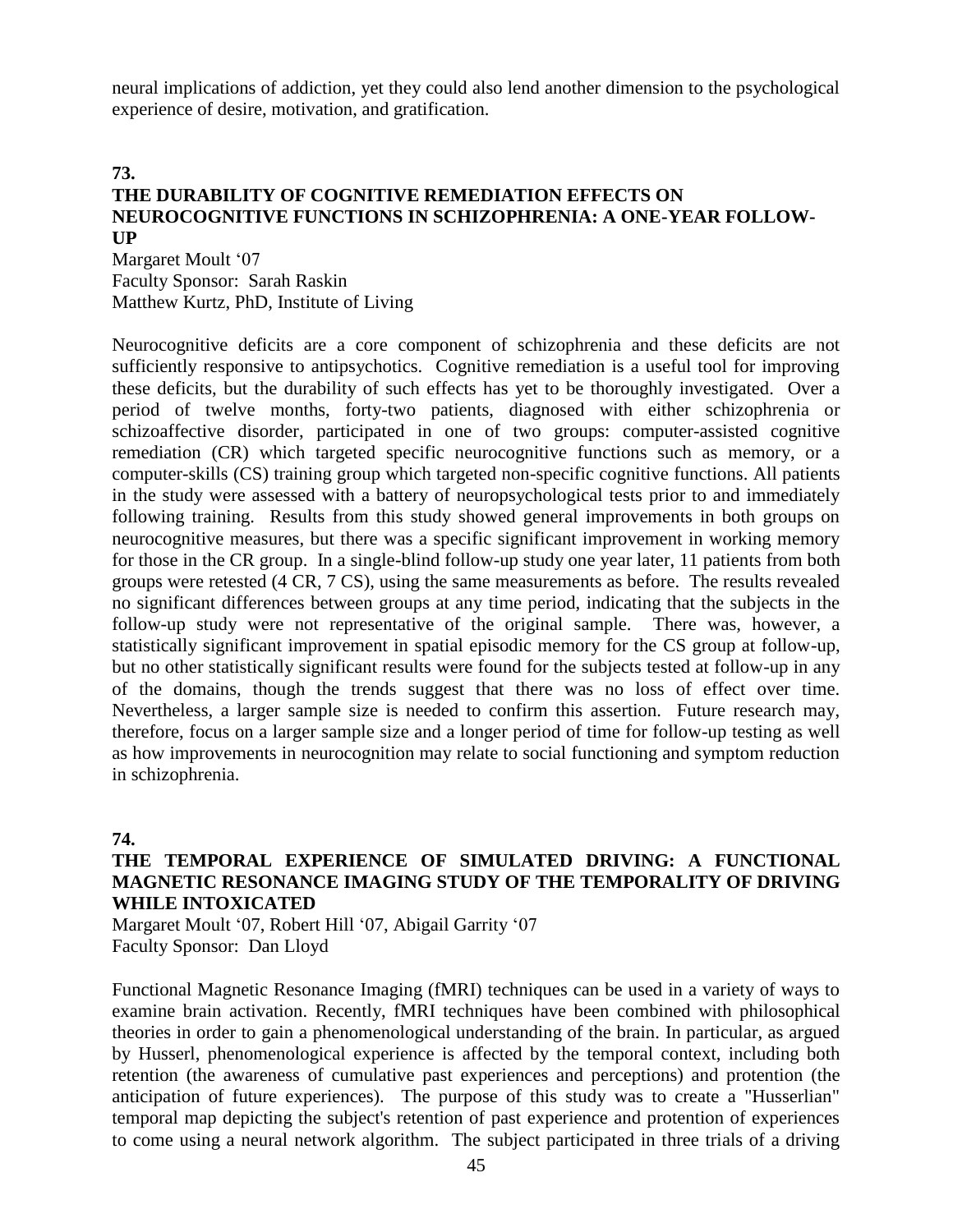task when sober and when intoxicated. The task was composed of periods during which the subject observed driving, fixated on the screen, and then performed the driving task. Protention and retention were examined during the driving portion of the task using the first and third runs of the sober and intoxicated state. We predicted that both retention and protention would be significantly diminished for the intoxicated state. This pilot study of one particular subject showed that during the sober state, a high level of protention and retention existed in the brain images during the driving condition of the task. As was hypothesized, intoxication had a significant impact on the subject's protention and retention, significantly reducing both. The effects of alcohol on attention, reasoning and memory probably account for the differences observed during the intoxicated state. Interestingly, during the third run of the driving task, greater protention was observed in the intoxicated state. This was attributed to an increase in concentration while intoxicated in order to complete the task.

#### **75.**

## **CORRELATING fMRI AND BEHAVIORAL DATA USING SIMULATED NEURAL NETWORKS**

Michael Pierce '10 Faculty Sponsor: Dan Lloyd

Functional Magnetic Resonance Imaging (fMRI) is used daily in order to explore how the mind works. Very little is known, however, about how well this correlates with simultaneously collected behavioral measurements. The prodigious volume of both fMRI and behavioral data renders traditional analysis enormously difficult. On top of the huge amount of data, it is no secret that behavior is a result of different brain areas working in symphony, as such, deciding exactly what pieces of brain (fMRI) data to correlate with what behavioral data adds a whole new level of complexity to traditional methods. Using a study on the effect of alcohol on driving, which includes nine channels of behavioral data as well as 20 components from an Independent Component Analysis of fMRI data, we will use simulated learning neural networks in MATLAB, to establish a more sophisticated correlation. We expect that a neural network will be able to learn how to correlate the brain and behavioral data sets, perhaps better than traditional analysis. We will then explore the optimal size of the network's hidden layer for such a task. Pending the network's success, further experimentation will follow in terms of both brain data's predictive value for behavioral states, and behavioral data's predictive value for brain states. This work will add to an understanding of both how fMRI data is connected to behavior, and how one might separate fMRI signals associated with observable behavior from those signals associated with conscious thought.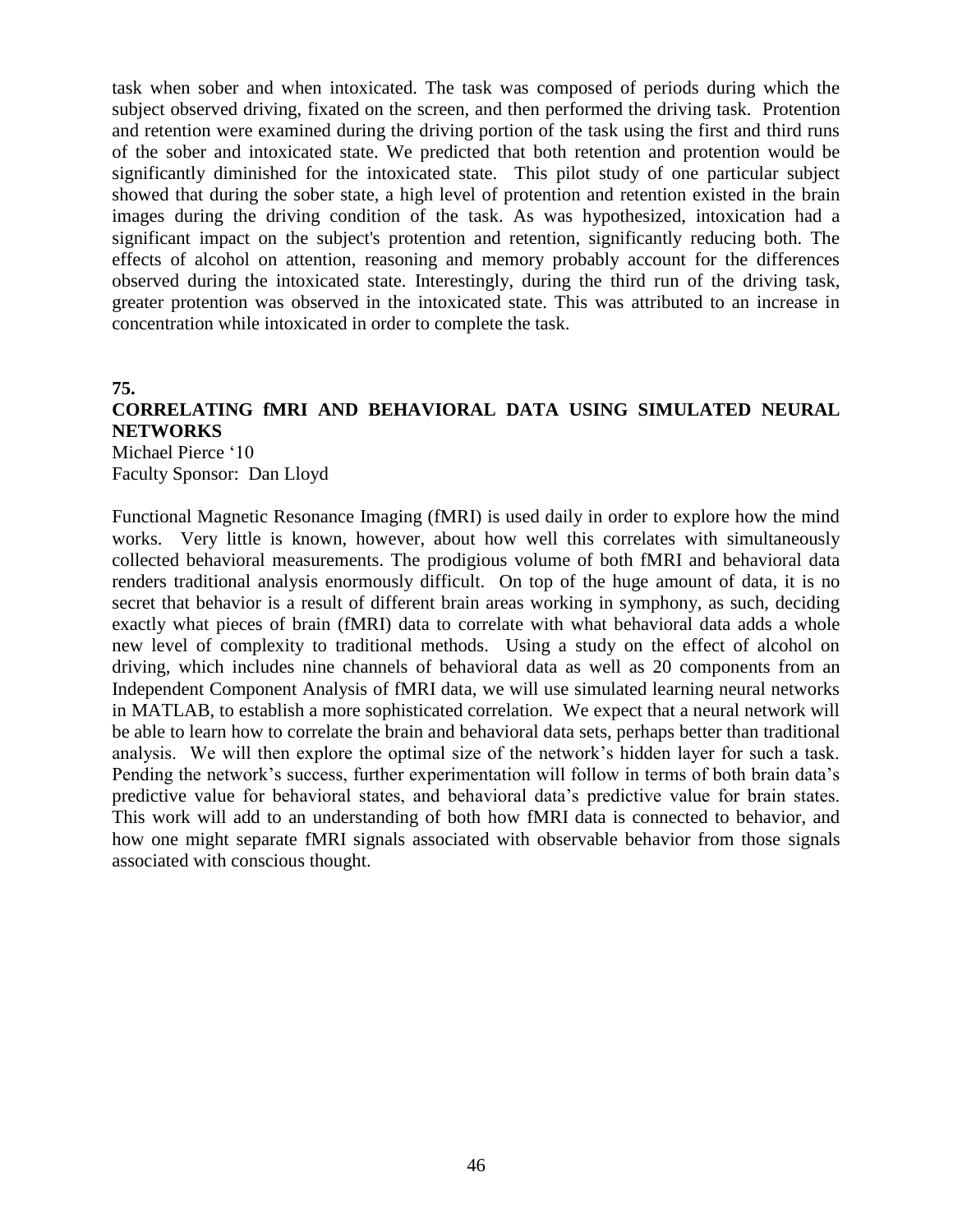#### **76. IDENTIFICATION OF STRESS RELATED COMPONENTS IN THE PRE-FRONTAL CORTEX OF SCHIZOPHRENIC SUBJECTS**

Rachel Reece '09, Tiare Nakata '09 Faculty Sponsor: Dan Lloyd

Schizophrenia is a mental disorder characterized by distortions in perception and reality, is believed to be caused by brain damage, genetic disorders or a stressful event. The symptoms of schizophrenia are hallucinations, auditory delusions, and disordered thinking as a result of abnormalities in the neural networks in schizophrenic brains. Therefore we hypothesized that schizophrenic patients afflicted with these symptoms would have an atypical stress response when compared to healthy subjects. By identifying the prefrontal cortex as an area that is associated with stress, it is theorized that hyperfrontality in the prefrontal cortex would be observed in schizophrenics as they performed tasks requiring accurate perception. In the task, 10 schizophrenic subjects and 10 healthy controls were asked to respond to beeps that were interrupted randomly with odd noise. In this preliminary study, we examined the time course of the activation of components (using ICA) in order to determine where an increased stress response is located in schizophrenic subjects when compared to healthy control subjects. Through analysis of functional magnetic resonance imaging (fMRI) using Matlab, we tracked areas of the brain that are activated at the same time with the same strength, which revealed an interconnected neural network in the prefrontal cortex. The fMRI results demonstrated that there was increased activity in the prefrontal cortex of schizophrenic patients when compared to normal subjects during odd ball sound stimulus. Furthermore, in normal patients the neural network component that we identified also showed activation in the posterior of the brain that was not present in schizophrenic patients.

#### **77.**

#### **BEHAVIORAL EFFECTS OF THE KETOGENIC DIET ON MALE SPRAGUE-DAWLEY RATS** Jessica Ross '10

Faculty Sponsor: Susan Masino

The ketogenic diet (KD) is a high-fat, low-protein, and low-carbohydrate diet that keeps the body in starvation mode and increases ketone body concentration. The KD was developed in the 1920's as a means to treat epileptic seizures, but researchers lost interest in the diet as more drugs for the treatment of epilepsy were developed. The mechanism that allows the diet to alter brain function is still unknown. Nineteen male Sprague-Dawley rats were divided into a control group and a KD group and were then tested in a Y-maze to determine if the diet affected their spatial or locomotor memory. KD rats, on average, moved to different arms in the Y-maze over twenty percent more often than the control rats, meaning that the KD rats tended to be significantly more hyperactive than the control rats. Behavioral research needs to be conducted on a larger scale to determine if there is actually a significant difference in control animals to KD animals. Ideally, a broad study that follows the behavior and social development of children on the KD should be performed.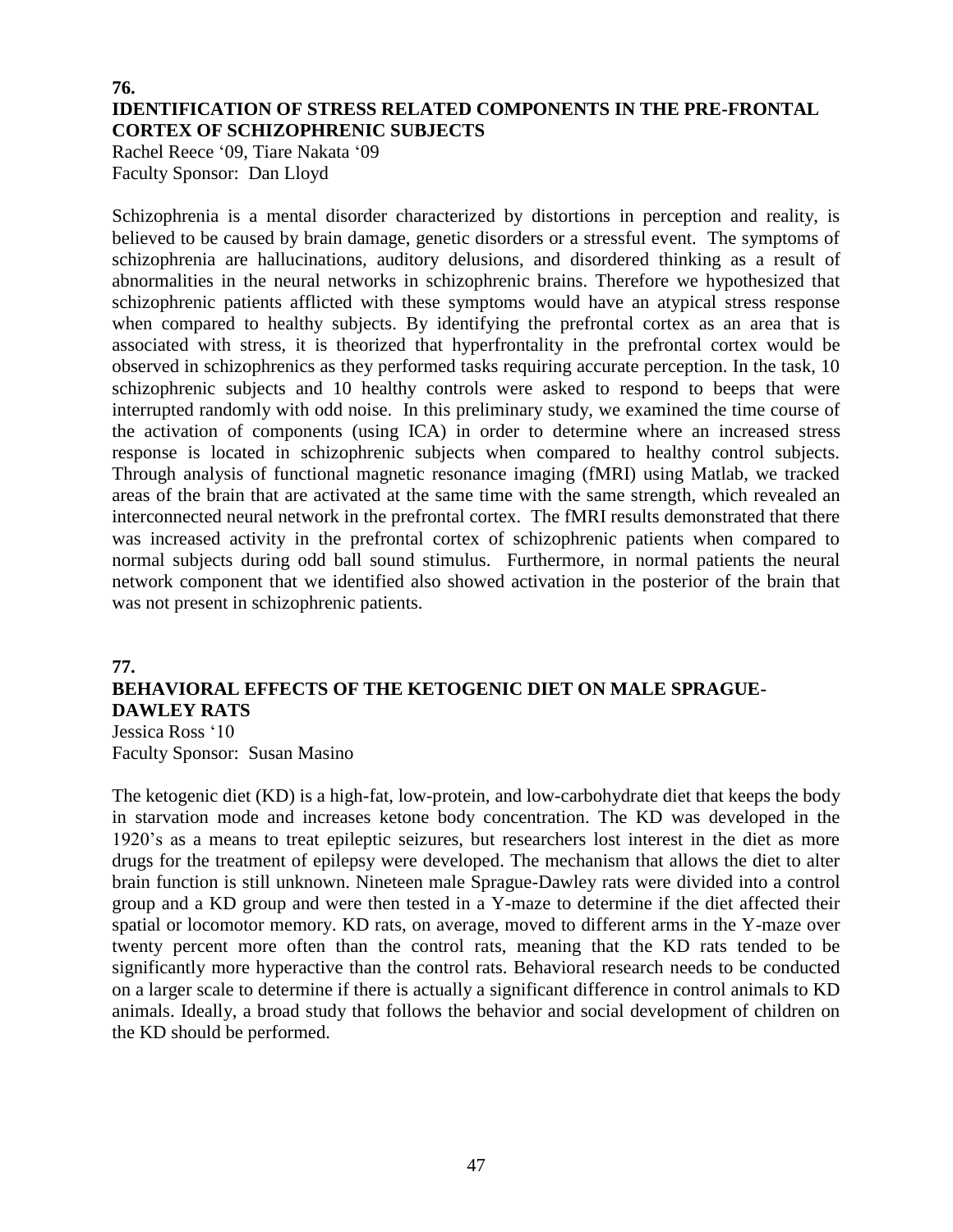#### **78. BRAIN SCANS OF EXPERIENCE: AN INVESTIGATION INTO UNDERLYING NEURONAL STATES WHILE COMPLETING A DRIVING TASK**

Ahmed Shahzad '08, Nicholas Harrison '08, Caleb Wasser '08 Faculty Sponsor: Dan Lloyd

A central postulate in neuroscience is that changes in the mind, like experience, have biological correlates in the brain. Neurophenomenology branches off of this idea and attempts to bridge the gap between biological descriptions of the brain and philosophical insights into the composition of consciousness.

In this study, we attempted to correlate brain activation patterns of subjects in a driving study and the states of experience using Independent Component Analysis (ICA) and Multidimentional Scaling (MDS). We used ICA on the fMRI brain scan data to isolate circuits of neuronal activation. Then we utilized MDS to create the distance matrix comparing the ICA components and a two dimensional plot depicting their dissimilarity.

In this pilot study, we compared runs of a driving simulation in which subject AF was sober, semidrunk or drunk. Our results illustrate that globally, the drunk and semidrunk states are highly similar and differ from sober. Due to these global findings, we can confirm that these relationships are not due to a few isolated components, but rather reflect changes across all components. Further analysis will help elucidate the relationship between these conditions by demonstrating variable clustering of the components. The clustering should reflect both the brain state that the subject was under (drunk, semidrunk, or sober), and specific components common across those states. Similar components should correlate to common underlying experiences, such as driving, boredom, or level of intoxication.

#### **79.**

## **PHENOMENOLOGY AND FUNCTIONAL BRAIN IMAGING: THE EFFECTS OF ALCOHOL ON CONSCIOUS RETENTION**

Lydia Turner '09 Faculty Sponsor: Dan Lloyd

In the 1920s, Edmund Husserl structured consciousness of phenomena with 3 components: the present moment, protention, and retention. Retention is the awareness of past moments and their connections with the present moment. Phenomenology as a philosophy is the study of experiences or phenomena; designed to explain our consciousness by examining the way we actually experience the phenomena.

Almost 100 years later, we have incorporated new technology with long standing philosophy. Function Magnetic Resonance Imaging (fMRI) is the newest brain technology, using older MRI technology to measure the changes in blood flow in the brain through different experimental conditions. Using the fMRI images from a study on the effects on alcohol on driving performance, we were able to design a pilot study on one subject to actually measure the effects of alcohol on consciousness, specifically retention.

Using MatLab, we did a Temporality Analysis, which uses the data from the fMRI to measure how much information at every point of the test is retained in relation to another set point in the test. The study is set up so that the subject goes through a constant series of fixation on the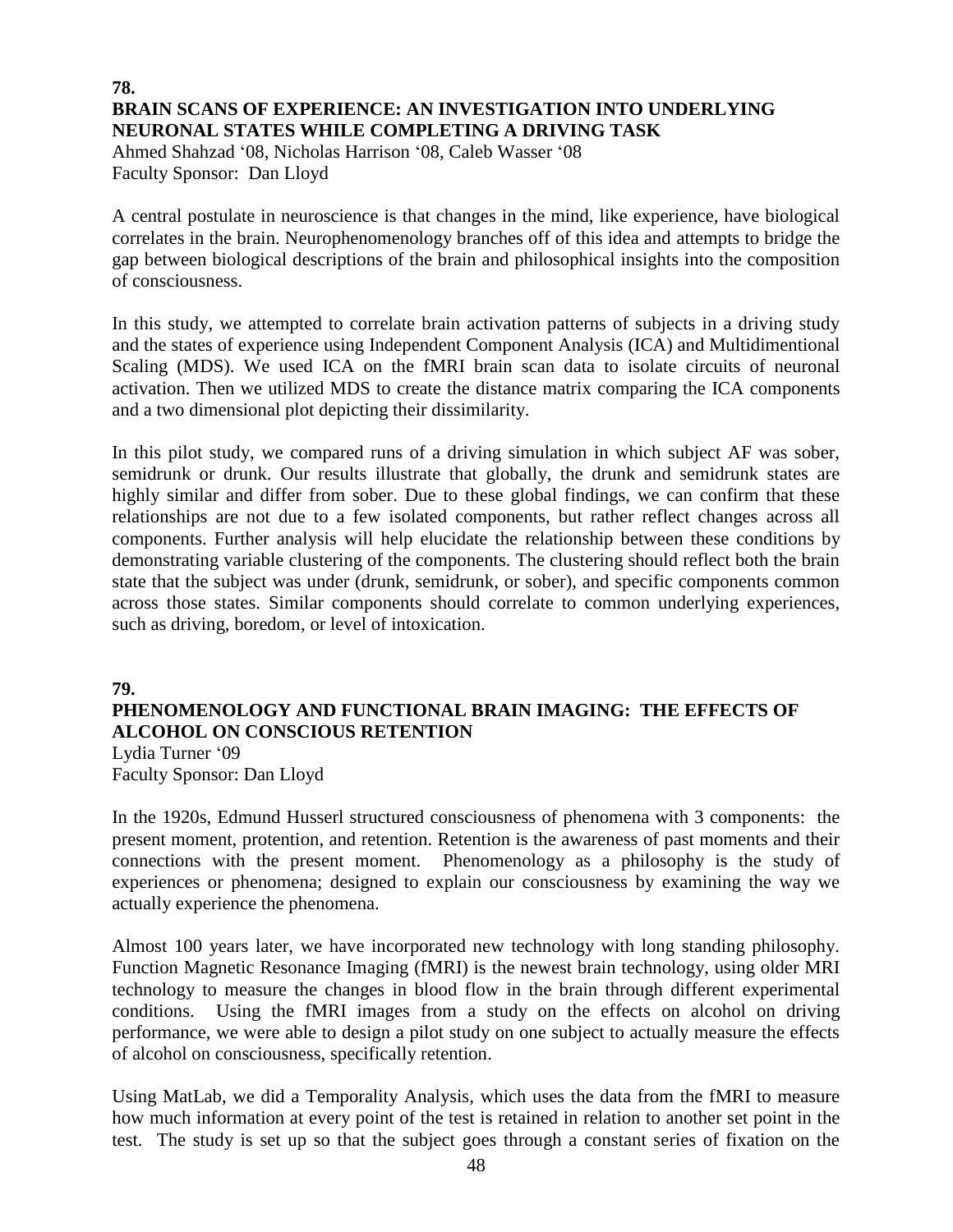screen, actually driving the car, and observing the car driving. We set the final driving time as our comparison point. We ran the Temporality Analysis for our subject in a sober state, then semidrunk, and finally a drunk state.

In this pilot study, we found that retention from the past driving periods was high in the sober state, significantly decreased when the subject was semidrunk, and hardly observable when the subject was drunk. This shows a significant correlation between the philosophy of mind and the scientific study of the brain, and shows that further research is possible and necessary to understanding how our brains relate to our actual experiences.

## **PHYSICS**

**80.**

### **DESIGNING AND MODELING A HIGH EFFICIENCY WIND TURBINE** Jonathan Boreyko '07 Faculty Sponsor: Barbara Walden

The aim of this research was to design and theoretically model a wind turbine that had an efficiency of about thirty percent. The optimal cross-sectional shape of the blades was chosen by analyzing airfoils to maximize aerodynamic lift and minimize drag. An Excel program was then created to determine the ideal width and twist profiles for the blade design. This program also predicted the output power, torque, and efficiency of any given turbine system for any wind speed. In the end, a NACA 63-415 airfoil shape was decided upon, as was a constant-width blade with a nonlinear twist profile to maximize efficiency and torque. The program revealed that for the given design a maximum torque was reached at a tip speed ratio of about five and the efficiency of the wind turbine also reached a plateau at about this speed. This final blade design was then modeled on the 3D drawing program SolidWorks. See 'Harvesting Hydrogen Using Renewable Wind Power' to see how this design process was then applied to engineering applications.

#### **81.**

**CONSTRUCTING AND TESTING AN ELECTRONIC COINCIDENCE COUNTER** David Bowers '10, William Raymund '10 Faculty Sponsor: David Branning

Spontaneous parametric downconversion is the act of forcing a single, high energy photon to split into two smaller particles. As the law of conservation of angular momentum might suggest, these two particles must have opposite spin, and thus they will make opposite decisions when presented with a choice of two spin-dependent paths. We can investigate these properties of photons using a technique called coincidence counting. A coincidence count occurs when the two particles arrive at photon detectors at the same or approximately the same time. Presently, devices that record coincidence counts cost upwards of \$10,000. By simplifying the basic processes these devices rely on, it is possible to make a coincidence counter in a price range of about \$200. This is done with the use of simple AND gates such as those used for digital logic. Currently, the coincidence counter in production fully functions, operating much faster than more complicated and expensive devices. It is designed to do only two experiments, however future versions are expected to have more flexibility. A cheaper machine increases availability to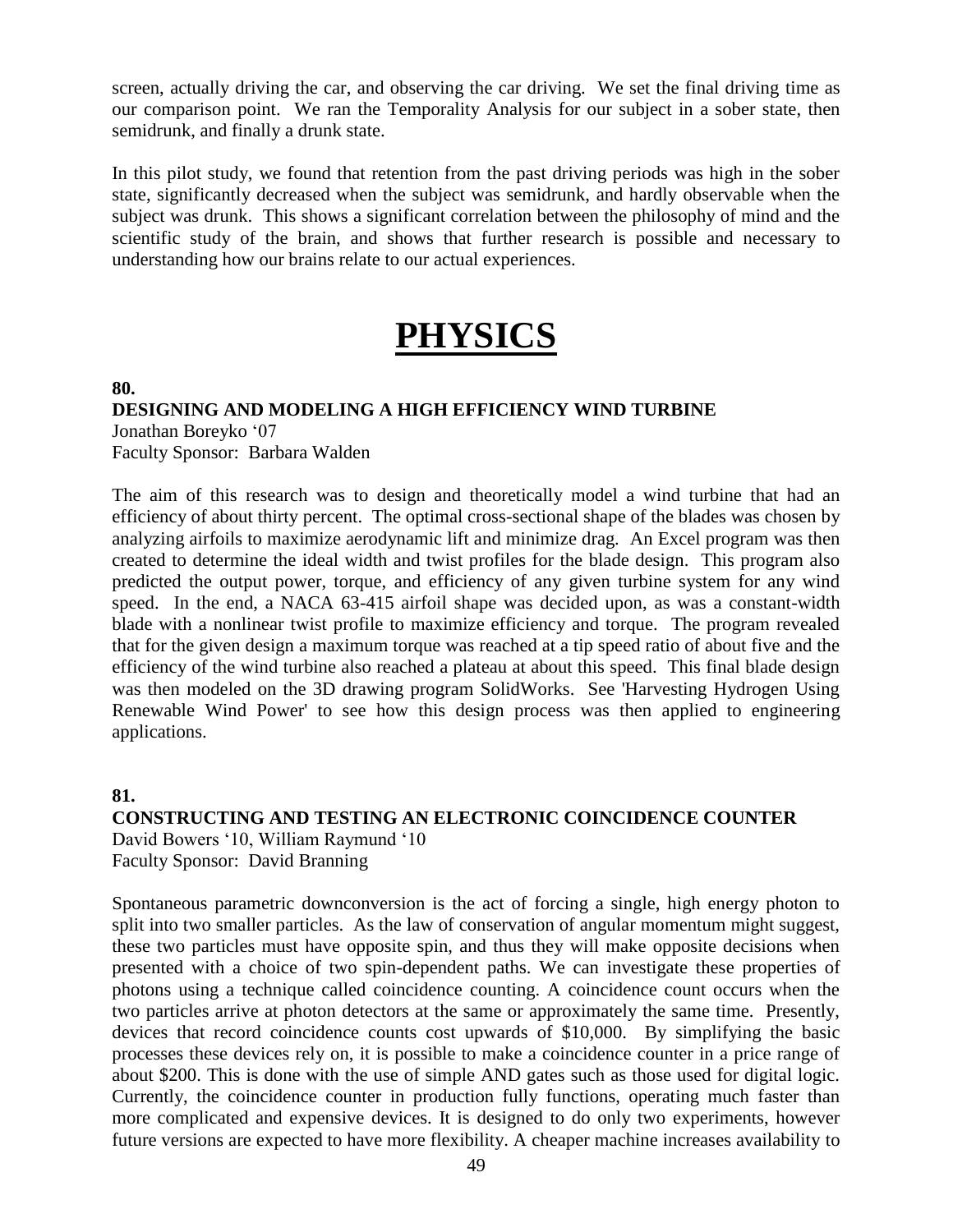students and universities alike, allowing more students and teachers to examine the world of quantum physics.

#### **82. INCREASING THE SAMPLING RATE OF A PHOTON COUNTER** David DuPaul '07

Faculty Sponsor: David Branning

Quantum optics is the study of single particles of light, called photons. The goal of this project was to increase the sampling rate of a photon counter using Labview so that data could be collected more rapidly. Several factors were thought to be limiting the speed of the Labview program. One factor explored was whether or not the program was slowed down by the refresh rate of the charts on the graphic user interface. Also, the binary file format was tested as a quicker way of saving the data than as text. A major limiting factor was how often the program was opening and closing files to save data. By saving less frequently and writing multiple data points to disk at a time instead of saving every new data point individually, the sampling rate has been increased by a factor of ten.

**83.**

#### **MAGNETIC ANALYSES OF LAKE SEDIMENTS FROM SOUTH DAKOTA REVEAL CYCLICAL CLIMATE CHANGE FOR THE LATE HOLOCENE** Ryo Saotome '08

Faculty Sponsor: Christoph Geiss

In order to reconstruct the climactic history of the Mid-West, sediments from two lakes in South Dakota were magnetically analyzed. The magnetic susceptibility signal from sediment samples from Pickerel Lake contained peaks when plotted over depth, indicative of periodic dry periods in the area. However, the same magnetic susceptibility peaks were not found in sediment samples from Enemy Swim Lake, located less than a mile away.

When magnetic remanence measurements of both lakes were taken in an attempt to resolve the contrasting magnetic susceptibility signal of both lakes, it was found that these measurements had the same cyclical signal found in the susceptibility signal of Pickerel Lake. This suggests that the cyclical signal is indeed a signal of the climactic history of the area, but that the susceptibility signal of Enemy Swim Lake was drowned out by local effects. Further analyses concerning the content of the lake sediment samples (including total organic and inorganic carbon, clays and biogenic silica) are currently being done to find what exactly these local effects are.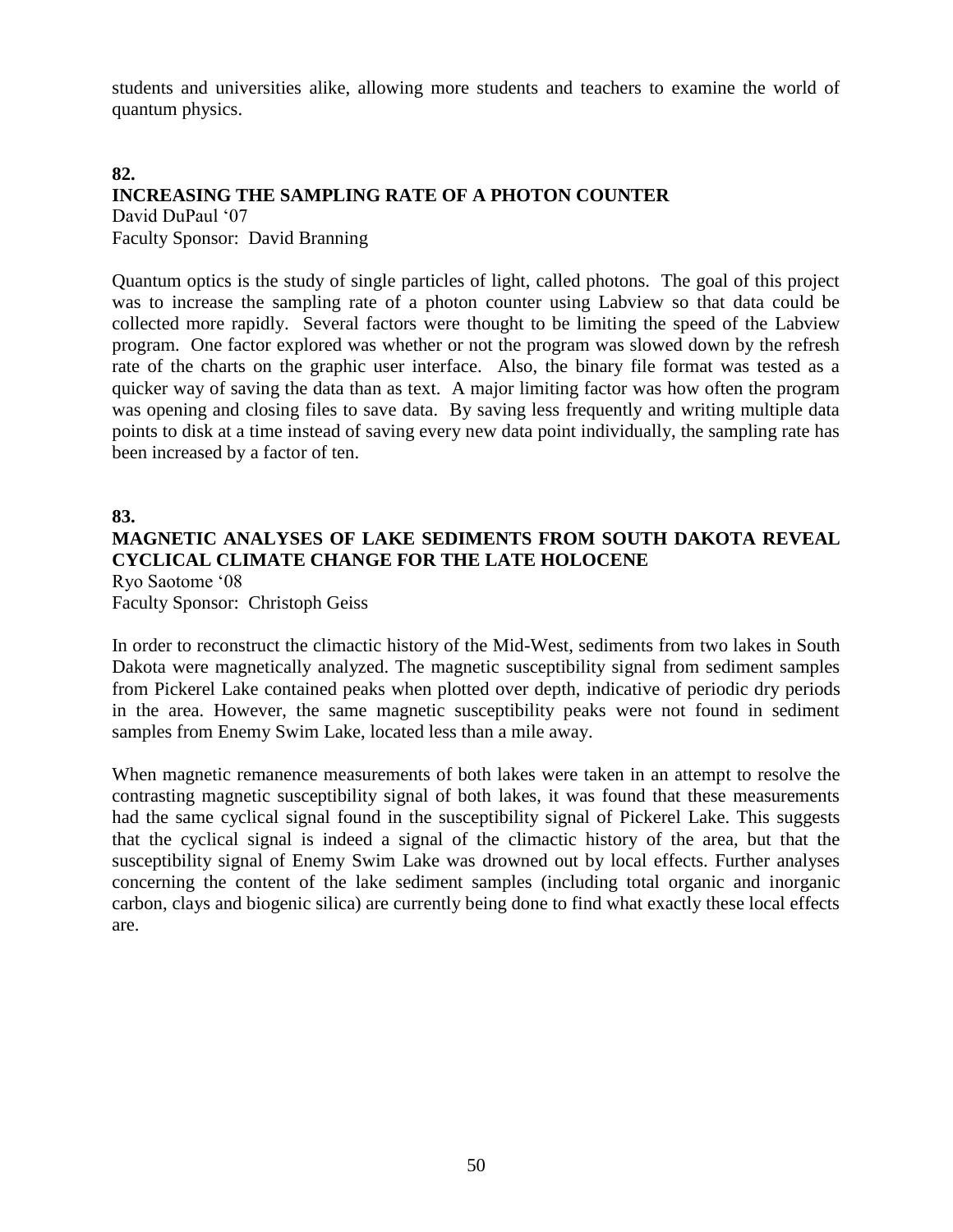# **PSYCHOLOGY**

#### **84.**

### **THE ROLE OF FUNTIONAL MAGNETIC RESONANCE IMAGING AND VIRTUAL REALITY IN PSYCHOTHERAPY**

Kara Carvalho '07 Faculty Sponsor: Randolph Lee

Since its development in the late 1800s, mental health treatment has undergone many changes. The incorporation of psychotherapeutic medication has drastically improved treatment of certain mental illnesses, especially when combined with talk therapy. In addition to medication, other methods of treatment have been used in conjunction with psychotherapy in an effort to improve treatment. Some of these methods, such as biofeedback, have proven effective for certain illnesses and continue to be used in these areas. Two recent developments, functional magnetic resonance imaging (fMRI) and virtual reality, have become important tools neuropsychological research. FMRI's ability to non-invasively read brain activity and virtual reality's success in creating naturalistic environments in which to study everyday activities have made these two tools quite popular, and especially effective when used together. There has been some recent effort to apply these tools to psychotherapeutic treatment. FMRI has shown moderate success as a biofeedback device, while virtual reality has proven helpful in creating regulated environments for immersion therapy for phobias. Virtual reality and fMRI have not been incorporated into other types of therapy, but their success in these two areas and their potential for helping us understand the complexity of the human brain suggest that they could become important additions to current mental illness treatment.

### **85. REMEMBERING EVENTS ACROSS THE LIFESPAN** Rebecca Herter '07

Faculty Sponsor: Karl Haberlandt

I examined the recall of autobiographical events to explore how people retain memory for reallife events over the lifespan. I used a free recall task to assess participants' recall of autobiographical recollections. In a total of four studies, 216 participants aged 18 to 89 years were asked to record memories of autobiographical events. The participants were then asked to report dates for the events they recorded. Subsequently, these events were plotted as a function of 1) the reported date and 2) the age of participant at the time of encoding to produce frequency distributions of autobiographical memories across the participants' lifetime. Assuming that the participants encoded an equal number of events every day of their lives, the frequency distributions of autobiographical recollections provide a picture of the relative ease with which people recall autobiographical memories across the lifespan. The frequency distribution of events as a function of reported date revealed that the recall of very recent events was infrequent while the recall of more remote events increased as a function of time and eventually dropped off. The frequency distribution as a function of age at encoding revealed that recall was greatest for events that were encoded when participants were between the ages of 20 and 29. The elevated frequency of recollections observed between the ages of 20 and 29 in the lifespan retrieval curves is known as the reminiscence bump. Theorists assume that the reminiscence bump reflects processes of goal development and identity formation during adolescence and early adulthood.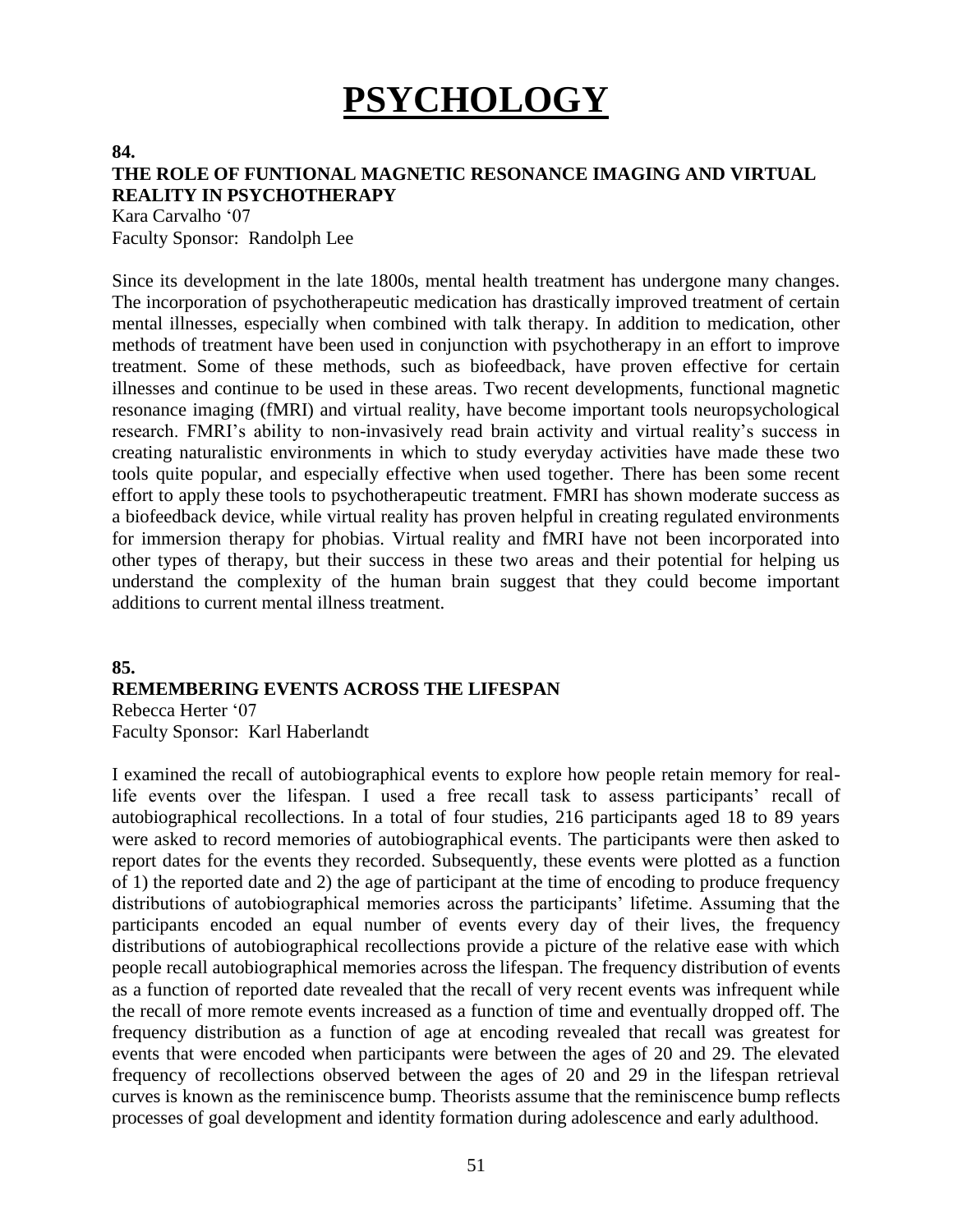#### **86. EFFECTS OF FAMILY AND SOCIAL STIGMAS ON THE RACIAL AND GENDER ACHIEVEMENT GAP AT TRINITY**

Elizabeth Maynard '07 Faculty Sponsors: Dina Anselmi, David Reuman

The gap in academic achievement is a societal problem that plagues school districts across the United States. The disparity in academic achievement between different racial and ethnic groups has been explained in terms of a variety of school and family factors. The achievement gap has been studied most extensively in elementary and high school students. The present study focused on the effects of family academic value, student perception of faculty biases, stigma consciousness and stereotype threat on students'self perception of their academic abilities achievement as well as their actual academic performance in college students across gender and race. A sample of 24 Asian American, 24 Hispanic, 23 African American and 57 White students completed an online survey measuring their academic attitudes, experiences and achievement, as well as perceptions of family involvement. In the study, White students did report significantly lower levels of stigma consciousness, stereotype threat, perceived faculty bias and higher levels of academic achievement than the Black, Hispanic and Asian American participants. In marginally significant findings about family, Black students reported slightly higher levels of family academic value than did White students. Contrary to our hypotheses, few gender effects were found. Overall, the study confirmed that there is a significant achievement gap at Trinity College.

## **87. ACADEMIC ACHIEVEMENT DIFFERENCES AMONG RACIAL GROUPS AT TRINITY COLLEGE**

Alexandra Miller '07

Faculty Sponsors: Dina Anselmi, David Reuman

Past research has focused primarily on the achievement gap between Whites, Asians, Hispanics, and African-American individuals in both middle and high school. Both family and school factors have been found to play a role in achievement outcomes. In general research shows that White and Asian students' achieve higher levels of success in school than Hispanics and African-Americans. The purpose of this study was to discover if there is a similar achievement gap for college students and what factors might account for any differences in achievement. One hundred and twenty eight students (24 Asians, 24 Hispanics, 23 African-Americans, and 57 Whites) responded to a web based survey that included questions about students feeling of school belongingness, theories of intelligence, family values and expectations, and perceptions of their own academic abilities. The first prediction was that the race differences in achievement would exist for Trinity college students', and that school belongingness, theories of intelligence, family values, and perceptions of ones own academic achievement will have a large influence. The findings showed, there is a relationship between race and a variety of mediating variables – these variables however, did not predict the achievement gap that the study found exists at Trinity College. Perceptions of one's own academic abilities were not related to race, but were predictor of achievement. This suggests that individual's who perceive themselves as doing well are more likely to succeed academically.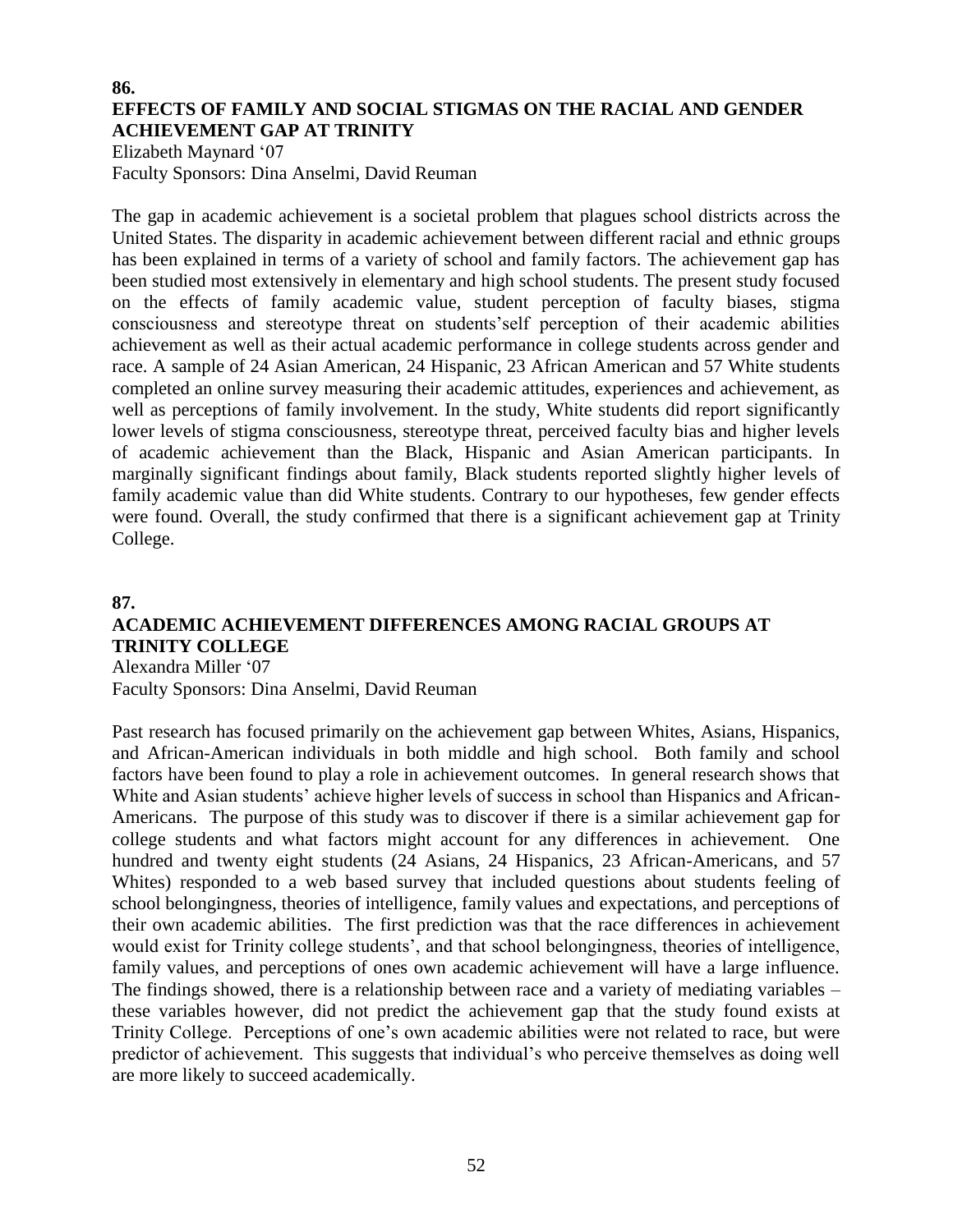#### **88. THE INFLUENCE OF RACE, FAMILY, PEER, AND SCHOOL FACTORS ON ACADEMIC ACHIEVEMENT AT TRINITY COLLEGE**

Hannah Reynolds '07 Faculty Sponsors: David Reuman, Dina Anselmi

The intention of the present study is to elaborate on past research and determine the influence of a variety of racial/ethnic, family, peer, and school factors on academic achievement at the college level. The specific factors evaluated here are pro-academic peer norms, stigma consciousness, school belongingness, parental involvement, family academic values, and the mediating role they may play in the relation between race and achievement. Based on previous research, it was predicted that Black and Hispanic students would achieve at lower levels than White and Asian students due to differences in the described social factors. An online survey was distributed to a stratified random sample of Trinity College undergraduates. 128 students participated, including 24 Asian Americans, 24 Hispanics, 23 Blacks, and 57 Whites. Using a self-reported GPA measure, a significant achievement difference was found between Blacks and Whites in the predicted direction; however, no other ethnic groups differed significantly from each other in academic achievement. Further analyses showed that stigma consciousness, school belongingness, family academic values, and parental involvement were all associated with race; pro academic peer norms were not. No significant association was found between academic achievement and any of the hypothesized predictors, suggesting that the Black/White discrepancy in academic achievement is not due to the particular set of peer, family, and school variables investigated here. The findings did reveal an academic achievement gap as predicted, however the source of the racial achievement disparities is still unknown. Further research should be done to evaluate possible alternative variables that may affect academic achievement at Trinity College.

#### **89.**

## **PSYCHOLOGICAL DISTRESS AND CAREER CERTAINTY OF COLLEGE SENIORS** Maggie Rivara '07

Faculty Sponsor: Dina Anselmi

The senior year of college marks a critical phase in an individual's development. In anticipation of graduation and entrance into the career world, individuals are forced to adapt and make decisions which can cause significant amounts of psychological distress. Prior research has found that greater career uncertainty in college students is associated with higher levels of stress. The purpose of the study was to explore the relationship between feelings of stress and of being overwhelmed with career plans and career certainty for college seniors in anticipation of graduation. An electronic survey was sent to the entire Trinity senior class (n=487), measuring demographic and family characteristics, locus of control, plans after graduation, career certainty, stress and feeling overwhelmed. Two hundred and eighty one seniors (58%) completed the survey. No relationship was found between career certainty and reported stress, but lack of career certainty was strongly related to feeling overwhelmed by college seniors. Career certainty was significantly associated with research participation, internal locus of control, and plans after graduation. Stress levels were significantly related only to gender and plans after graduation. In contrast, feeling overwhelmed was significantly related to gender, college major, family income, plans after graduation, and importance of career services. This study found that feelings of being overwhelmed may be a better measure of the effects of the students' career certainty than was measuring stress. Both career certainty and feelings of being overwhelmed during the senior year